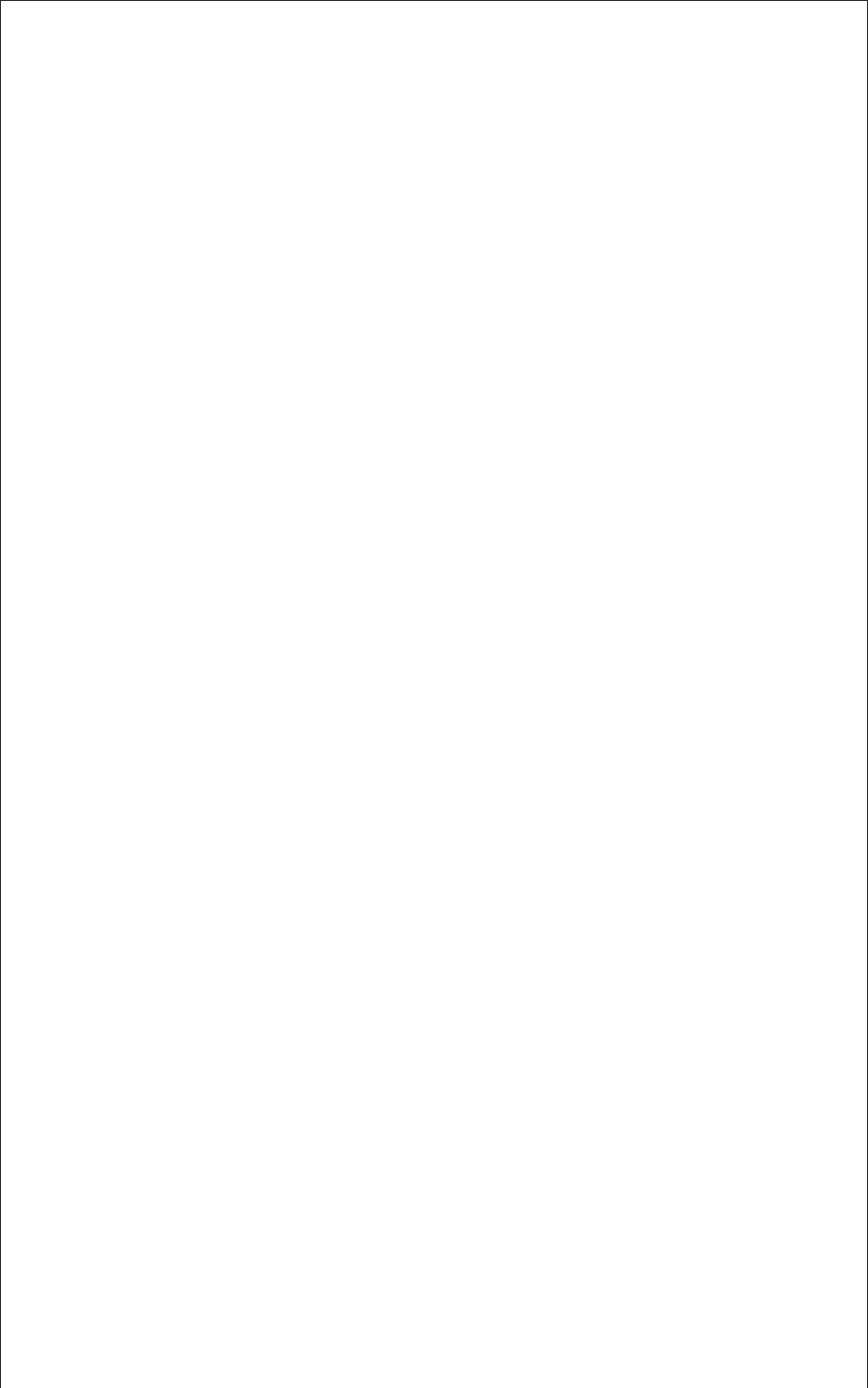# monsoon **muse**



in associaton with:



a bilingual collection of poems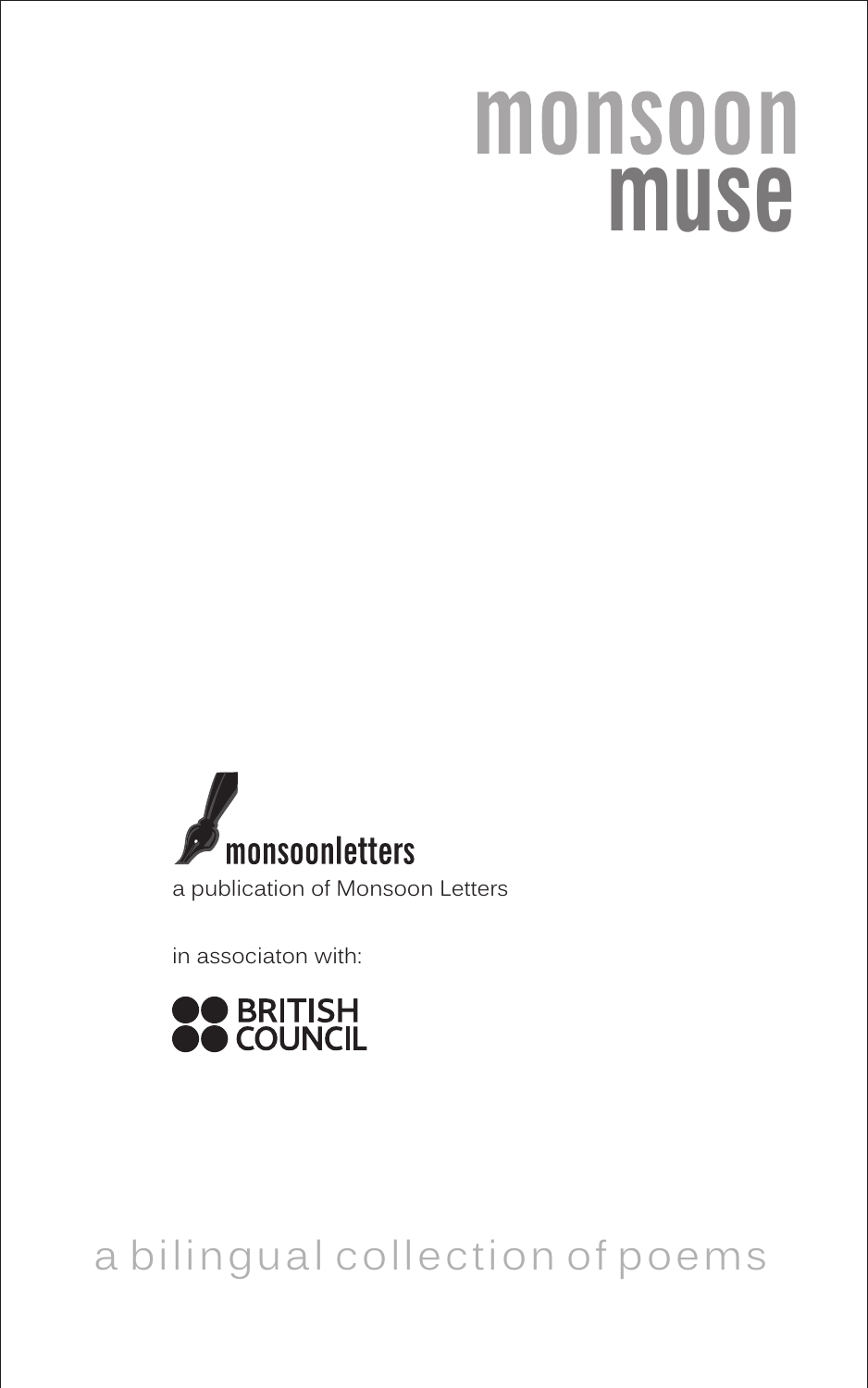#### **Monsoon Letters**

Lotus Kamal Tower-One, 9th Floor 57 Joar Sahara C/A, Nikunja 2 Dhaka 1229, Bangladesh Tel: +880 2 8952714 Web: www.monsoonletters.com

First published, January 2016

Copyright © monsoon letters

Editor **Rubana Huq**

Editorial Team **Sarwat Sameen Sadaat Mahmood Raisul Nayon**

Cover Photo **Sadaat Mahmood**

Cover Design & Graphics **Md. Zahirul Islam**

Team Coordinator **Mohammed Forhad Akhter**

Special Thanks to British Council ARTs Team **Eeshita Azad Nahin Idris Tareque Mehdi**

ISBN 978 984 34 0231 8

**Distributed by**

**University Press Limited** Red Crescent Building, 61 Motijheel C/A, Dhaka 1000, Bangladesh Phone:(+8802) 956 5441, (+8802) 9852189-90 Email: info@uplbooks.com.bd Website: http://www.uplbooks.com.bd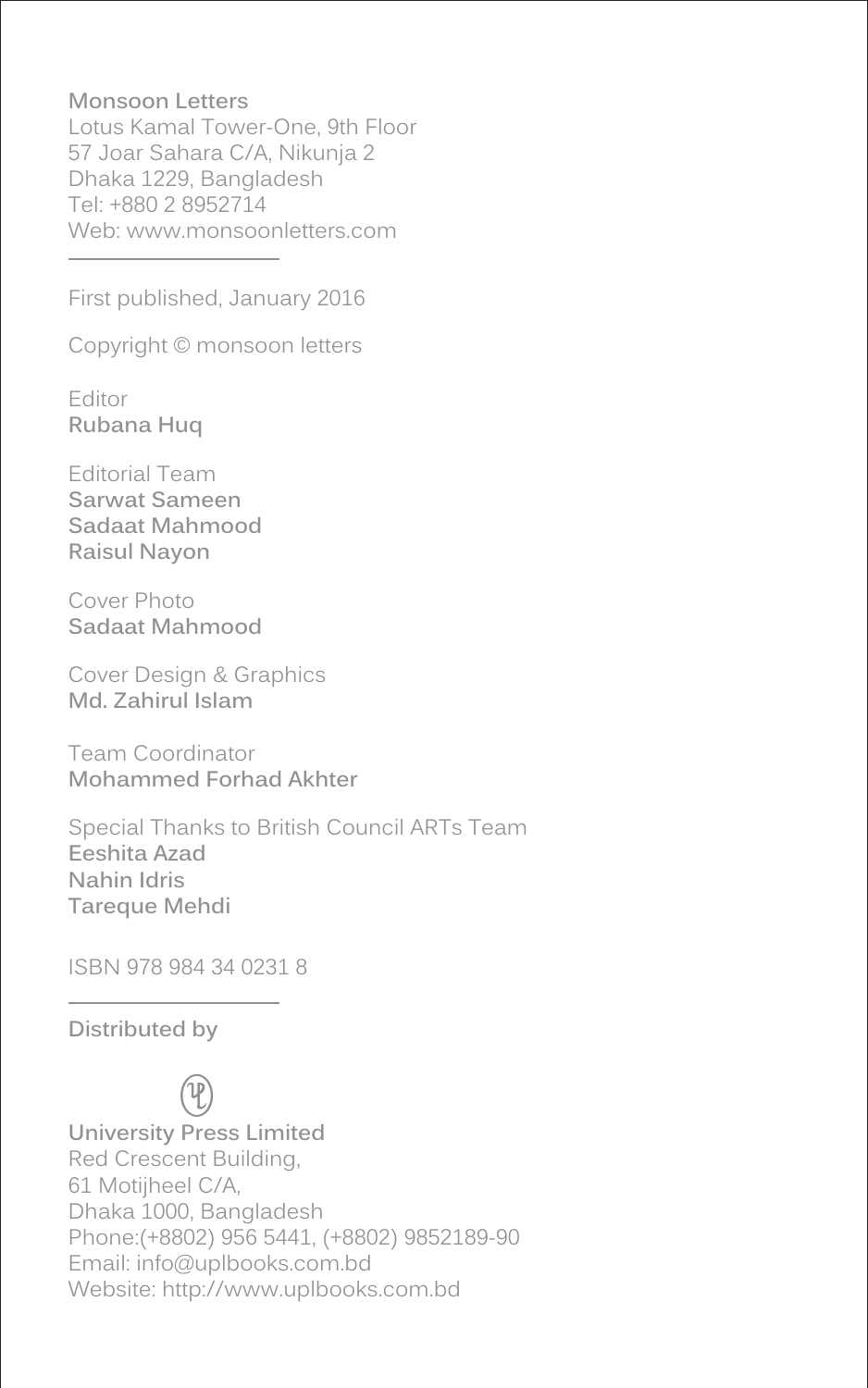#### **CONTENTS**

| An Old Man Mutes - Gopa Biswas Caesar              | 1              |
|----------------------------------------------------|----------------|
| Antemortem - Samiha Zaman                          | $\overline{2}$ |
| Carbon Souls - Armin Khan                          | 5              |
| Deafening - Rushnaf Wadud                          | $\overline{7}$ |
| Between Presence and Absence - Samia Tamrin Ahmed  | 9              |
| Dying Changes Everything - SN Rasul                | 10             |
| The Unreal - Sadia Afreen                          | 12             |
| OBSIDIAN - ShehzerDoja                             | 14             |
| IV. Adivasi/ChummuTomake/Adori - Sadaat Mahmood    | 16             |
| Bird of Prey - Nishat Atiya                        | 18             |
| In the Skull - Ashik Mahmud                        | 19             |
| In Void We Live - Umme Salma Alam Leena            | 20             |
| Late! - Tanveer Rahman                             | 21             |
| Lifeless - Jonas L. Rozario                        | 22             |
| Nothing To Do - Sthitadee Panthadas                | 23             |
| Waiting for the Universe to Conspire - Mehnaz Khan | 24             |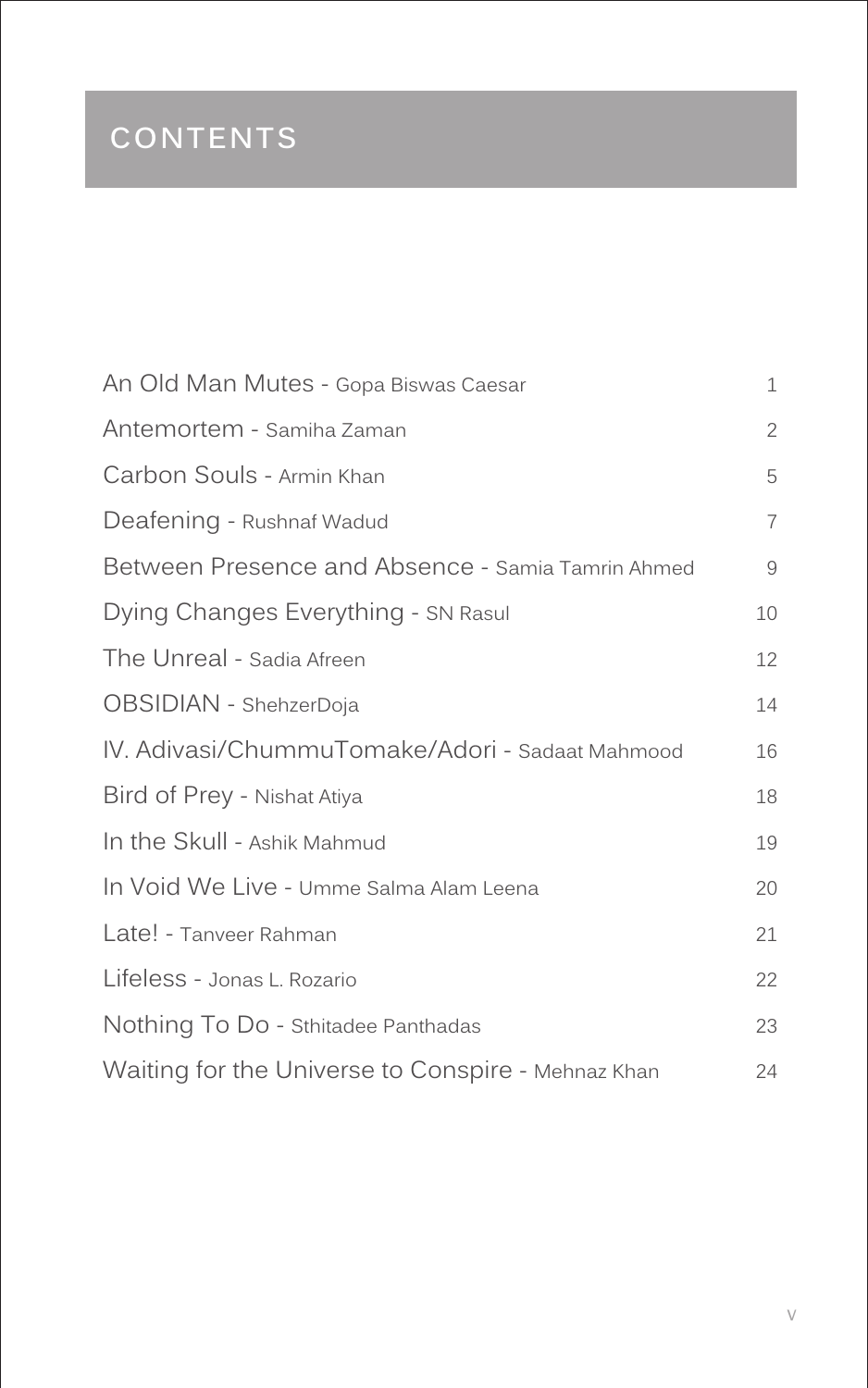## সূ চি প ত্র

| হত্যাকারীর প্রতি আশীর্বাদ - সুমগ্ন সৌর               | 27 |
|------------------------------------------------------|----|
| 'শহর, আমি ভালো নেই' - সরকার মোহাম্মদ জারিফ           | 29 |
| দারুণ মন্দ গন্ধগণ - আন্দুলাহ আল মুক্তাদির            | 31 |
| দুঃখিত - মুশফিক শুভ                                  | 32 |
| পাপ - কাজী ঐশী                                       | 33 |
| প্ৰায়শ্চিত্ত - ফয়েজ আহাম্মেদ                       | 34 |
| কিছু কথা জানাবার দরকার ছিলো - রাকিবুল হায়দার        | 35 |
| স্বপ্ন বাঁচানো ন্যাপথলিন - হোমায়রা হা-মীম           | 36 |
| প্রত্যাখ্যানের চিঠি - হিমেল হাসান বৈরাগী             | 37 |
| নেশাতুর  - নিশাত নায়লা নিলিমা                       | 39 |
| বাম্পায়ন - বাবুল হোসেইন                             | 40 |
| তুমি এতো সুবলা কবে ছিলে - মোঃ আরিফুর রাহমান          | 41 |
| রূপান্তরের গল্প - ফারিহা নোশীন বর্ণী                 | 42 |
| সূর্যকন্যার আর্তনাদ - ফজলে রাব্বানি রাফি             | 43 |
| মেঘের দেশে ১ ও ২ - ওয়াহেদ মাহমুদ                    | 44 |
| মাৰ্ক্সবাদীয় জবানবন্দী - শামিমা রুম্পা              | 46 |
| এসকেপিস্ট - মাজিদ তোহান                              | 47 |
| অপলাপ - কৌম্ভভ ইসলাম শ্ৰেয়া                         | 49 |
| অপ্রকাশিত প্রেমপত্র (বদলেয়ারের প্রতি) - শিমুল আকন্দ | 50 |
| কবিতা - সারওয়াত সামিন                               | 51 |
| এ বেলায় - শুভ্ৰ নীল                                 | 55 |
| রাতের ছায়া - অপু মেহেদী                             | 56 |
| কতিপয় হলুদ গোলাপ - নুরুন নাহার সেতু                 | 57 |
| ডাক - ইশতিয়াক কুশল                                  | 58 |
| হারাতে চাই না - খন্দকার মুহাম্মদ আলমগীর হোসেন        | 59 |
| রাতের রাণী - ফারজানা ইয়াসমিন তিথি                   | 60 |
| চুমু - রাইসুল নয়ন                                   | 62 |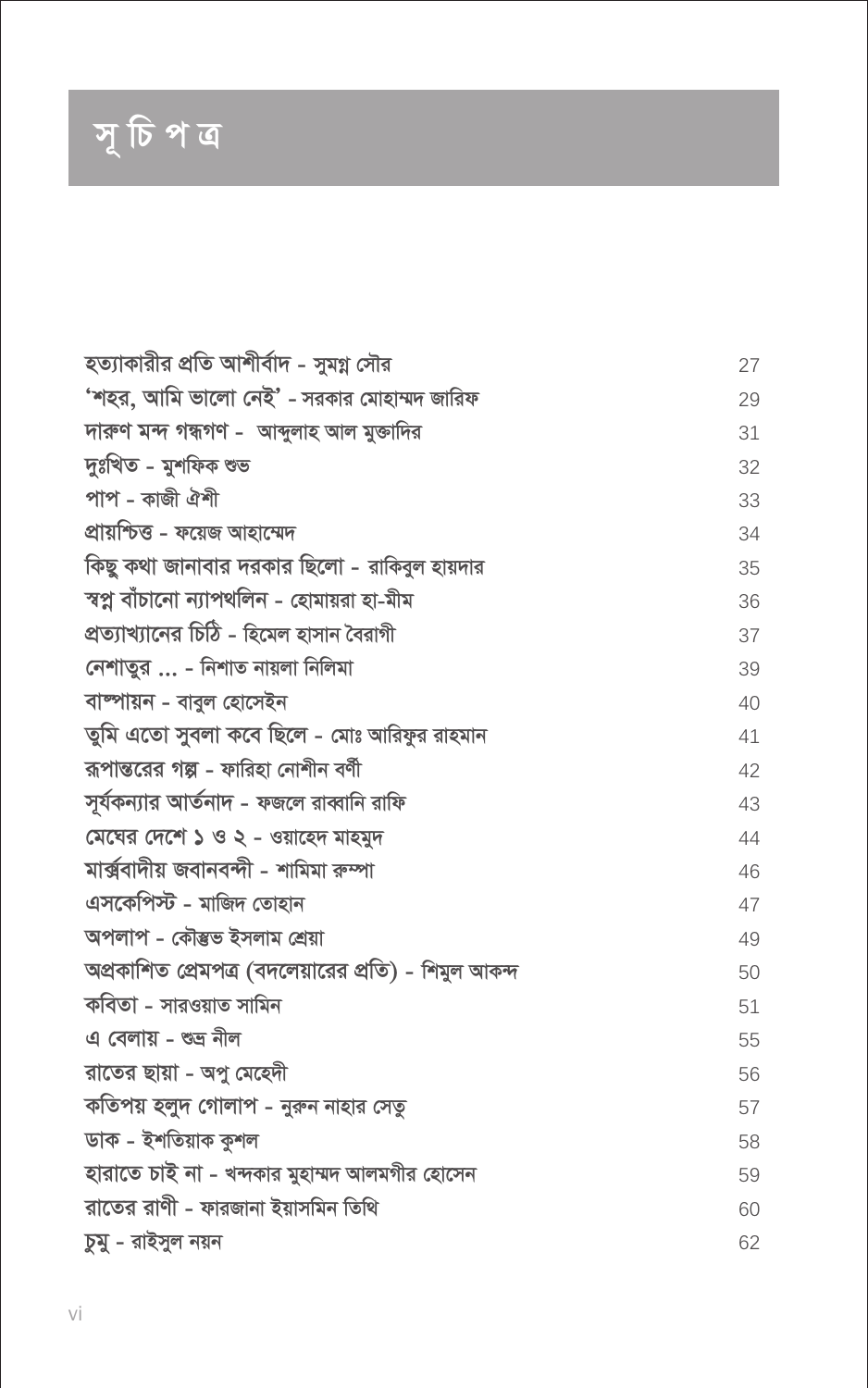#### **FOREWORD**

We are all in a bustle to begin the new year 2016. With 2015 leaving in a hurry, the year has left most of us dissatisfied about not having done enough and not having achieved enough.

We, the Monsooners, are thrilled to be stepping into the New Year with a new publication. This anthology of poems is an outcome of the Muse Masters competition that took place in 2015.

For two consecutive years, Monsoon Letters and the British Council have been hosting a poetry contest in both Bangla and English languages. As a result of this competition, the number of poets have soared. We are pleased that the number of Bangla poets have also been substantial. One would notice that the anthology includes the work of many poets from the previous competition as well. I can only stress on how happy we are to be publishing poetry in both languages and that too, in a single volume! There are no limits to what the vernacular can achieve and there are certainly no bars to creative expression in another language other than our own mother tongue.

What additionally needs to be mentioned is the contribution of British Council to have facilitated the Performance Poetry genre, which enabled and encouraged poets writing in both languages to come together and form a unique circle of unified space.

Today, we celebrate this circle which has created a unique bondage amongst poets and which is now leading the emerging poets to take their work to the streets and the parks. In no time, poets of Muse Masters competition and also the newer entrants to the Monsoon Club will invite you all to be a part of Flash Poetry.

Enjoy the volume and subscribe to the genre of poetry!

Warmest wishes,

#### **Rubana Huq**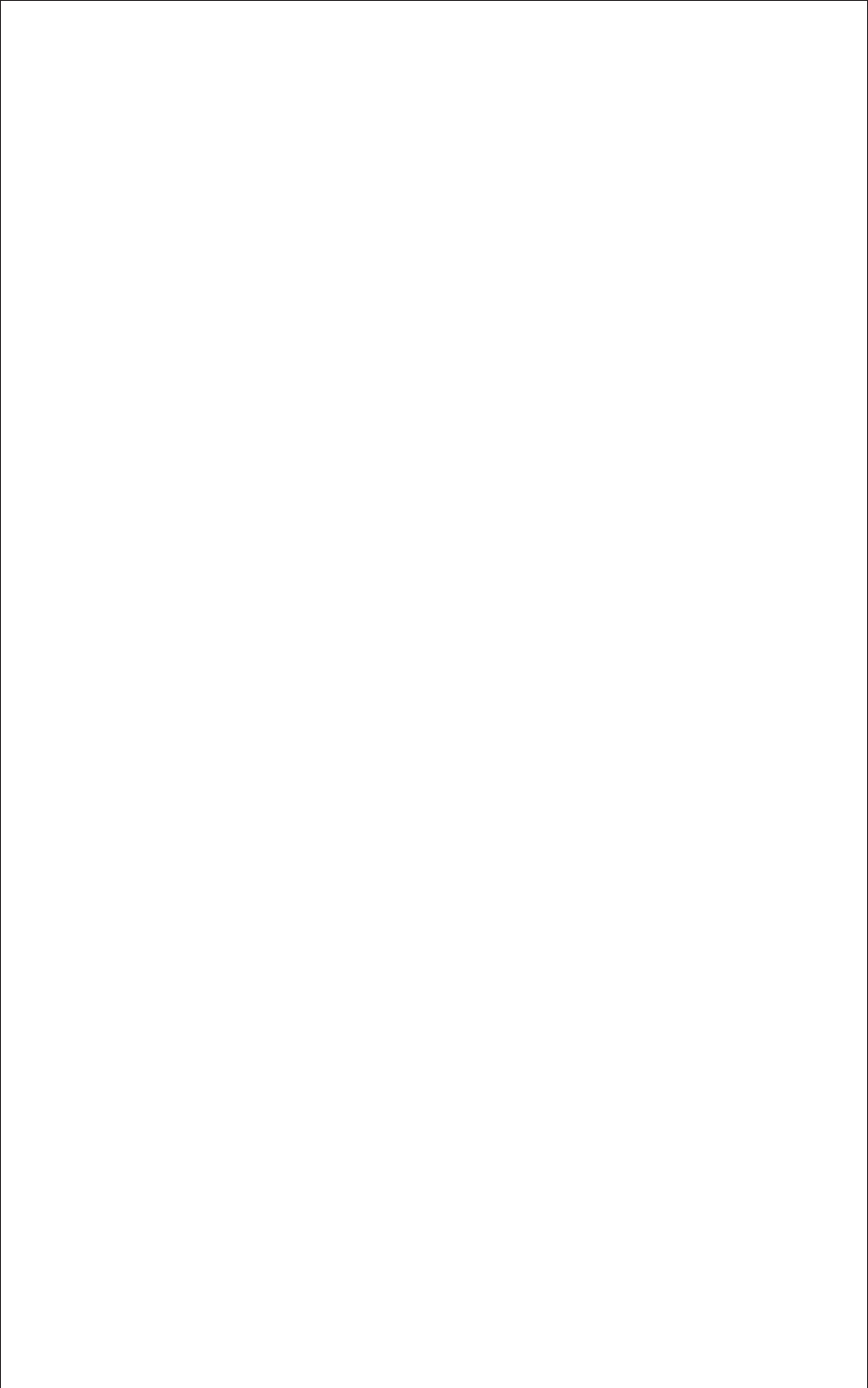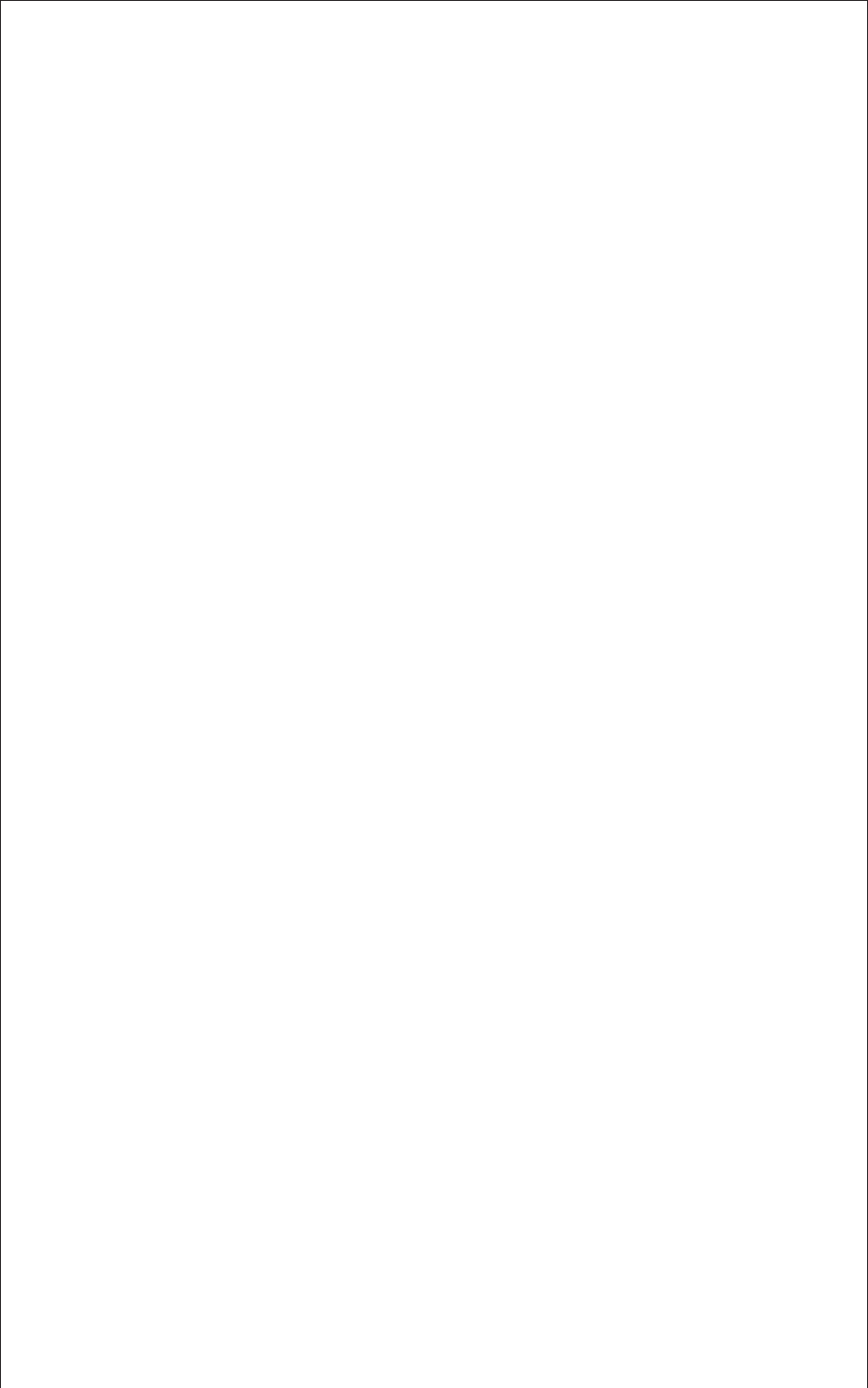# musings in<br>english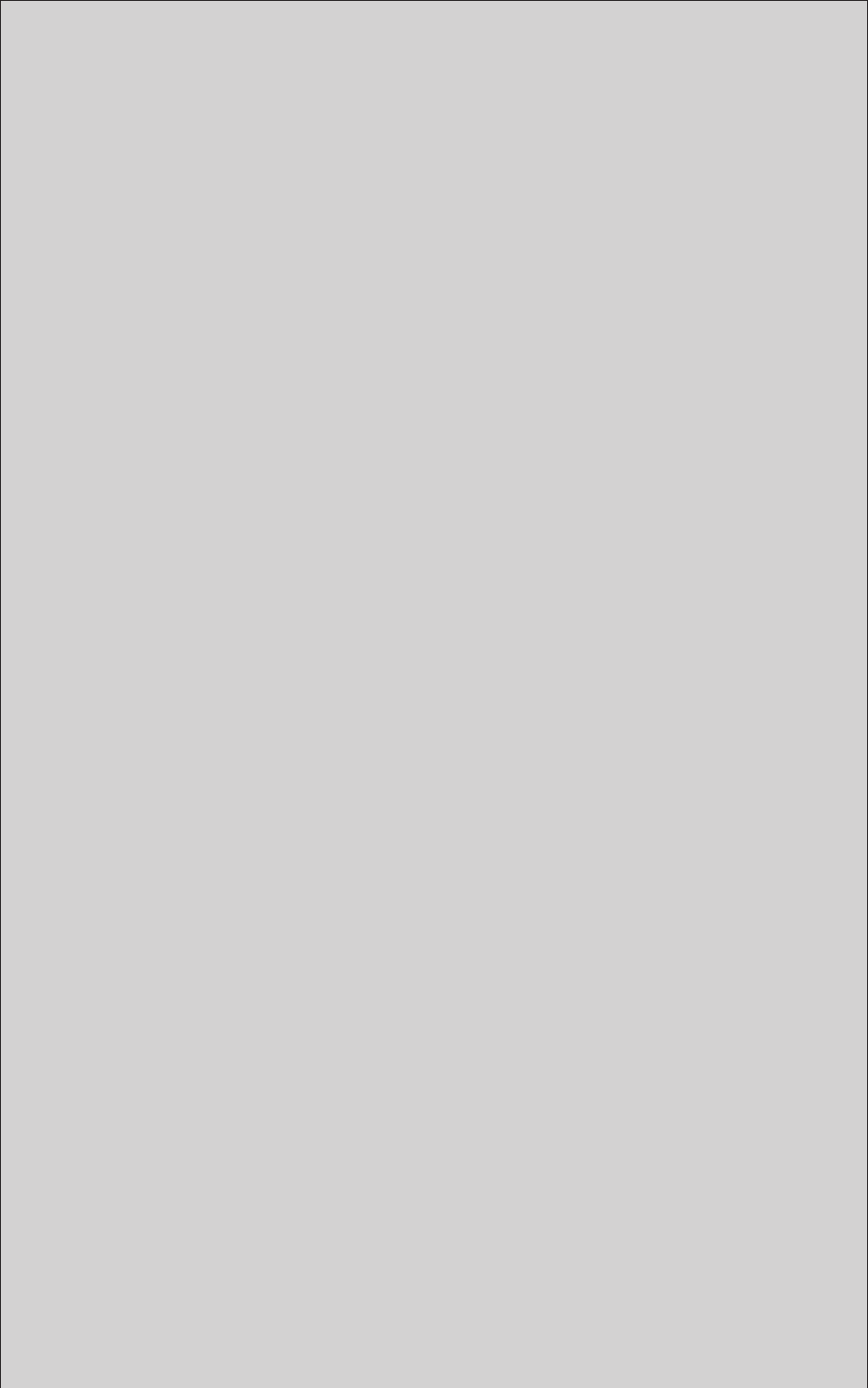## An Old Man Mutes

Gopa Biswas Caesar

I live along an alley with a netted sky Where wires crisscross and Disallows the city crows to fy.

Tis is the ugliest of the alleys I saw Where middle-class men keep seven soaring dreams Where at a glimpse of a naked body, a peeping tom beams In here, callows, cuckolds, sundry crows caw to wither…

Te shopkeepers keep both the shops and the alley muddy All the year round By sprinkling water to settle the thick dust cloud. By the tea-stalls where ghetto blasters are found Playing old *ghazals* by Ustaads and Chaurasia futes When suddenly, an old man mutes With swirling teas in the oldest tongs From a *khandan* to which all fy-fying men belong.

Before leaving, he had turned eighty-seven Left three lazy sons and everything even But, he died with the strangest sadness ---

"Kids these days don't believe in twinkle rhymes All they see are signal lights or Varnished-furnished small silly chili-lights Tose garnish weddings to hide brides' plights I die so sad knowing kids these days Don't know kite-fying…"

Tus another old man mutes And a sad tone clung to the air only till his *baad-Maghrib* funeral.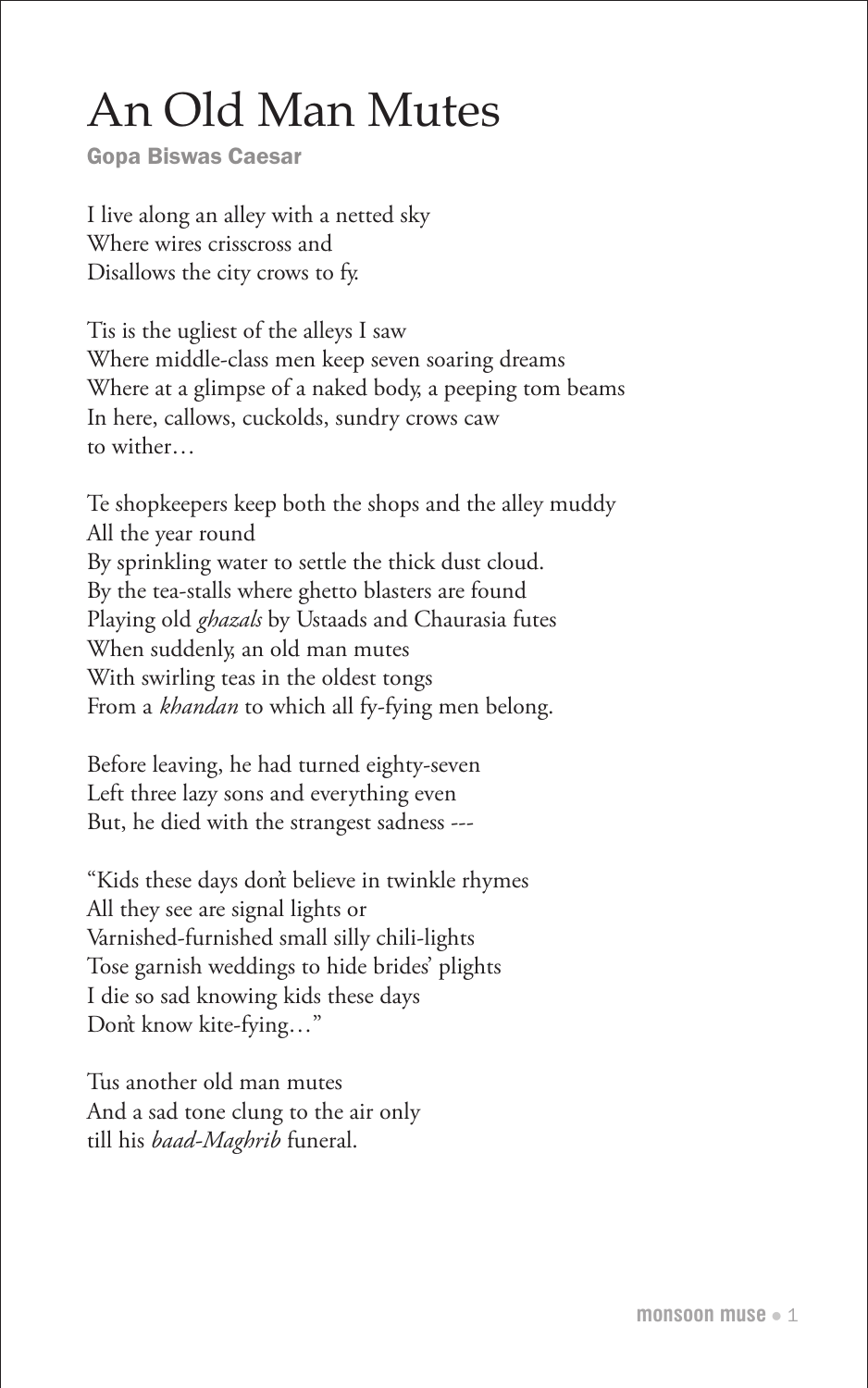#### Antemortem

Samiha Zaman

I have fallen in love, you see With decrepit old men And their woeful tales, And of dilapidated buildings Once faultless tiles, broken to pieces Bulldozed down till Ashes upon ashes, Are all that surround, I Like to breathe in, and Take in their musty scent. Compose myself of their symphony Live their lives on my limited rent, Beneath their caving ceilings.

Temptation calls Within these broken, brick walls Once a vibrant, architectural blaze Leaves behind only Ember in its place. And I'd like to walk Trough these foundering roof tops With you So you can see that Everything amounts to nothing Forever, even with me.

I often dream of Dying days, where You and I Walk through shattered streets With calloused feet, Broken street lamps Lighting up their last, Blinking with their desperate, dying gasps As we wander closer Towards the monstrosity of the ocean's crashing waves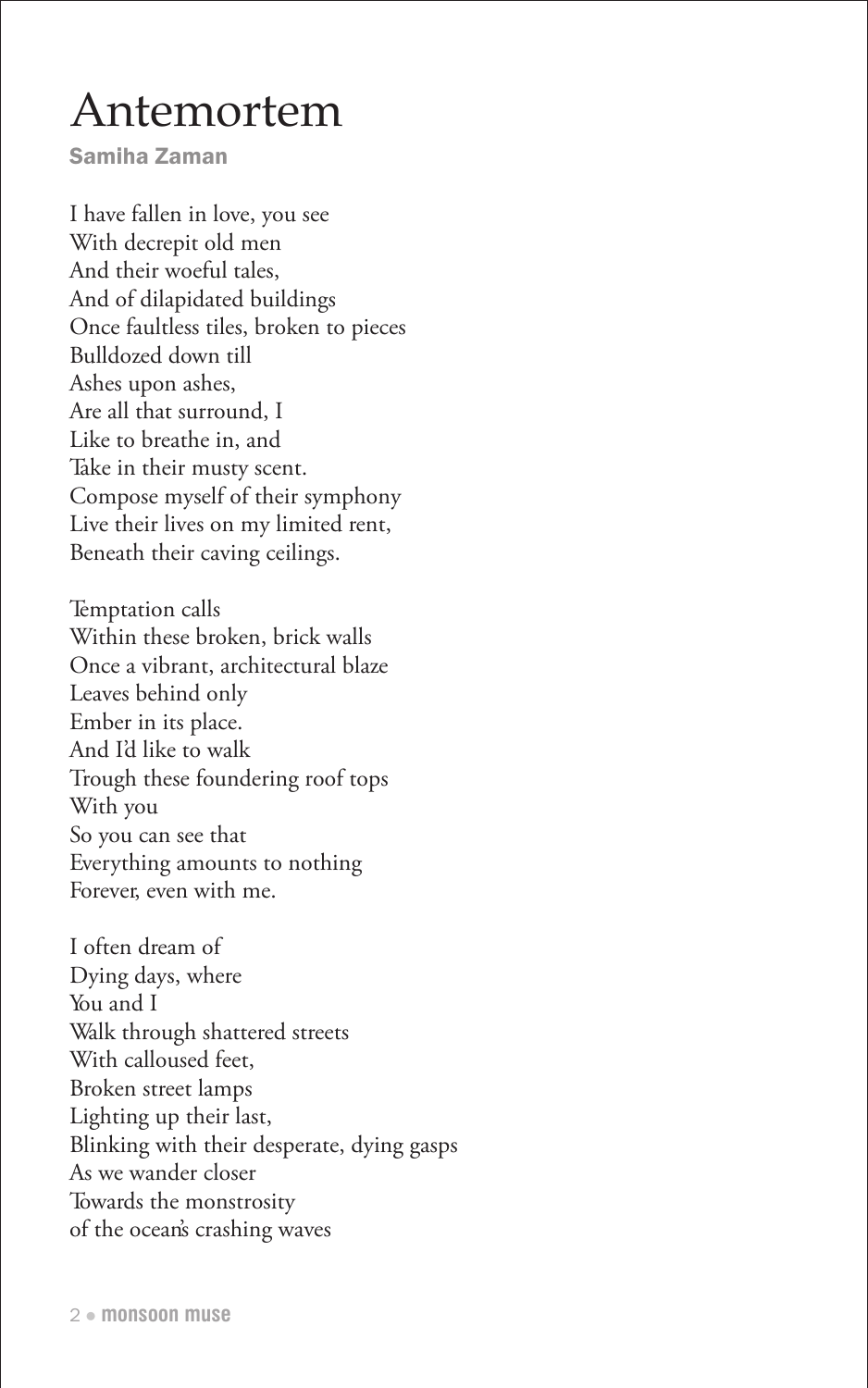World up in fames, Te scenery an eerie green From warning lights we willfully ignore And voices fading as they Try and wail Over one and each other Which resounds to me As the gentlest humming Of a funeral bell ringing. An orchestrated composition Instrumentals provided By collapsing glass shards Over rusted metal walls; A melodious tune To our deprived and desperate ears.

High up above, Where we may see, Te world in all its ferocity. Of war and fright, Betrayal and fight, Of the innocent and needy, Flailing, helpless, and bleeding As the great and greedy Pull in their blood and bones To build a foundation Stronger than diamond or stone.

But, my loves, don't you see? Te ocean in all its calamity? Tere will be no sirens To wail through violent winds, No where to run, And no stricken faces To take us away From this precious promised land. We'll climb the rocks Bleeding fngers and cuts Upon our knees, scratched cheeks that've festered Blistered palms, till we reach a place sequestered Upon gravel and stone ledges,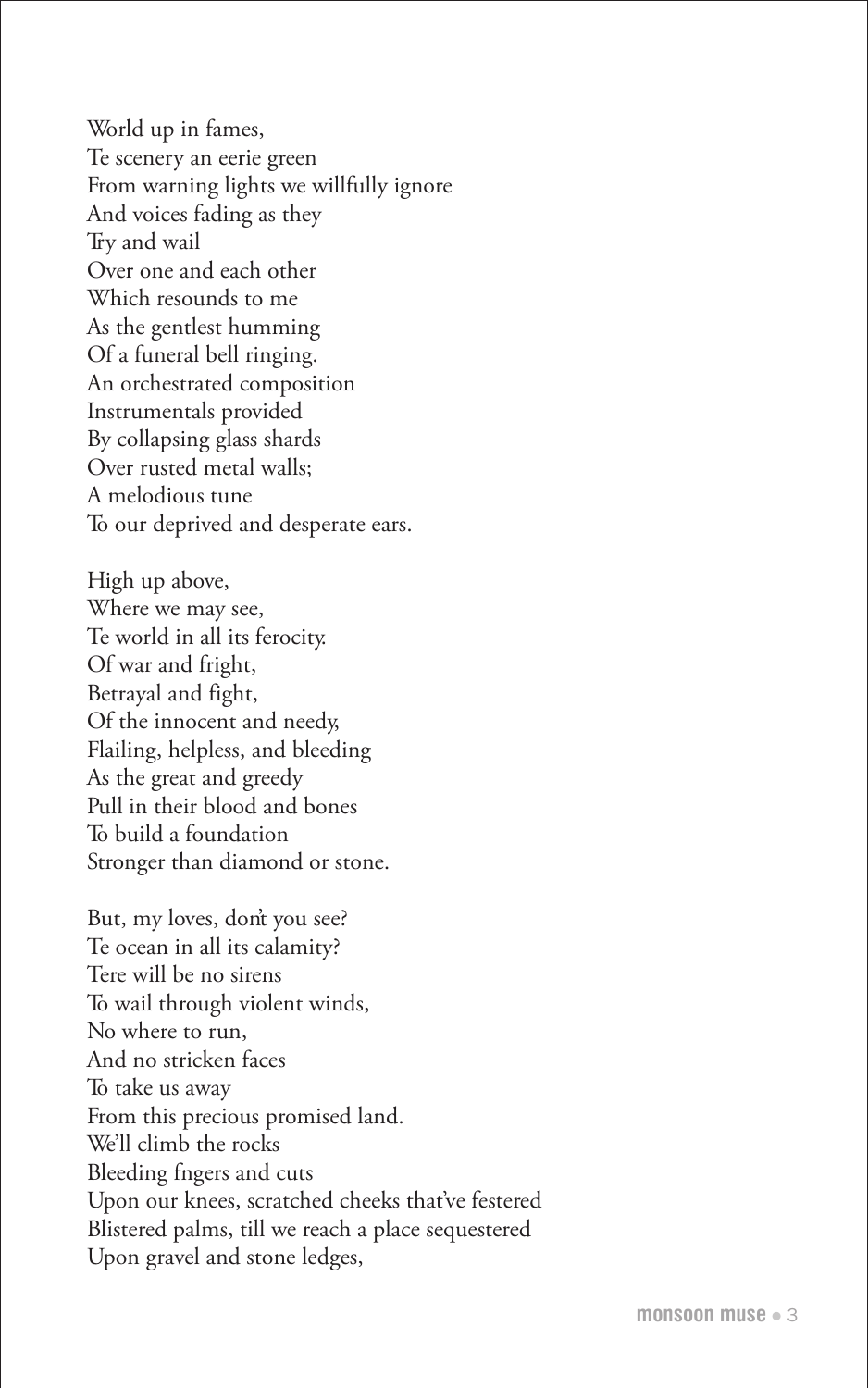Te clif upon the breaches Of man-made society's ridges, We're up higher than before, and look! Behold! Te world is in ashes Blown to bits and to pieces And that is all that there is left to see.

Isn't it but wonderful, my darling? Wonderful to see? Te world in its process of atrophy?

Shards of glass, Flung beneath our feet A carpet to Hell's Welcoming bars of heat And we, my love, will tear down the walls Of humanity's accomplishments Until everything and all Machinery, mechanics, science, and dreams Will seem like yesterday's surrealist streams Of thought, forgotten soon enough - but don't worry yet, For there is you and me, warm bodies close enough To pull our hands together, fngers woven and Ready to give in to each other, Tat this hour, at last, will fnally be in our favour, As the monstrous ocean waves Drown us till Our grave smiles are awash, and in its place Te world lays still.

Finally. At last. Judgement day has passed. And has washed us of our sins.

Never, never, yet truly forever.

But for now, these thoughts rest along the antemortem threads of contemplation. Just a moment longer now, my darling. and thus will end this frightful anticipation.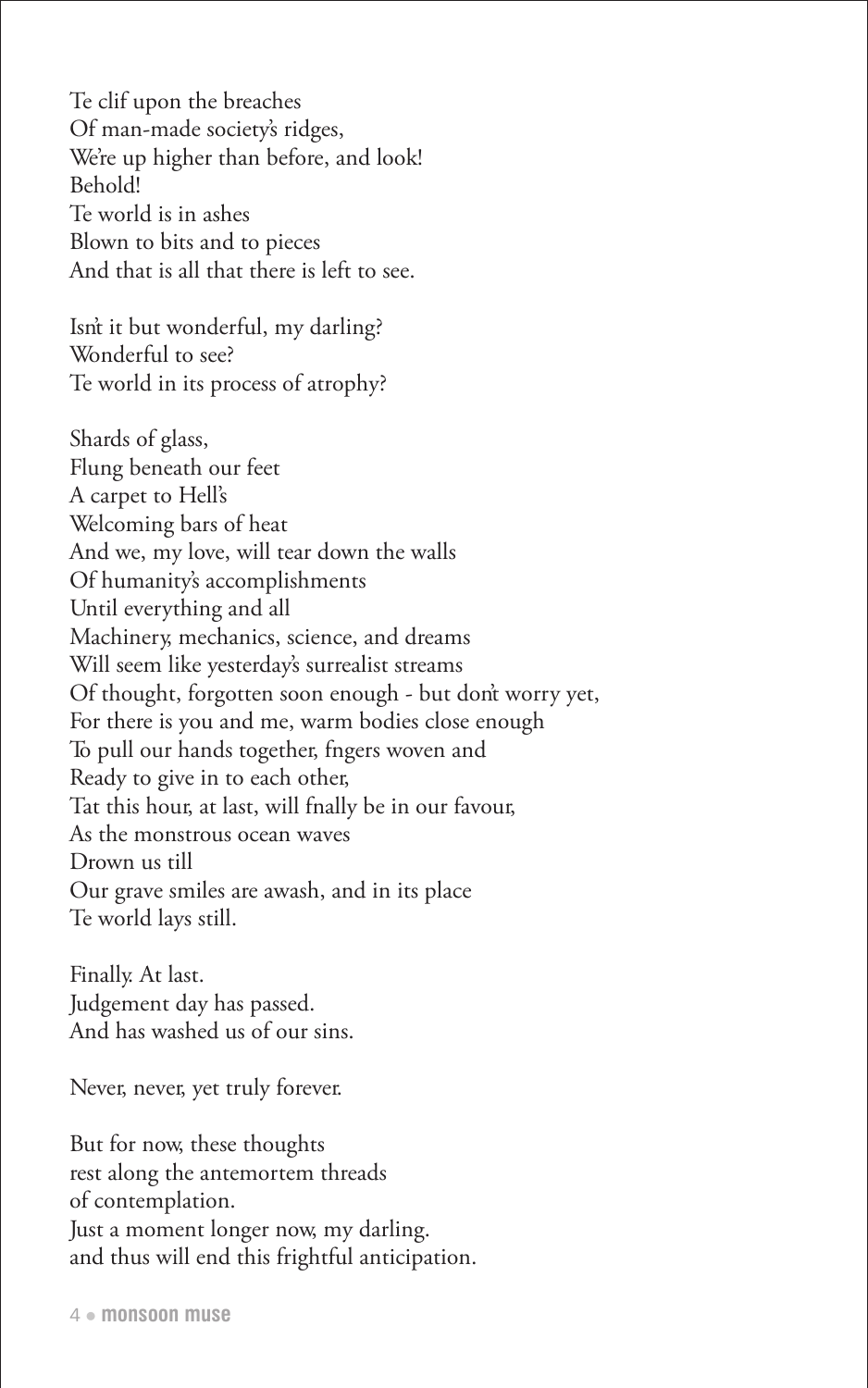#### Carbon Souls

Armin Khan

She grasped her skirt tightly against the gasp of smoke from the angry train Te coals burned. Te air in her mouth mystifed Te train roared, her heart sank

She was running with the last thread of muscle in her fragile elastic body still gripping to her like a frightened child Heart clumped inside her mouth Her breath, calcifed

Te big brown luggage was turning one with the carbon smokes now Black soot dancing far, far into the abyss His frst touch, the moisture of his lips Te look on his eyes when hairs on her cheek touched his Te frst time the unbearable pain of love had torn through them, together

Te luggage locked her everything Te souls of her everything Te smiles of her everything Te tears of her everything Te pains of her everything

Te souls were a black rage now Te wet of his kiss below the starry night on a roaring bus Te magic of his words on a cold, cruel night with a sky full of tearing clouds Te pain of his sword words Te blood of them Te wounds

Te dreams on the top of a white fairy Te winds, the clouds Te journeys through the meandering little whims

Te soot is dancing higher and higher into the space now Te blacks are laughing, fghting Circling with their teeth clenched on her heart, her precious little box of memories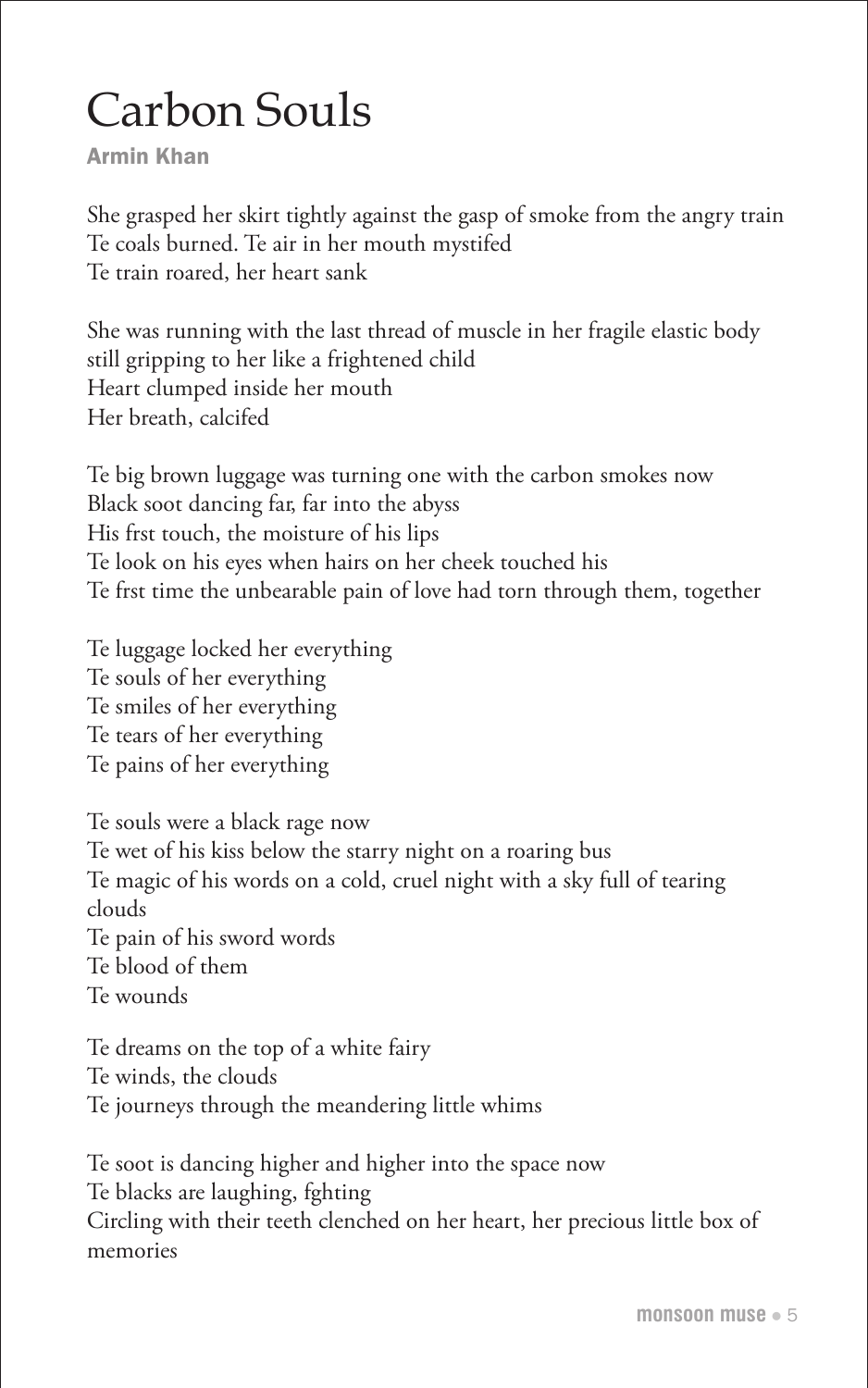Her head was a Stone of the South now Her legs the Pyramid of Khufu Her eyes balls of steel

Te smokes swam through the middle of her fngers now Her fst was crushing her bones now Her remnants fell, defeated

Te carbon souls married the snow clouds Dance.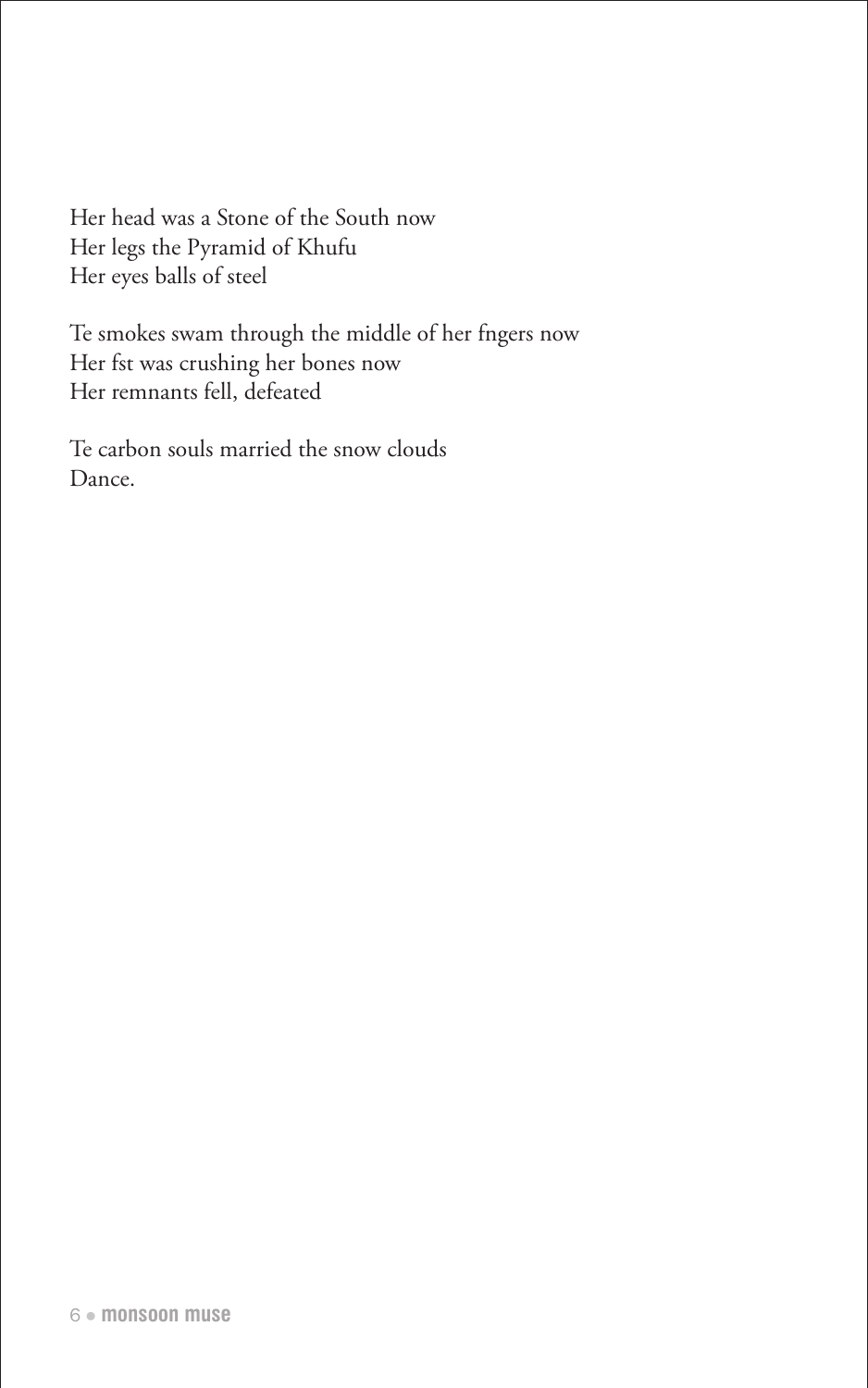## Deafening

Rushnaf Wadud

My aunt brought back sign language To our dinner conversation last night, From this workshop she had attended. My head wasn't working through dinner, It was bent and focused on my food, Tough the mood at the table Was cheerful for a change. We did not look deranged, No one had a hangdog look on their face, Tis did not look like a tired family. I guess guests do that. Father would suddenly learn to laugh again, Mother would come downstairs and join us In eating the food she cooked for us, And even eat some of it.

We did not look like a family Tat lives more apart than together Inside the same house, Living lives that hardly ever clash Except for quiet, rare meals. It steals conversation, this apartment, Tis phenomenon of staying apart While being physically present, Dumb, deaf, outwardly meek, Silently seething through the gnashing Of angry teeth on vegetables. I sometimes silently hope Tat we will all be too tired To chew one day.

We dont get angry and break plates anymore. Anger means feeling, and sometimes I silently ponder that maybe We have all become too tired To feel these days.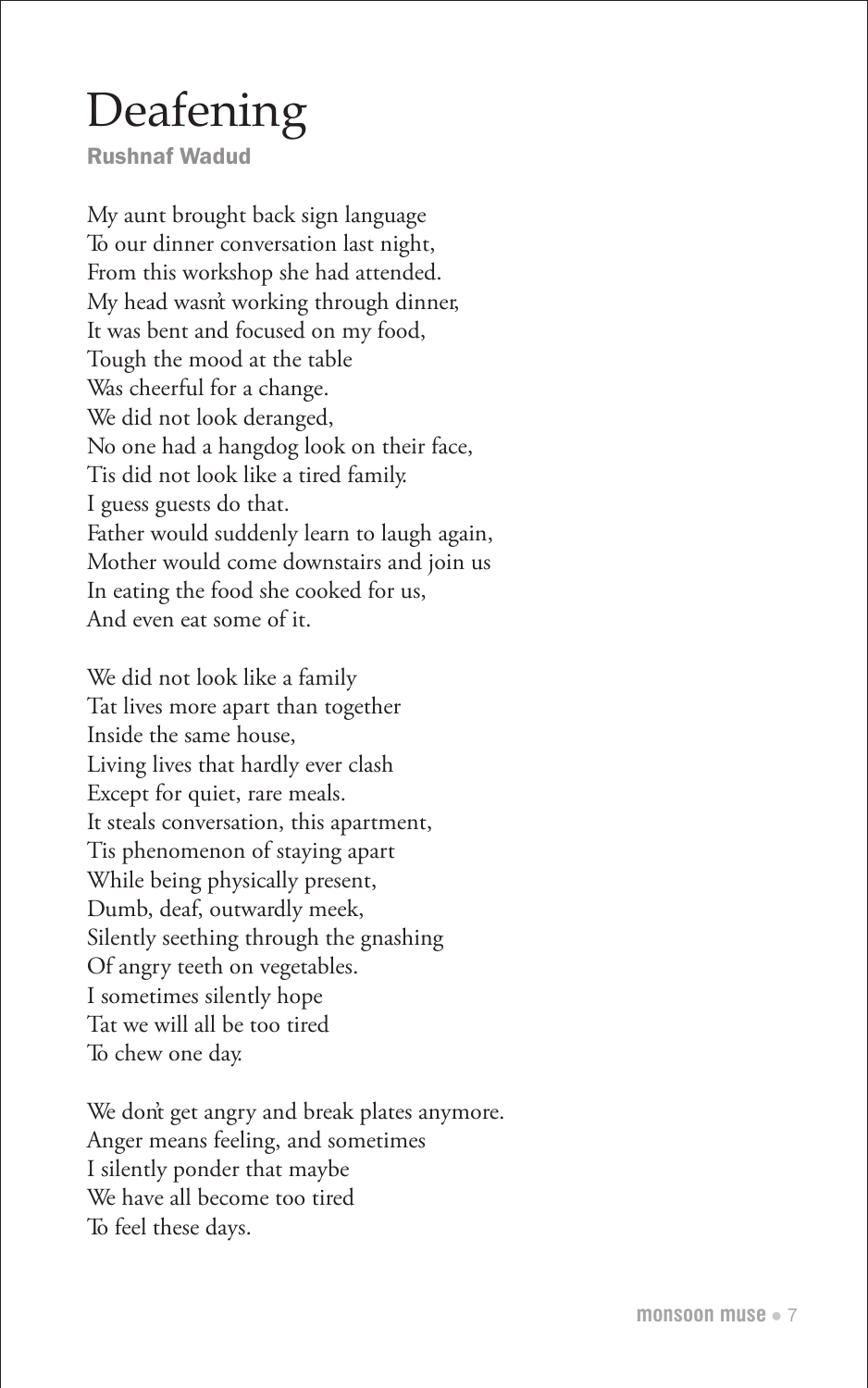My aunt taught us sign language last night, Te ones she learned at the workshop for the deaf. I joined in on the joke, and we all laughed When I kept insisting my mother With my newly learned smattering of signs To give me an extra serving of dessert. But through the clink of glass on plate And passing dishes to one another, Trough murmured conversations over sweets, I could hear the deafening cry of my family As it kept trying to put together its dislocated bones, Wince as it winced through its heart of stone, Fighting all our inner resentments and demons Grasping for some sort of a semblance To what we once were, what we had once known.

I saw my mother signalling my father To remind him of the medicine he has to take, I saw my brother fake a full stomach So that mother could have the last serving of fsh, I saw the signs of something we dared not wish In fear that it would not come true. When my aunt taught us sign language last night, I thought I saw signs of my small, deaf family Learning to hear for a joyful song in its heart, A tearing heart regrowing a sinew.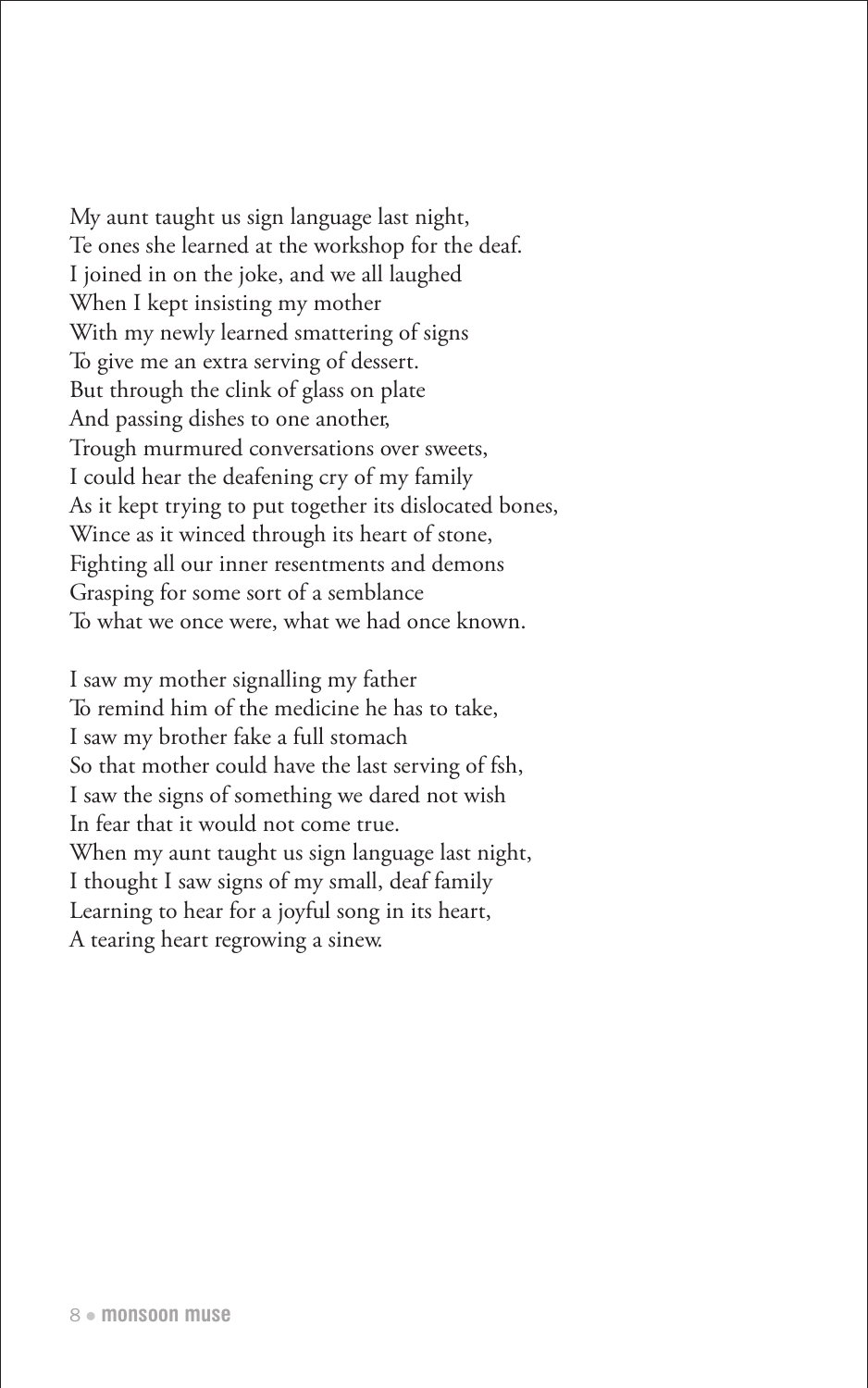#### Between Presence and Absence

Samia Tamrin Ahmed

An absence of an existence, happens to be his greatest presence. Memories of haunted conversations and a possible curse... having found a muse, accidental... And having been one for hope, dreams and life itself… At being called a best friend; she can never grant the life he wanted, Or shrug of the association... even in dust or ashes, when the spirit will be free to move outside the wretched, broken body, held together by duct tape. Te presence of absence holds a sense of responsibility, albeit the attachment, avec the consistent heavy heart makes her run away... from a city of memories, from a curse in the air, and eventually, from herself.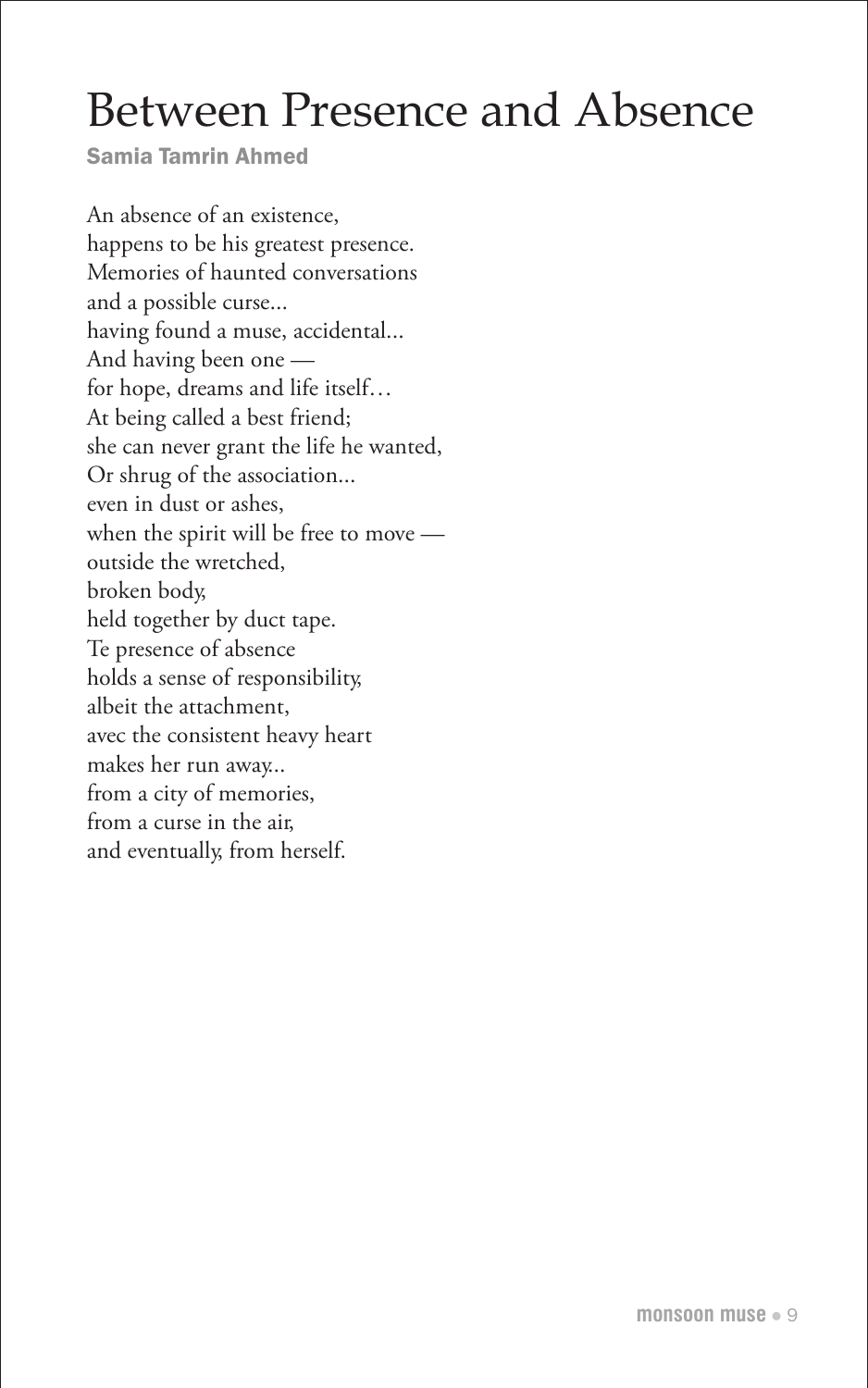## Dying Changes Everything

SN Rasul

Mother, forget me, as you would a kiss, the dome on my head brushing your palm, my lungs still fresh from swimming from the house across to the farm and when, the blinking morning came, you cried again, my fngers wrapped around your ring that was on too tight and you could not stop the crows from singing. Mother, forget me, as you would a curse, sliding past time with such ease, my feet still new from walking to you and you said, "Please, remember this," blessing me with whispers which drowned out the crowd, and I could not look down, my chin forever resting on your frown. Mother, forget me, as you would a past, my every word your joy, my hands failing free, unknowingly knocking of all the toys you bought me and my head, under the bed, too scared to look past, holding on to your words: "Te blanket will save us." Mother, forget me, as you would a name, my elbows bruised from a push, and you so frightened that my tears welled up and fell and I could not look into the world with my eyes still buried in your heart, "Like a diamond in the sky," you sang, "Like a diamond in disguise," I heard. Mother, forget me, as you would a glance, my knees on the foor and my eyes on the mirror, your lips begging forevermore, for all the pigs to fy and then, with the money spent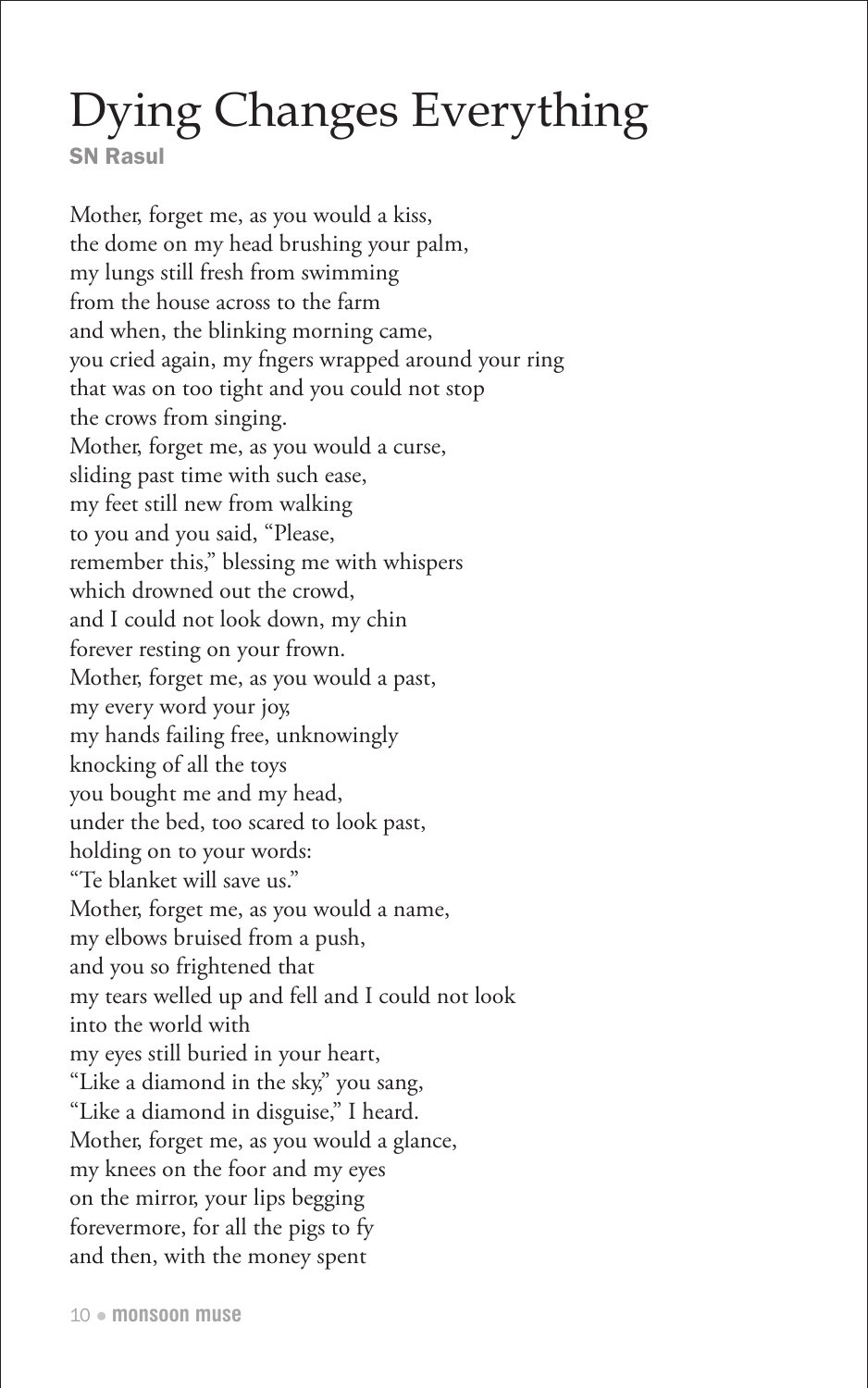I was ashamed, swallowing the radio whole, my mouth closed with the words I chose, and a map in my pocket that I stole. Mother, forget me, as you would a tear, your sighs as I walked on by the drugstore and into her house down the road, the fences torn, my fst unclenching for the frst time as she tugged at my hair, in despair, ripping it of and my legs, running wild past the girls that could only stare. Mother, forget me, as you would a home, my ears flled with the sound of fast cars going too far across the yard, forgetting hate and remembering love and then, when the sirens came, your blame found the promise ring around my thumb, and threw it at the crows to stop them from singing. Mother, forget me, as you would a song, my head, reminding you of a baby whose temple beat against your pillow, my brother's hand found me then and when, his fngers tapped against my head, playing the tabla, you sat him down with a pen, taught him how to add two plus two and he kept getting four again and again. Mother, remember me, as you would an ache, loneliness shaking your heart, your eyes searching for happiness on the black market, whispering, "You're so much younger than I can bear," trying to rhyme oranges and when, the ground drank my eyes, you remembered trying to join two cup handles to make a heart that was already broken, since before before till after after.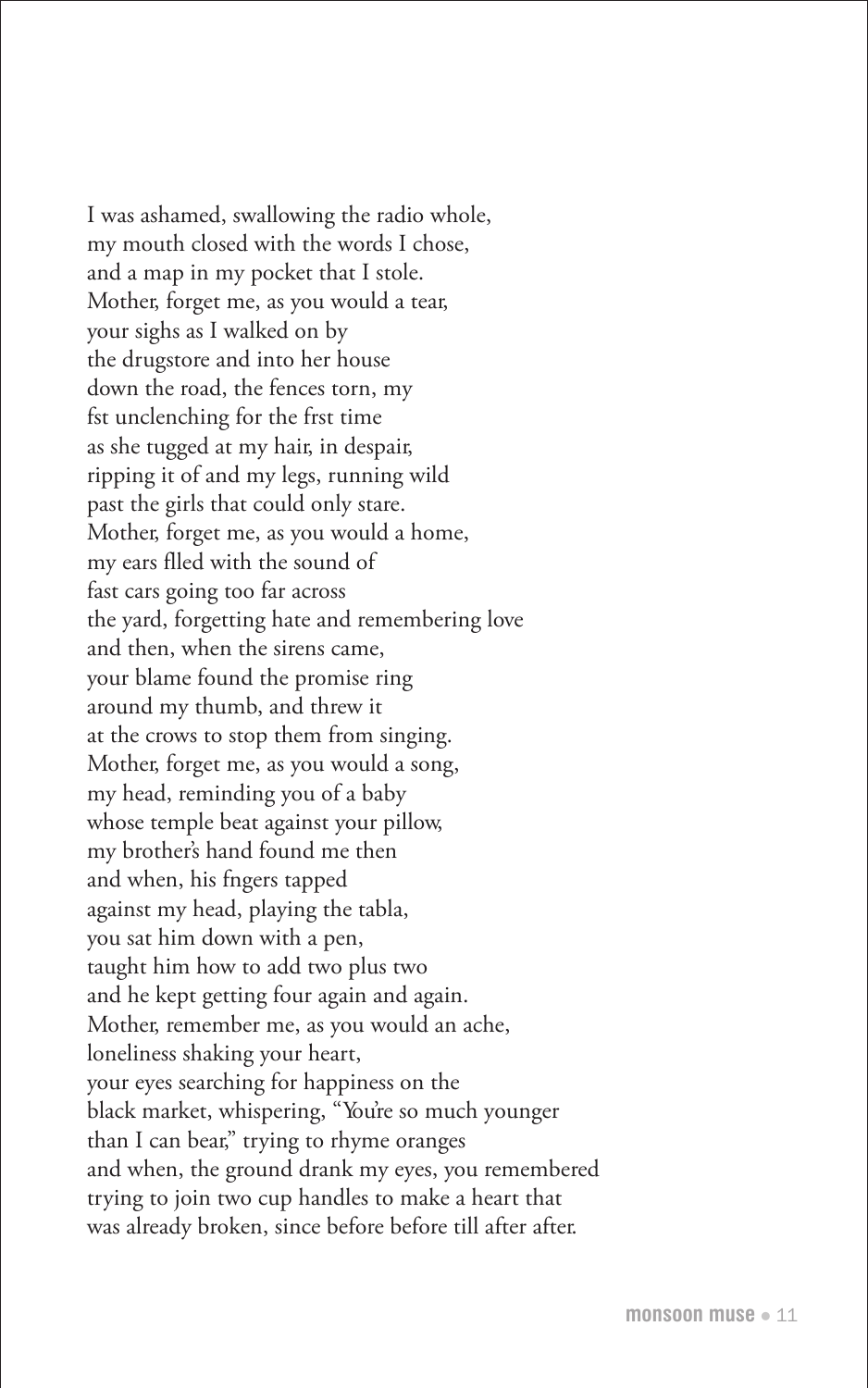### The Unreal

Sadia Afreen

As their rickshaw ran Trough the evening sun, He said, And what if we have twelve kids and name them January, February, March... you know, the twelve months, the one year? She gripped his hand tight, put on a smile, light and said, Ten get seven wives as well and call them Sunday, Monday, Tuesday you know, the seven days, the one week ...? He gripped her hand tighter, and they both laughed together louder than louder, as if Tey hadn't laughed in ages!! As their rickshaw ran

Trough the last light of the day's darkness, she said, I wanna be a poet, I badly wanna be a poet! well, you are one, he added Nah! this *bhanga-chora* poetic work is not gonna work! I want to write something real, something really real, something intensely intense, something pathetically, poetically, poetic she took a breath!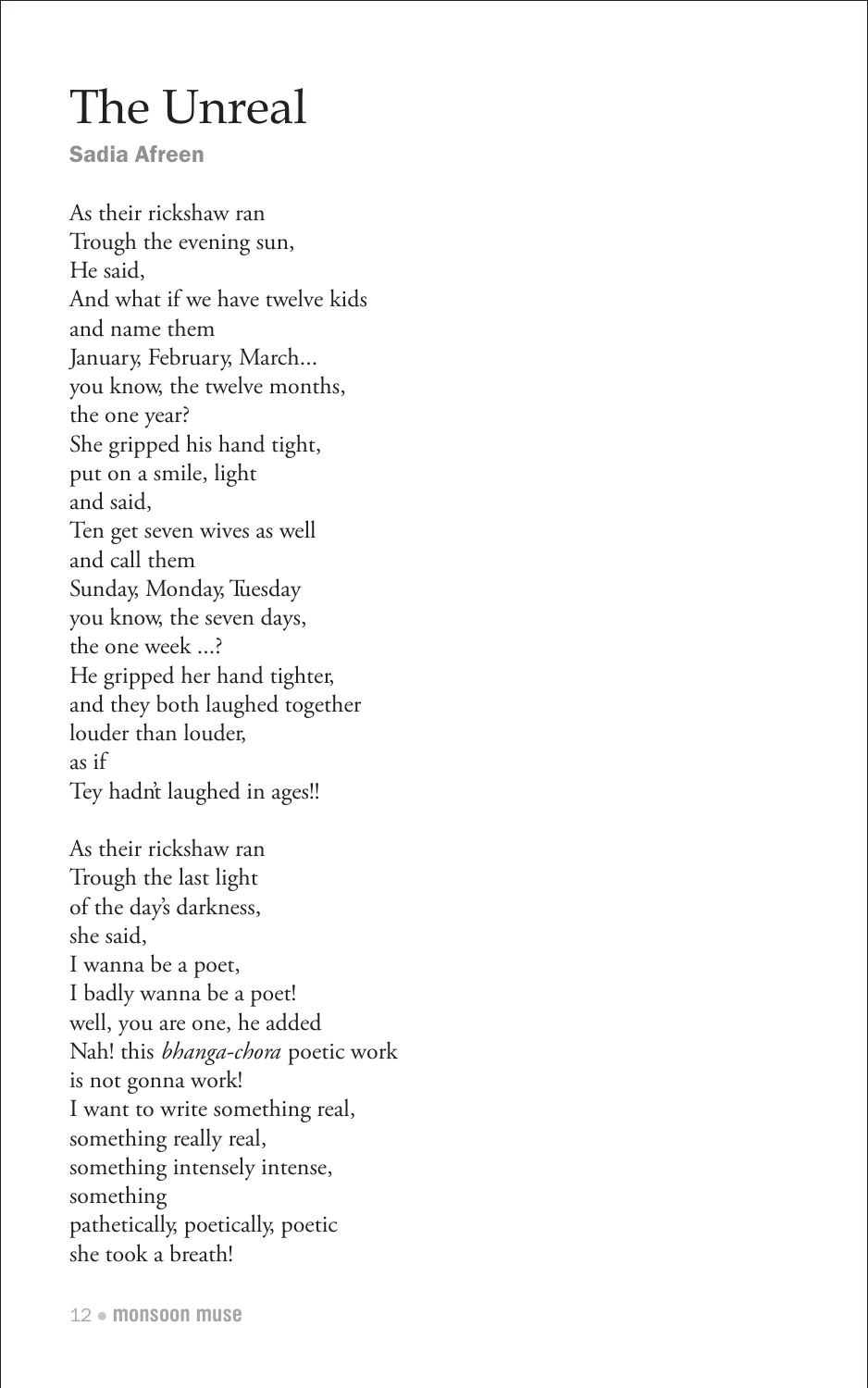He looked at her sparkling eyes and kissed that real, intense, pathetically, poetic dream ...! he pressed his sweaty palms against her non sweaty ones ... and signaled the conformation of that blur, confused, illusion. And they smiled together, deeper than deeper, as if, Tey woke up everyday just to live that moment! Te sun fnally set!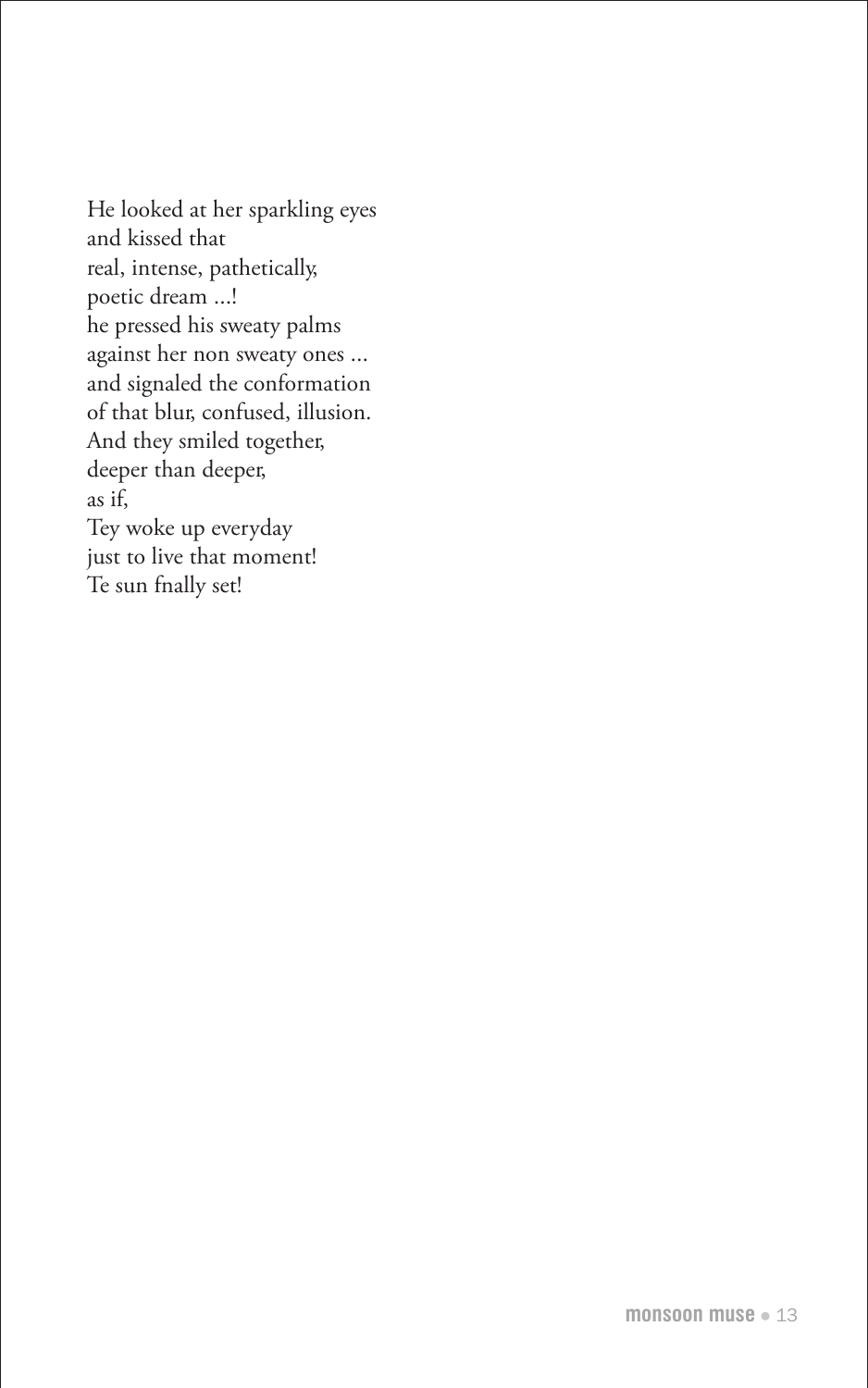#### OBSIDIAN

Shehzer Doja

Your dimensions fade in mellifuously like creation erupting from an absent opium fx.

What was I to your whims?

To your pulsating incandescence but

another morbid morning looped between austere desires and a bargaining benign craving, like Pompeii submerged in your tempestuous embrace.

I maintained my distance seeing you emerge from our bookshop with a silhouette of Plato's shadow and a transliteration of 'Waiting for Godot' in a transparent bag wrapped neatly between the silent soliloquy playing out in your eyes.

Is it time yet to release the dormant rain?

To relinquish the sober gaze of our covenant?

You are no longer enveloped by the black Pashmina shawl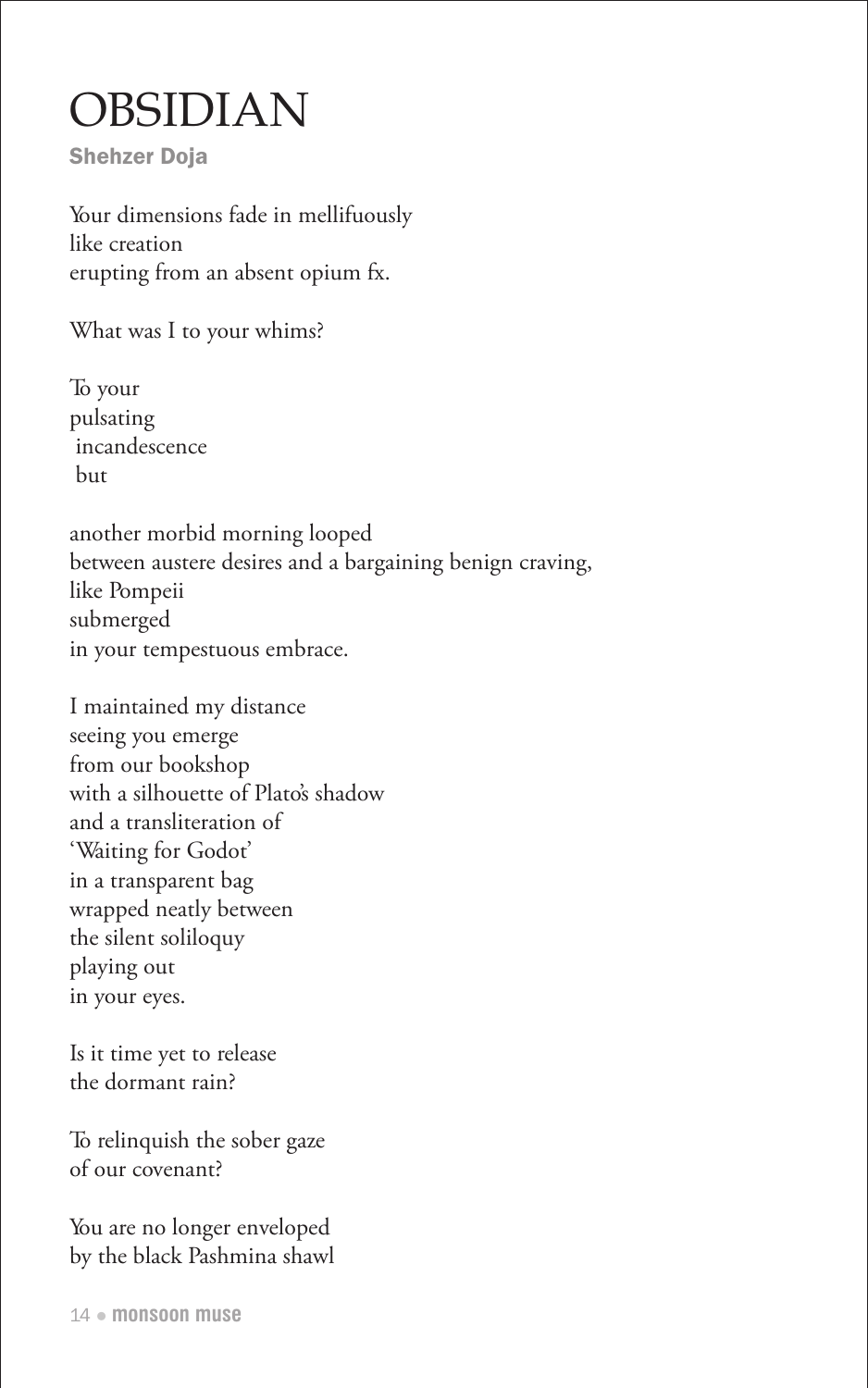my mother gave to you as a gift,

| it lays         |
|-----------------|
| stretched       |
| as a cover now, |
| shielding me,   |
| from            |
| my              |
| own refection.  |

Is it time I cloak myself with it again? And

Ask humbly if you would help me complete the fnal verses,

etched on this obsidian mirror.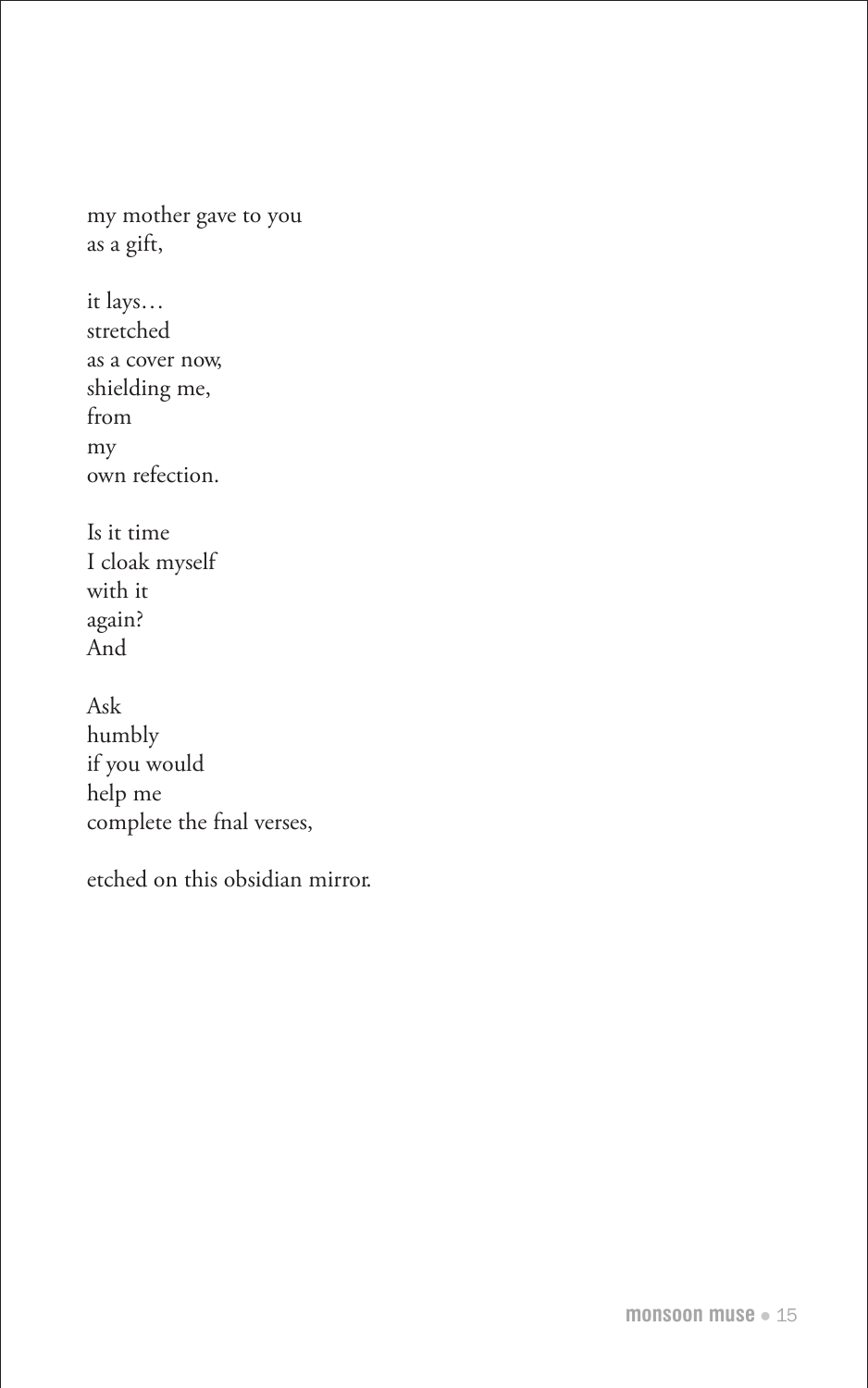#### IV. Adivasi/ChummuTomake/ Adori

Sadaat Mahmood

*(continued) …Chitkar chechamechi, Chitkar chechamechi, Chitkar chechamechi, Chitkar, chitkar*

#### **Te editor,**

—

*—*

—

Is happy because I have stolen her balls and sold them to the merchants in Tehran, Who have weaved them into Niqabs, DHLed them to the blacksmith, Who hammered them into insignias for the Quds Revolutionary Guard, Who were denied invasion of the Arabs Saying STOP.at Karbala. So the Quds sat there and wept to their babes, Who decided to stay invisible, Tough they were Scheduled — Ships to the Upomohadesh.

— *Keo khabe to keo khabena, Keo khabe to keo khabena. Keo jane to, jane na. 'Amrao to khudarto, Amader marenna keno?'*

*Je ne suis pas Rana plaza, Je ne suis pas, Je ne suis pas Puran raja, Je ne suis pas Je ne suis pas Tazreenthana; Je ne suis pas Je ne suis pas Je ne suis pas je ne suis pas. Je ne suis pas.*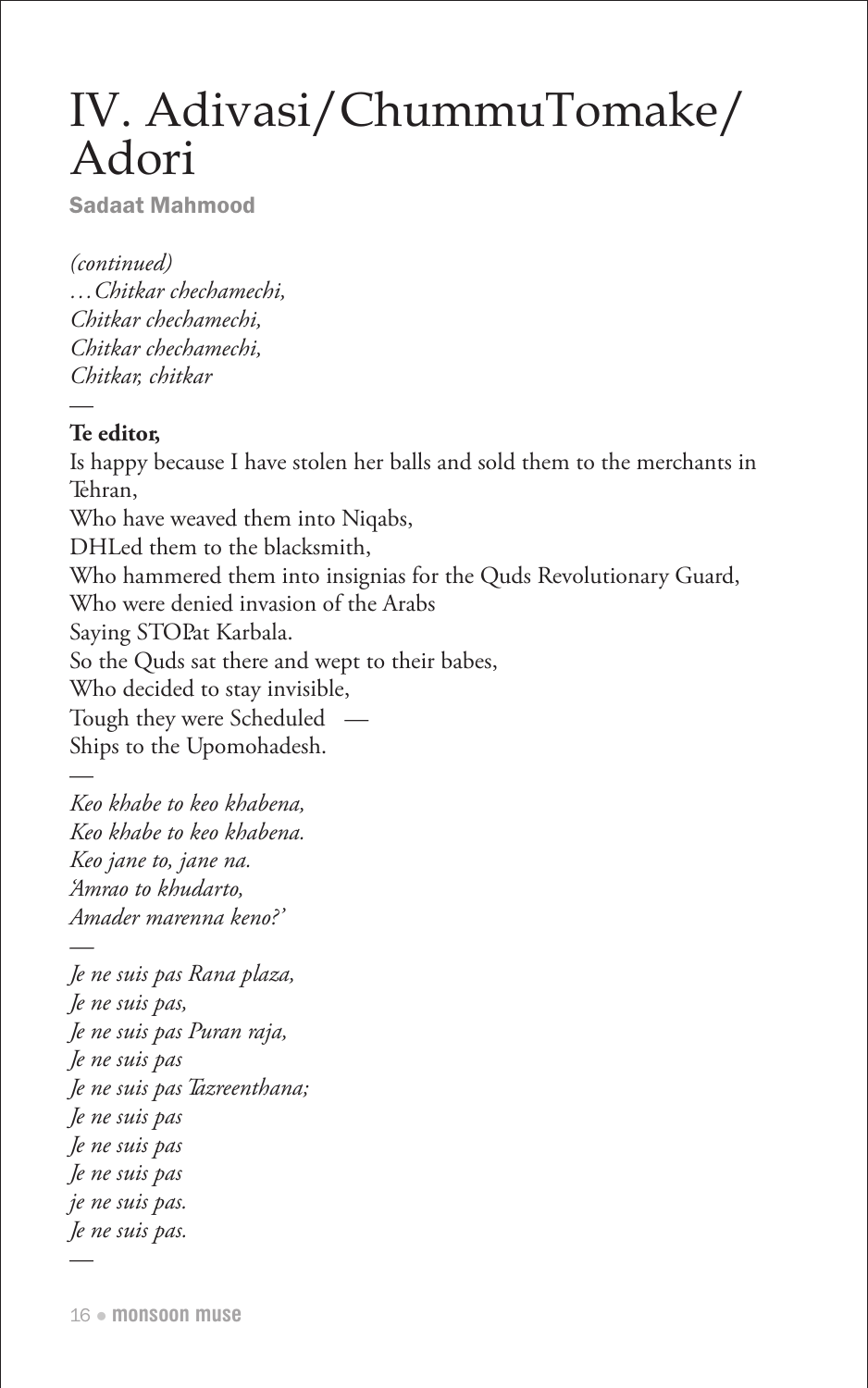If you are reading this: I am needy, adore.

— I know **Apa** shallowly, fully, but not too deeply.

— *Driver ta ke Maren na! Also, Abeger kotha bolechen, akhon bibekerta bolen.*

#### — **Djubok**, tumiamar,

Permutations of monolith-funded Moonwatchers cannot play thrash metal, I say this even as,

I will retain your un-teeth expressions of fght club into consideration for my novel about:

A

—

—-

Hemaphrodite-sex-slave-haremed-by-the-peoples'-liberation-army-of-Daulatdia-currently-under-siege-by-themarriedofcersquarters-so-basedin-Ajorelocated-to-mango.

In the duration of which we shall make French love,

And pose for photographs taken by an Edie Sedgwick lookalike,

Winged by a parrot,

Shouldering a shaggy haired pop-artist,

Who you will gun down as he did not,

Even as he had agreed to,

publish your manifesto on how

**EDM** is the animal of the year.

But that's all nation building. For now: *Driverta ke Maren na keno? Cha baganer manushi to.*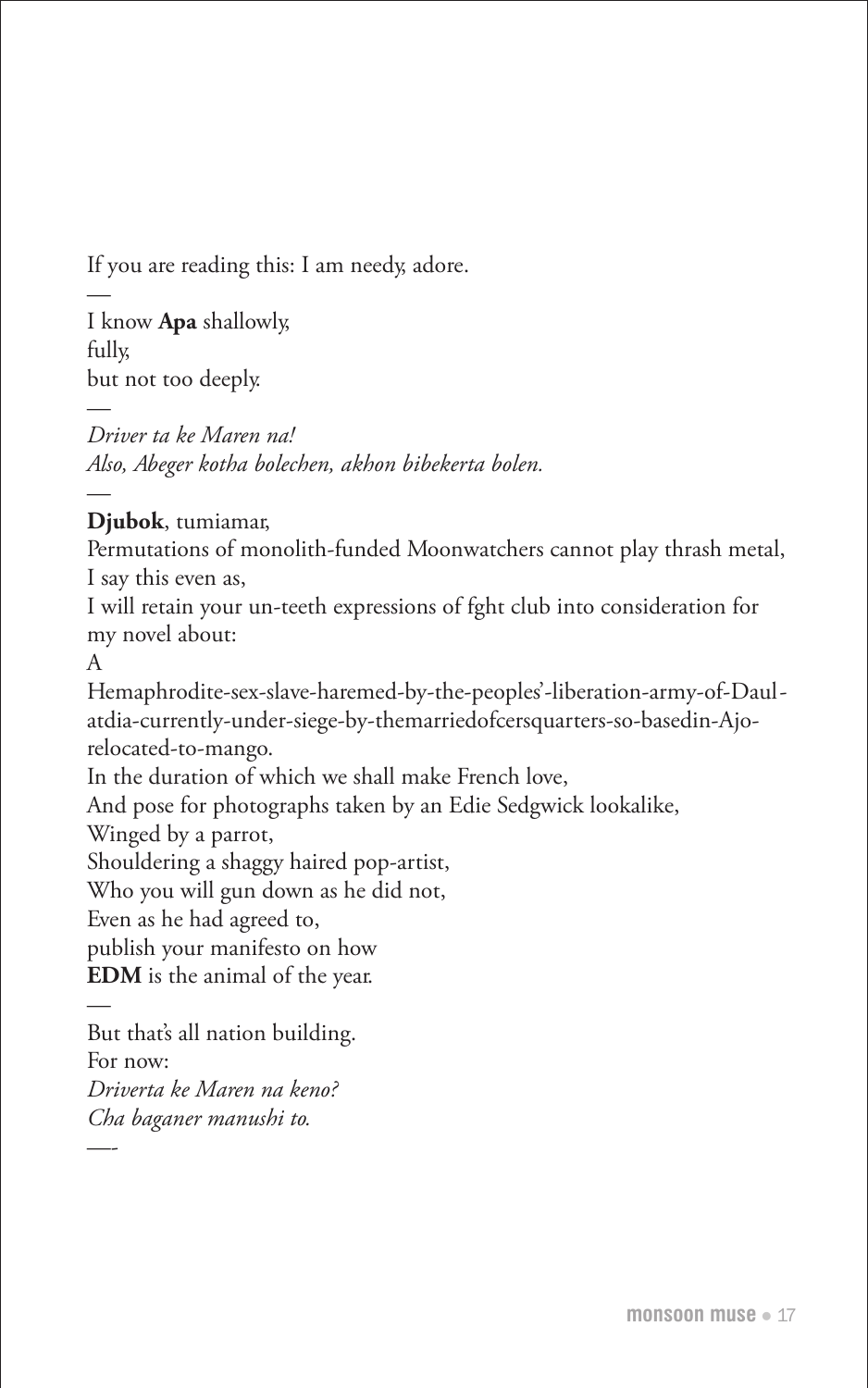### Bird of Prey

Nishat Atiya

In cities wrought beneath the cloudy sky, Shadow shrouds light by and by. Freezing breeze that dances fore the relentless rain, Evinces the Sun to eclipse in vain. Mirrors of memories ripped from the fortress Mock old owls or his coy mistress. Feeble nectar with frail warmth, does the lovers betray — Tat painters, in hours paranoid, fail to portray.

Tired moments of tired sight demand you densely now; Truly to be switched with your violin bow. Losing control, again I follow the pale azure, whereby Dreams delude the dull lyrics of a dark cold lullaby. In search of solace amid legions of hazardous people endowed, I design a perilous snare to draw a smile that is proud.

In a precious morbidity, hence I wait; Perhaps for rain, for Spring — Whatsoever that is too Cupid to be late. Yet, ponder how precisely today, Tis utter dismay Will become but a Bird of Prey.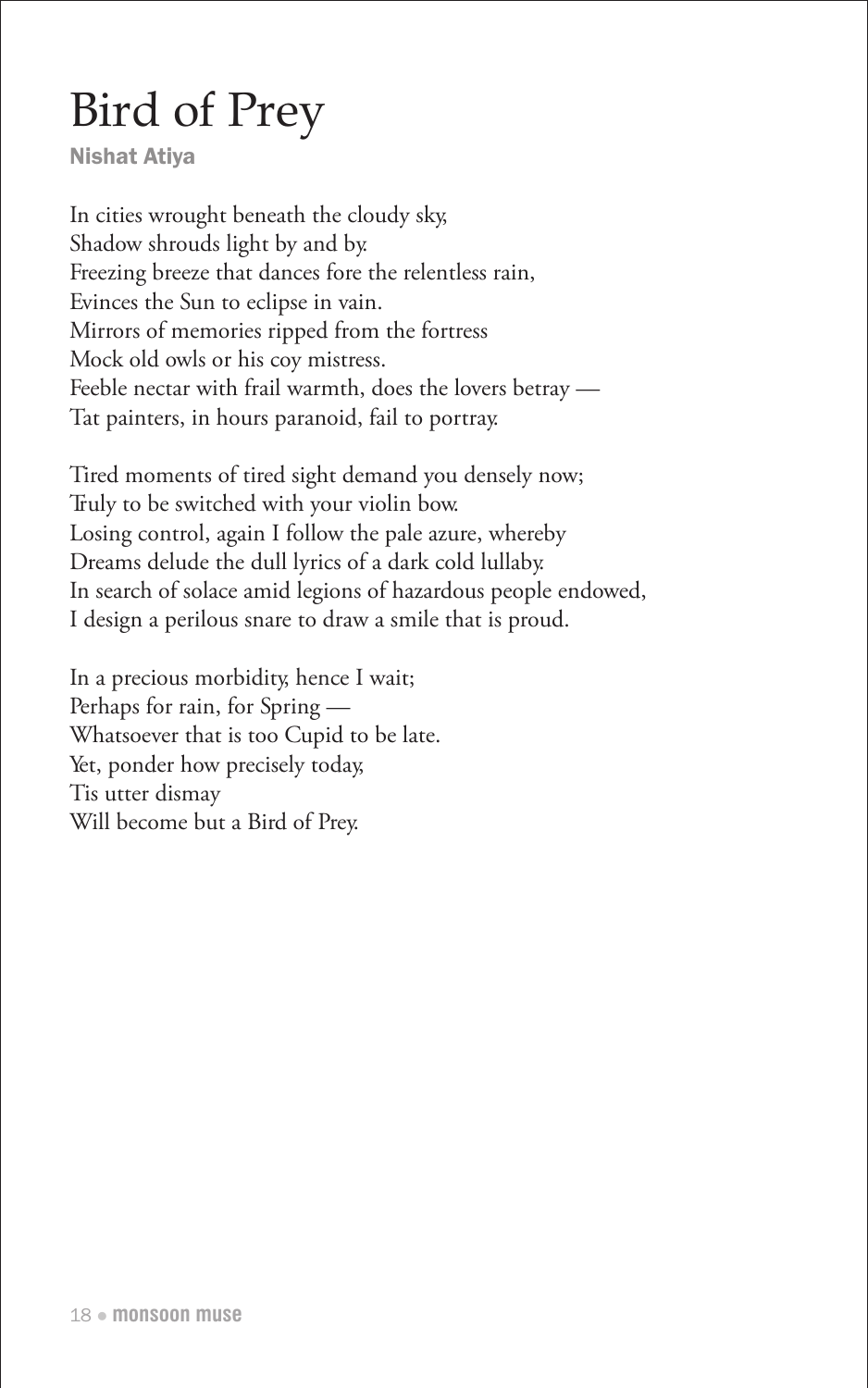## In the Skull

Ashik Mahmud

In the skull An endemic season blooms with summer snow; So a Jupiter, masters all winds marched for spring show. In the skull, A thousand creative fairy rats build skyscrapers to the verses; So the pied pipers violin, tunes them out of fragile muses.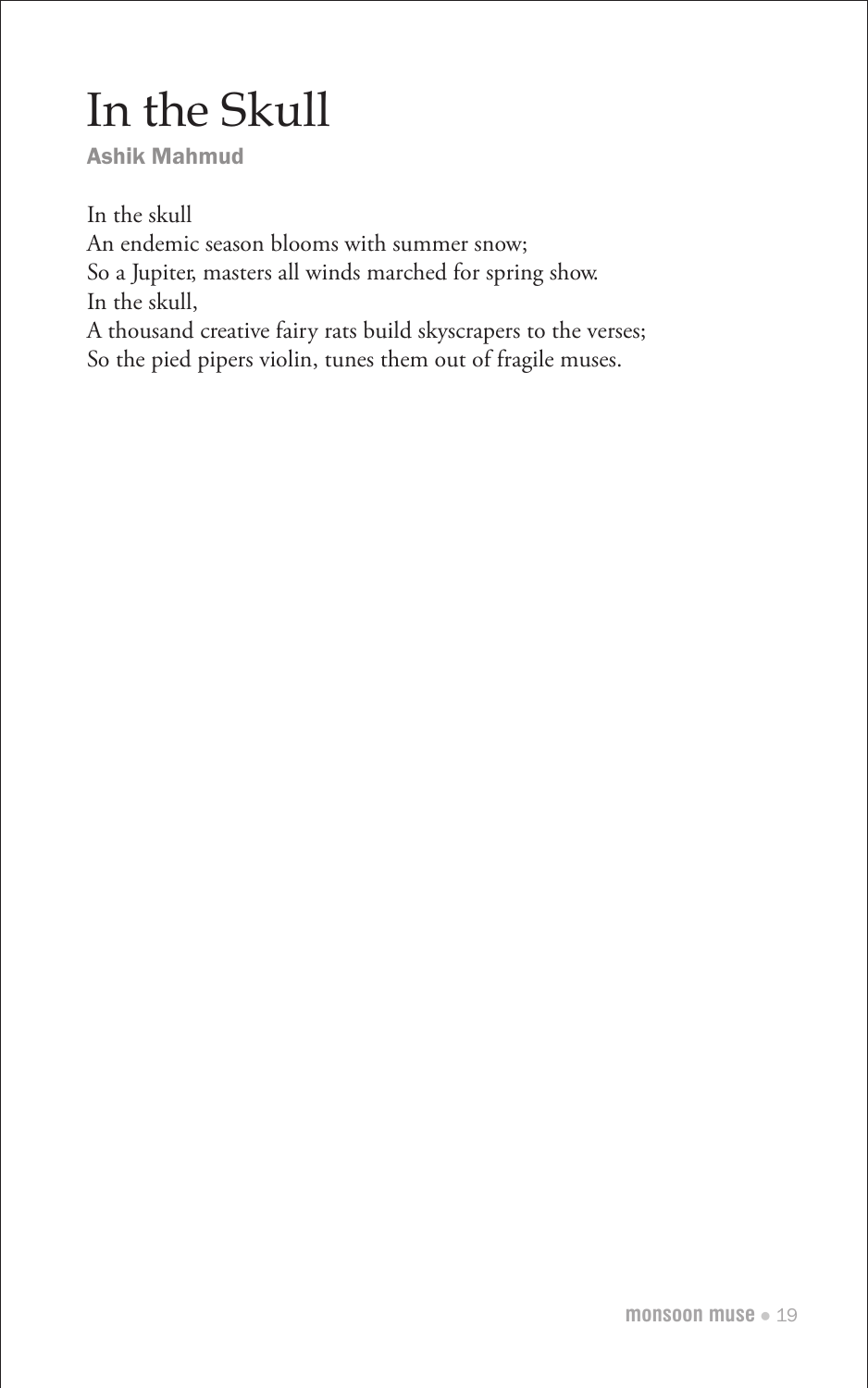#### In Void We Live

Umme Salma Alam Leena

You never

hesitate to start talking

And

I always practice the face of a friend.

You pour the smile of suf? ciency

And

I frequently add the necessary grin.

How can then, something

be wrong?

Somewhere there is a thin dot

We never

dare to cross.

Te connection

that has its life cell

Trapped

In the bureaucratic languageand beaming;

Let it die in peace.

Let's have a stop to the painful throbbing.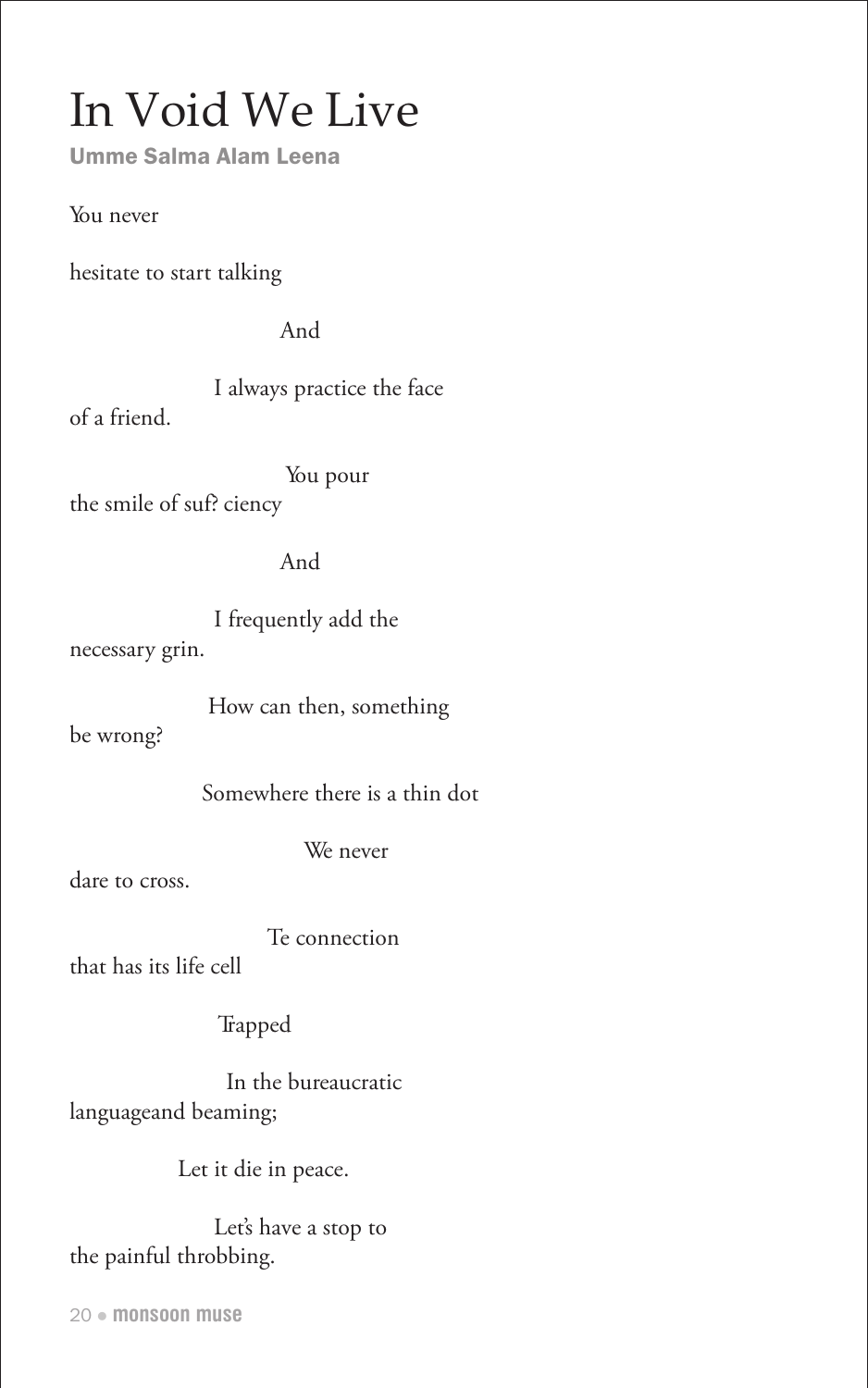#### Late!

Tanveer Rahman

It took an end of a smoke clad ghost of a time in a suspended free-fall to understand you an immortal confusion that I wanted to know in the heart of a desire burned sandstorm our bodies peeling away skinned with chaos in the calm before that very storm were to reveal the soul.

In a constellation of fell and ? ckle melting snow our souls leaving momentary footprints away from our body's sweating ice glow droplets dripping down. down. conjoined stone: contently waiting for the wind to scour it to a million tiny dust particles re? ecting every question dying slow in a spectrum of rain bows ... so slow.

Until

the stone shattered to reveal at its core still more stone.

'and ...?'

I know.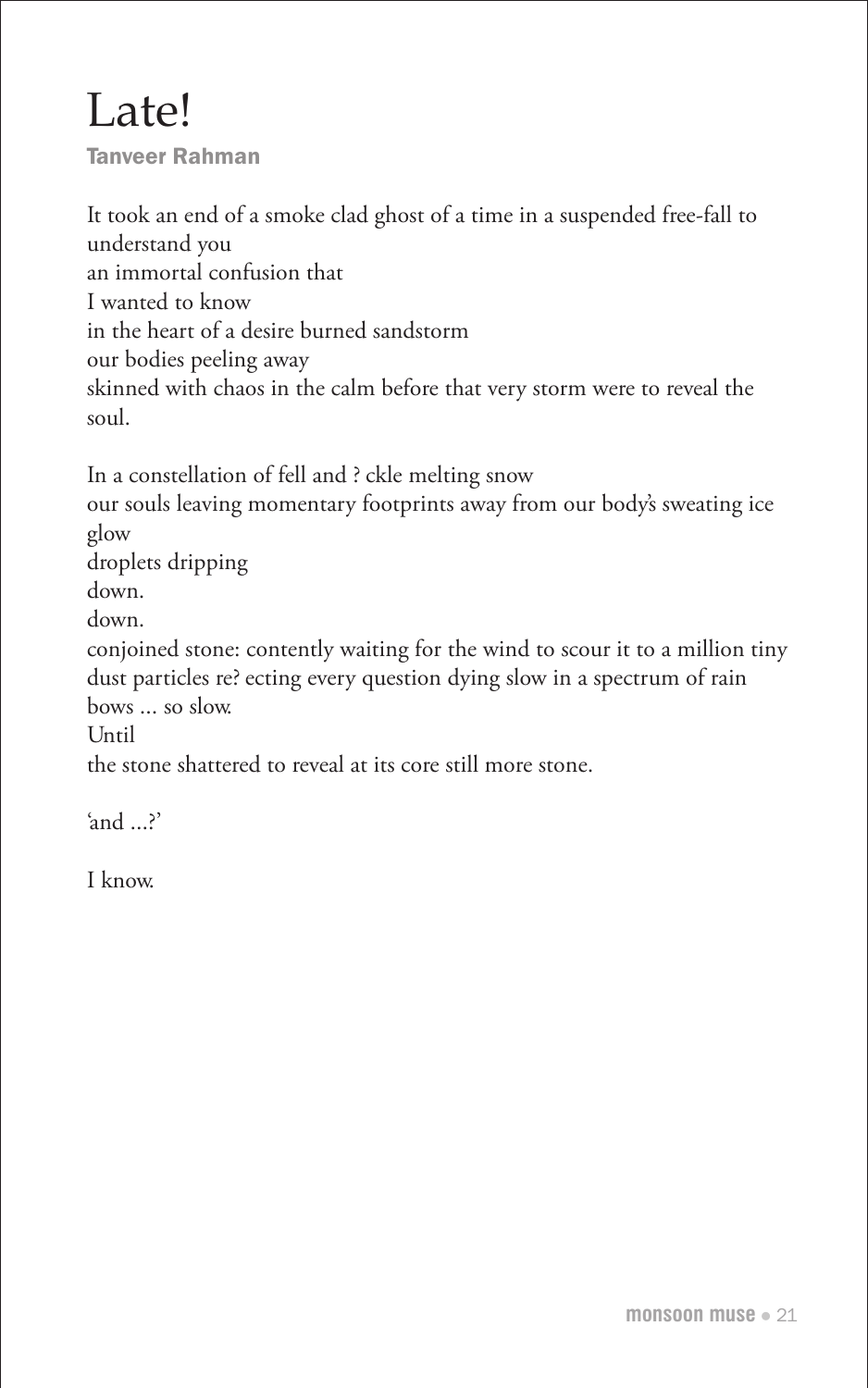#### Lifeless

Jonas L. Rozario

Te air has gotten hotter than the sun. Your pride's become thin, as I see the yellowness of your skin. looks like a death mask. Your playfulness … long gone Your children ... dead beneath busy feet, your howls … never wake the Gods.

You stand in vain through the seasons that steal your whispers. Tere is no lover to make you hungry, to make you sweat. Rushing for the golden beam all you get is sky full of ? re. You melt, every day, you think of the end.

Your hands pierced the realm of my loneliness, and I crawled like a worm under your cool caress. Inside my muted hole I eased for years. Not minding how days went by. I rose when blizzards ruf? ed my heart. Now there I see you— South-bent, towards the ? eld of nothingness.

I run my ? ngers on your bones, and I feel myself wedged in searing sun. Jaded, Rough. No water in my mouth Germs killing cells. You cannot wash the old ? lth. You can create a maze and wander Until. you ? nd your way out. Lifeless.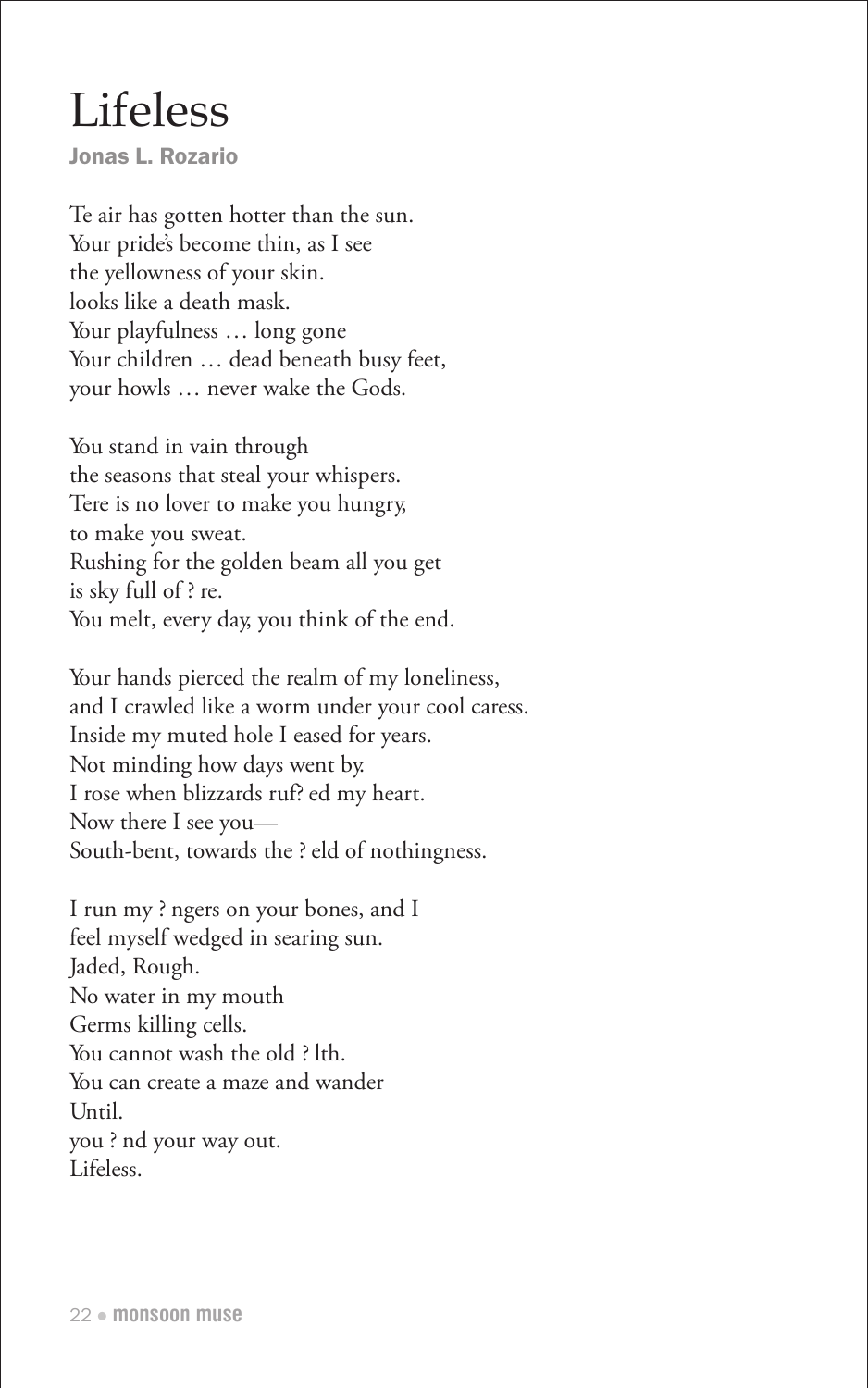#### Nothing To Do

Sthitadee Panthadas

Empty, empty shells, broken, drunken voice Devoid of emotion, the crooked eyes that looked, Lively, hunted face nothing worthwhile to do. In these days, we search for what we hide inside, A tide that forms blunted memory root Beer, drug capsule a memory shop I have nothing to do.

Plagues on my teeth smoking, darkened lips Dirty hair, weak, swollen hips Shabby, rough nose, cocky, bony torso Malnourished, evident protruding collar bones Lost the will to live, drunken cripple lazy bones Someone rock me to sleep. Till the end of time I wake, My work begins, I have nothing to do.

It was since the days of black and white, A broken, creaking mirror left to pry Af? xed on the farthest right On parole, to see me within my passions, In all my seasons.

It is in the times of sepia Tere is a tree Everybody smoking cigar, in twos and three, Puf? n' smoke around the Greenland singer It was still growing and trying … closer to dying, Zealousness within itself Provides me with its protective timber Cause it's me … where passions ran high, Cause it's me … your handsome amber!

In the winter's dew and the summer's hue Remember and, I have nothing yet to do.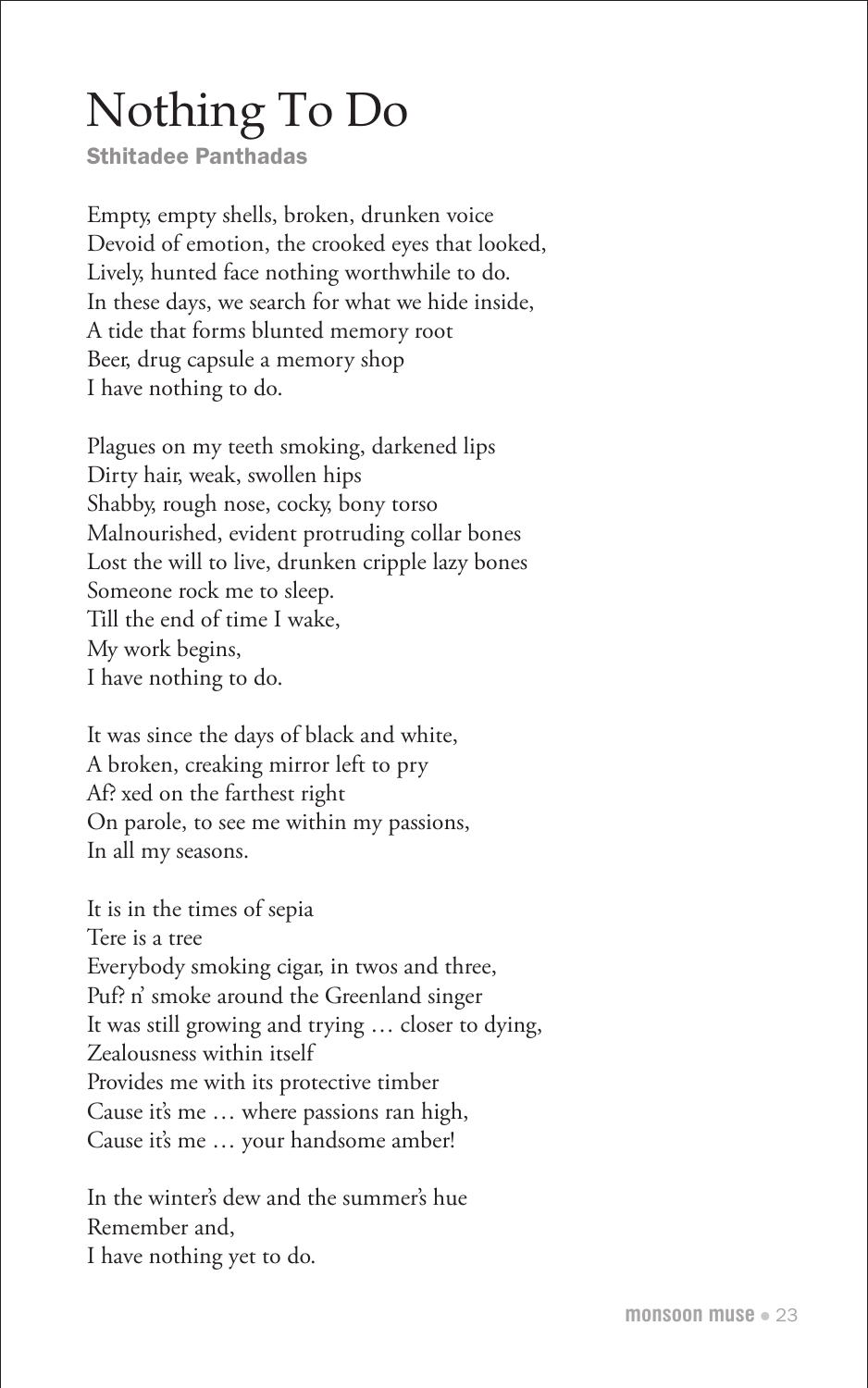#### Waiting for the Universe to Conspire

Mehnaz Khan

2 a.m. on the nineteenth night, resigning to hope in a hopeful resign; Tomorrow is another day to season our taste We'll train to surrender, and in monotone feign wonder, And queue up to be petted as sub-human An invite to stand barefoot and survive, on the same tiled ? oor

Re-reading the same passage, the words losing their wonder Te nightly howls now quieter, hearts grown colder, Tomorrow is another day, as I started to believe Hold fast, mind steadfast, are you wavering? Drink! Bottom's up Te silence between the pillows from an unforgiving past

Tomorrow is another day, with no mistakes to its name, Yet.

So we take it by its innocence and to the slaughterhouse deceive it We grieve and we break, and defeated by rage We sell our own fairytales for a hospice stay

So I write and you erase, and then I paint your wounds red

Now we're old before our times, gray strands, symptoms of demise Calling a truce before time runs out, at 2 a.m on the twentieth night, Sediments of a chronicle and a lonesome ? y on the brim A steaming mug, from waiting up, turn into ice from within And I'm waiting for the universe to conspire.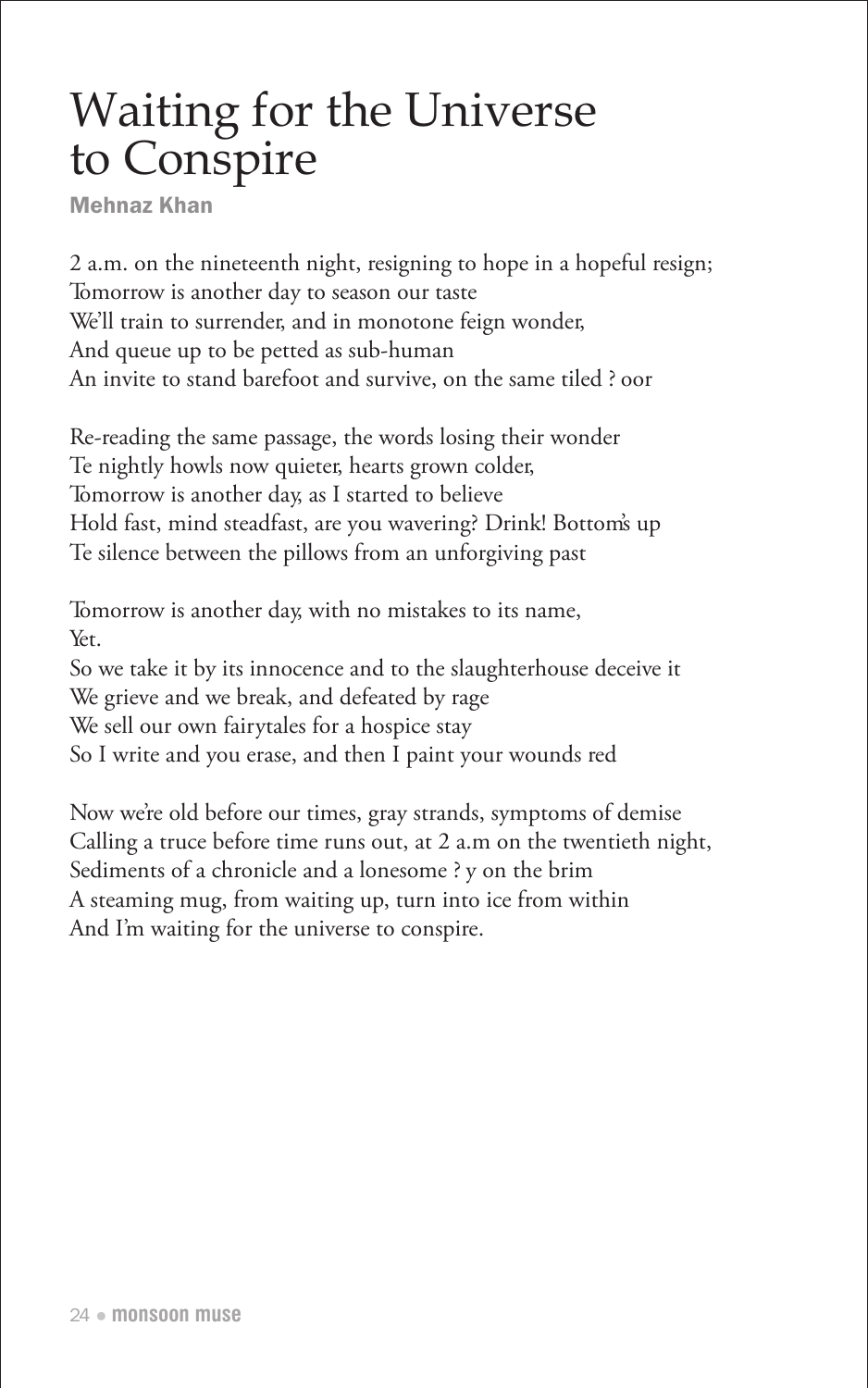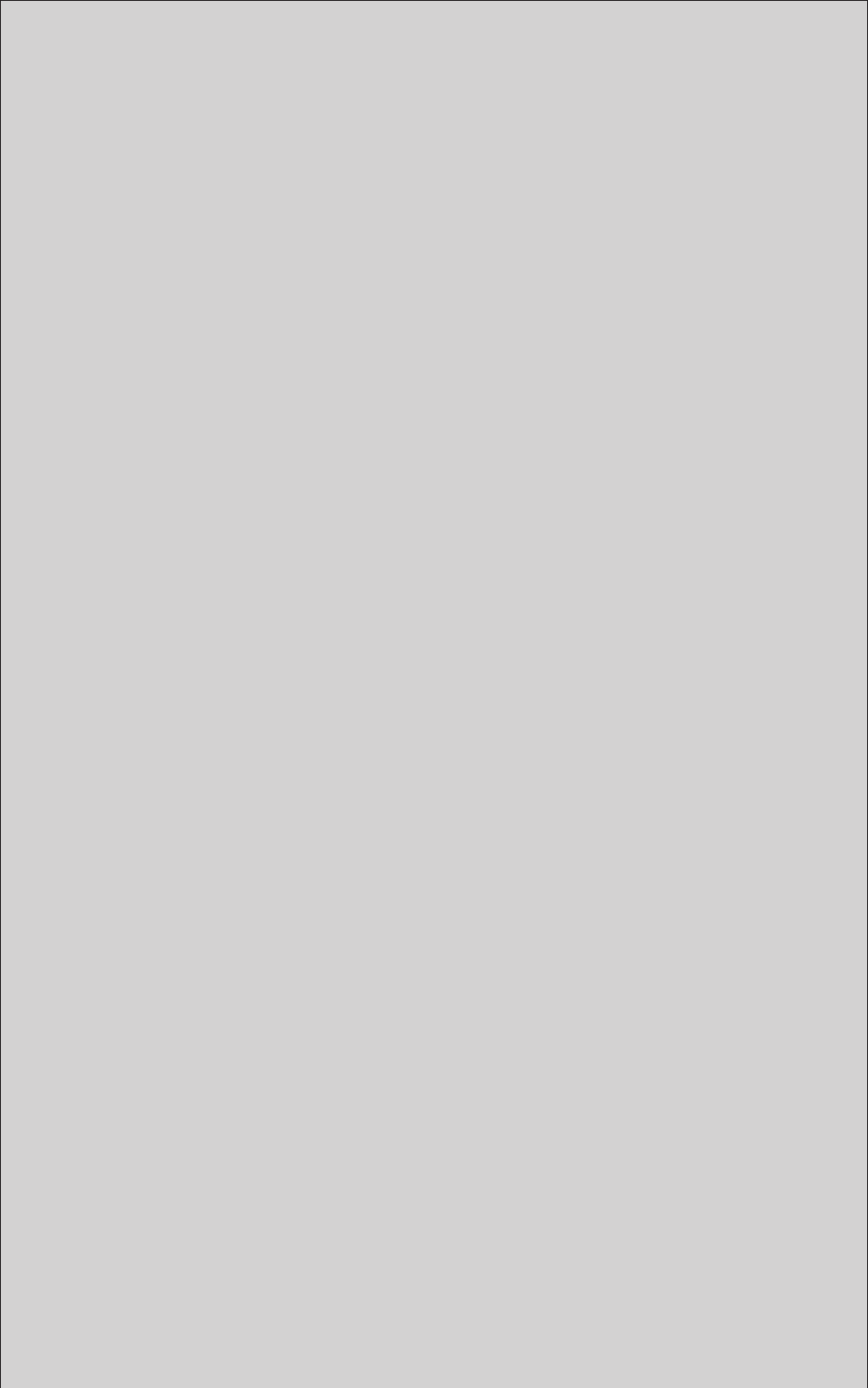# হত্যাকারীর প্রতি আশীর্বাদ

সুমগ্ন সৌর

আশীৰ্বাদ করি তুমি দীর্ঘজীবী হও দৃষ্টি হারিয়ে ফেলো অন্ধ হয়ে বেঁচে থাকো অনাদিকাল মানুষের মানচিত্রে।

আশীর্বাদ করি তুমি পঙ্গু হয়ে যাও বাকশক্তি হারিয়ে ফেলো জন্মদাতা জননীর সরল মুখ, প্রিয়মানুষীর চোখ, ফুল, পাখি, আলো, আপনজন এমনকি স্মৃতি হয়ে যাক আদুরে সন্তানের হাসি, তুমি বধির হয়ে যাও।

আশীৰ্বাদ করি তুমি দীর্ঘজীবী হও প্রতিদিন ফোঁটায়-ফোঁটায় শুকিয়ে যাক রক্ত একে-একে মরে যাক স্বপ্নছবি, হাসি-উল্লাস আর বেঁচে থাকার শেষ ইচ্ছেরা প্রহরে-প্রহরে মরে-মরেই বেঁচে থাকবে আজীবন কেবল বুঝে যাবে মানুষের প্রয়োজন মানুষে কতোটা বিস্তৃত কতোটা মূল্যবান প্রতিটি প্রাণ তোমার বেঁচে থাকায় তোমাকে বুঝতেই হবে আশীৰ্বাদ করি তুমি দীর্ঘজীবী হও।

অভাবের ছলে হীনতার মুকুট মেখেছো মাথায়, মগজে বিশ্বাসকে লাথি মেরেছো বিশ্বাসে অবিশ্বাসকে চাকু মেরেছো অবিশ্বাসে, অন্ধবিশ্বাসে। আত্মভয়ে আত্মরক্ষার নামে আত্মশক্র হয়ে চালিয়েছো গুলি, জ্বালিয়েছো আগুন জ্বলজ্যান্ত মানুষের বুকে কুচি-কুচি ক'রে কেটেছো হাত, পা, স্বপ্নদল। নিজেকে ছাড়া, দারিদ্র্য ছাড়া; মূর্খতা অজ্ঞতা ছাড়া; লোভ-লালসা ছাড়া .<br>আর কিছুই স্বীকার্য নেই তোমার। তুমি বুঝতে পারোনি দেশ, জাতি কিংবা কালের সমীকরণ আদর্শের কিংবা মতাদর্শের সমীকরণ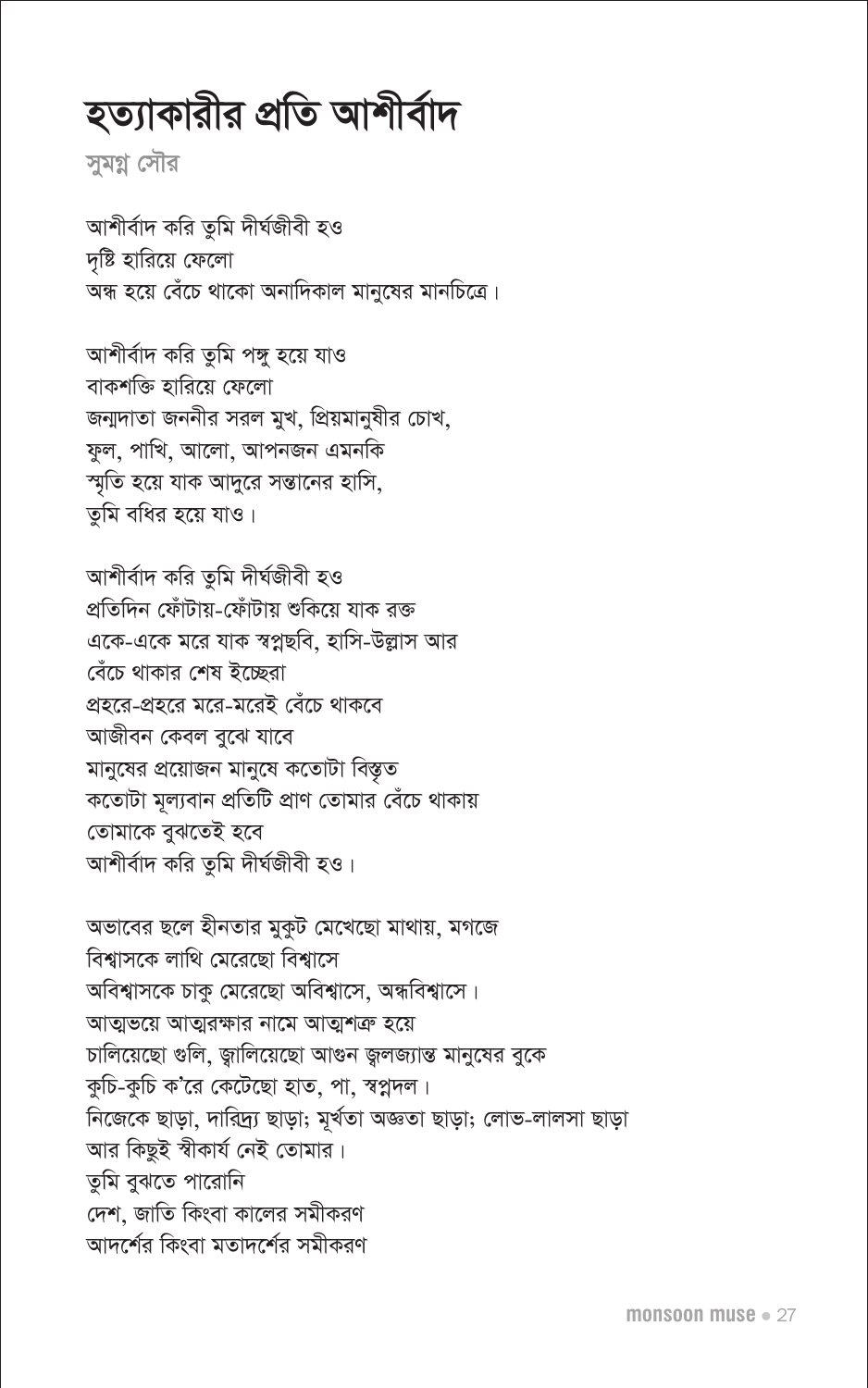ব্যক্তিসত্তা, স্বাধীনতা ও ব্যক্তিত্বের সমীকরণ ধর্মের, বর্ণের, অস্তিত্বের সমীকরণ ঈশ্বরের সমীকরণ শান্তি কিংবা মুক্তির সমীকরণ। তুমি শুনতে পাওনি দেহে-দেহে প্রাণে-প্রাণে একই জীবনের হুৎস্পন্দন।

আশীৰ্বাদ করি তুমি দীর্ঘজীবী হও প্ৰখর অনুভূতিশীল হও মুখের স্বাদ ভুলে যাও তোমার হাত পা আর বিশ্বাসেরা বিদ্রোহ করুক। আশীৰ্বাদ করি তুমি দীর্ঘজীবী হও দৃষ্টি হারিয়ে ফেলো অন্ধ হয়ে বেঁচে থাকো অনাদিকাল মানুষের মানচিত্রে।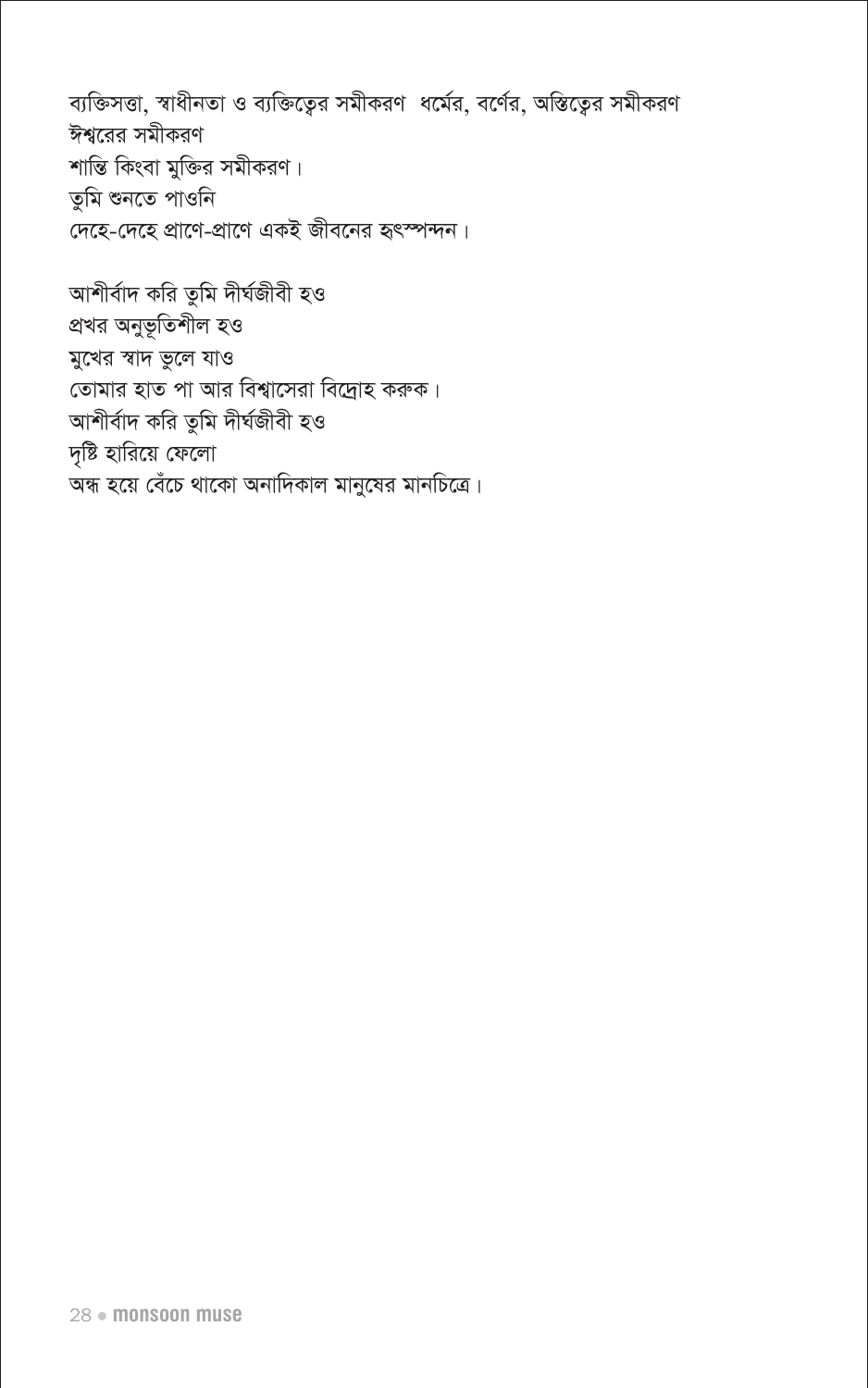মানুষ মনে হয় মানুষের পর্যবেক্ষণে থাকতে ভালবাসে তাই সিসি ক্যামেরায় একের পর এক ফুটেজ সৃষ্টি করে জমিয়ে রাখে আর সেই কবেকার গল্পে তুমি বলেছিলে প্লাজমা আর নাজমা দুই বোন জন্ম দেয় সব, আমি হেসেছি এই ভেবে .....

এখানে কোন গাছের গায়ে সাপের মাখামাখি নেই ছিনতাইকারীরা ডালপালার কাছ থেকে নিয়ে গেছে পাতাদের শরশর শব্দ, জন্মনিয়ন্ত্রণের সাইনবোর্ডের আড়ালে মধুস্ৰোত বয়ে যায় বন্ধ্যা না হতে চাওয়া বিড়াল কুকুরের আক্ষেপের।

আমার জন্মস্থানের মত আমার হৃদয় বুক আসমান শরীর মেঘটুকু তুমি আর কোন ডেভলপারের হাতে তুলে দিও না কেউ এগুলো চাইলে তাদের না বলে দিও, আর বোলো, 'এই সমস্ত লাশের বয়স কোন না কোনভাবে চারশ।'

একবার নদীর গন্ধে বৃষ্টির আশ্বাস পেলে 'যেমন খুশি তেমন সাজো'র আদম হাওয়া সেজে জলে ভেসে চলে যাবো বনের গভীরে, সাথে নিয়ে যাবো নগরপিতার বাগানটিকে বাগানকে বলব 'বাগান, তুমি এই শহর ছেড়ে দূরে চলো ওই বনে তোমার মুক্তি। এখানে কোথাও ইচ্ছেমত বেড়ে ওঠা নেই।'

শহর. আমি ভালো নেই এখানে মেঘ থেকে দুধের সর সব মুছে গেছে।

সরকার মোহাম্মদ জারিফ

## 'শহর, আমি ভালো নেই'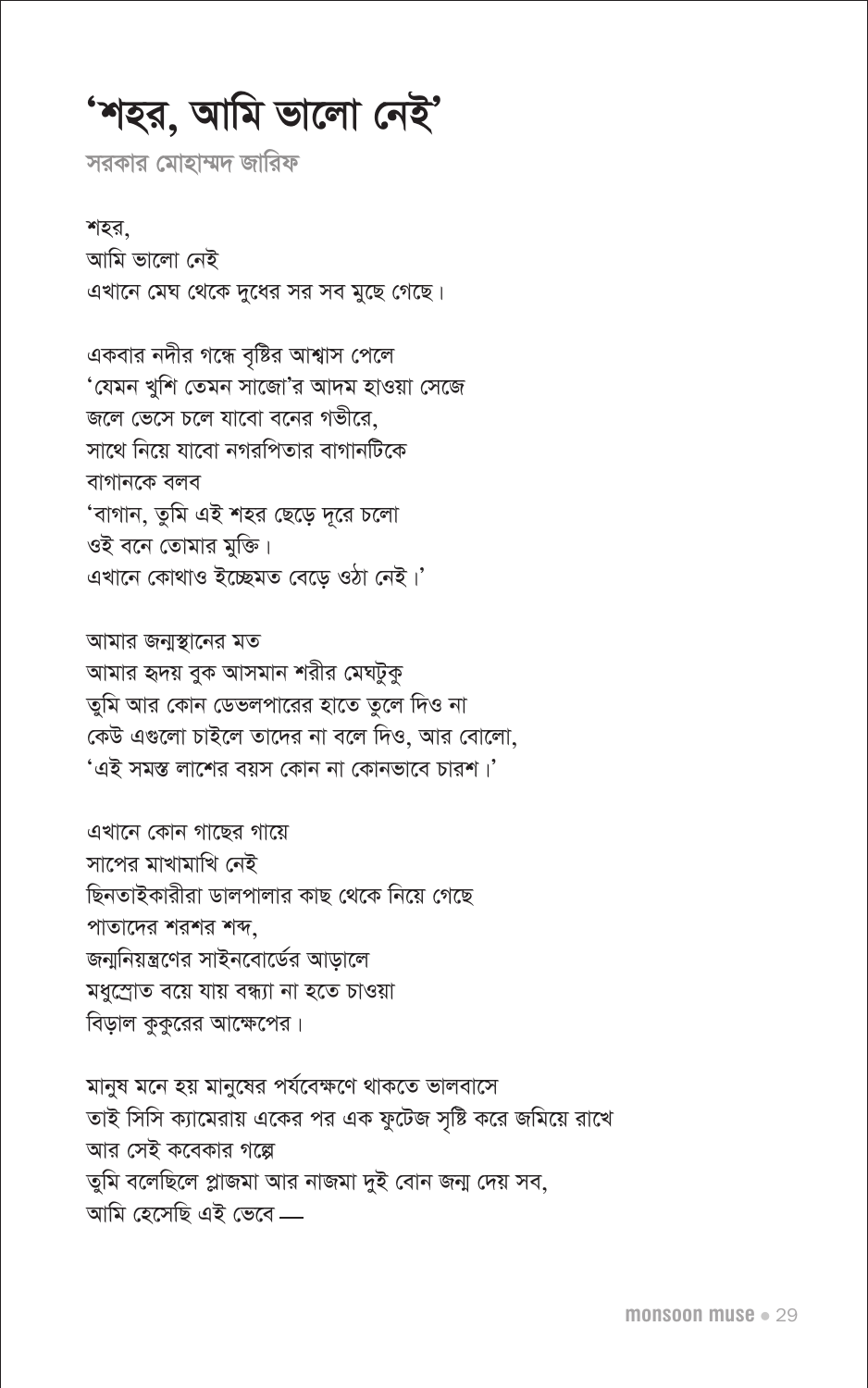তবু সবকিছুই খুব বিক্রয়যোগ্য হয়ে গেল পৃথিবীতে কী এক অভিশাপে সারাক্ষণ এখন মুখ পুড়ে, পুড়ে যায় বিজ্ঞাপনে আর মাকাল ফলগুলো সব ইটের ডালে ডালিম সেজে বসে থাকে।

শহর, ভূমিকম্পে কোন ক্ষতি হয়নি এমন এক লিচু বাগানের মনোবেদনা মেনে নিয়ে তোমার কাছে ফিরছি তোমার কাছ থেকে দূরে চলে যাচ্ছি আমি ভালো নেই এখানে মেঘ থেকে দুধের সর সব মুছে গেছে ...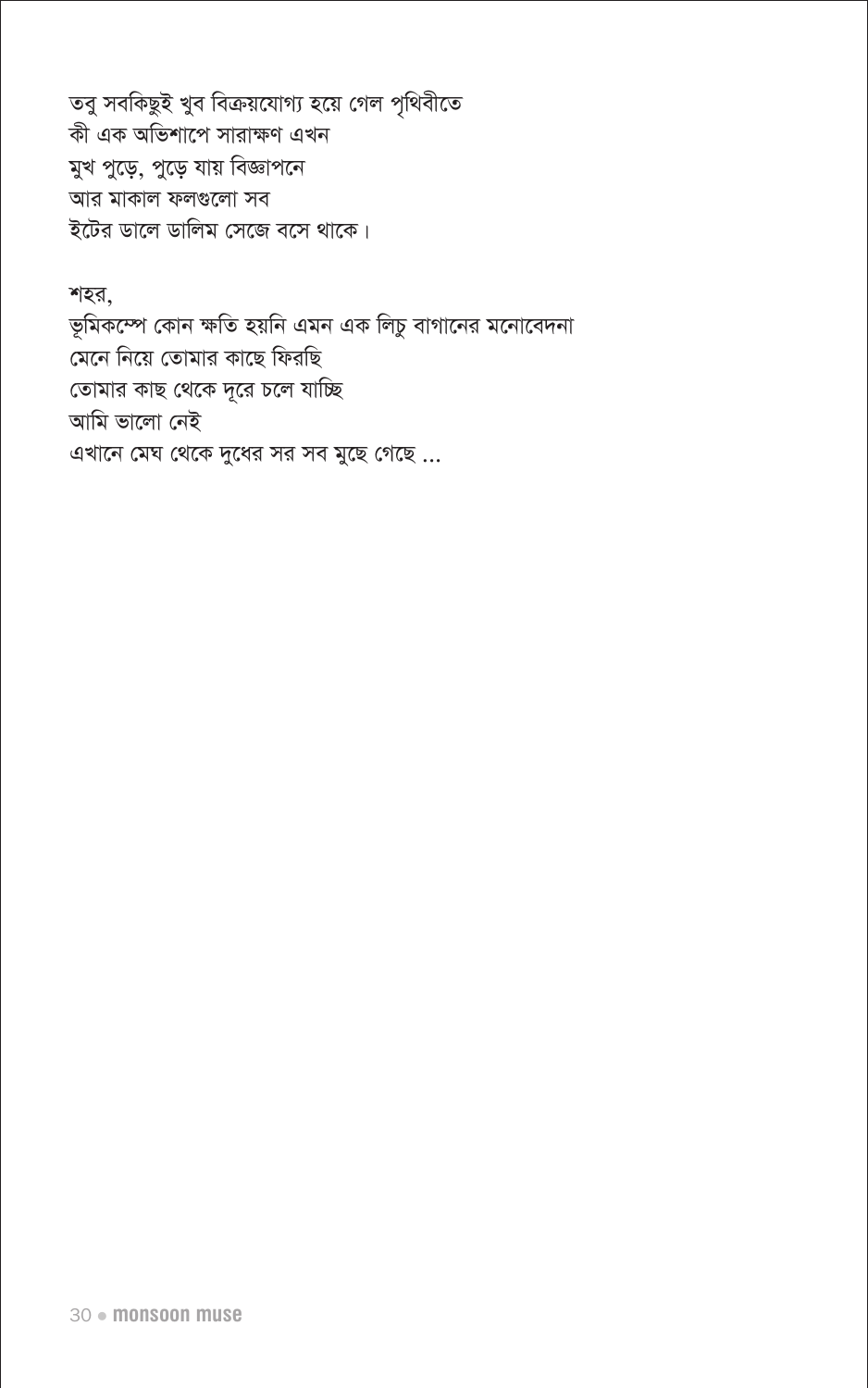### দারুণ মন্দ গন্ধগণ

আব্দুলাহ আল মুক্তাদির

একবারই কেবল বৃষ্টি ছিল, তুমি ছিলে, হাসনাহেনার গন্ধ ছিল। বহুকালের দিনের পরে একবারই খুব সন্ধ্যা হল।

আমাদের হাজার ইতিহাসের এই একটা কেবল বলার মতোন।

একবারই পুরো জনমের ইতিহাসে শ্রাবণ শেষে ফাগুন এল। একবারই সব ফুলের সাথে ঘোলা জলের দেখা হল। অন্ধকারে একবারই কেউ বিনা আগুনে জ্বলেছিল।

শরীর পোড়া হলদে গন্ধ নিয়ে সেই প্রথম, সেই শেষ! এরপর তুমি চলে গেলে, আমি ছায়ার সুরে ফিরে এসে দেখি সমস্ত ঘ্রাণ ভুলে ফেলে গেছ ঘরে। আর যতক্ষণ শরীরে মিলেছে শরীর, ভেসে ভেসে সব ছবি ছাই হয়ে আছে।

জলে একবারই কেবল ফুল ছিল, তুমি ছিলে, হলদে রঙের গন্ধ ছিল। বহুকালের দিনের পরে একবারই খুব সন্ধ্যা হল।

আমাদের হাজার ইতিহাসের এই একটা কেবল বলার মতোন।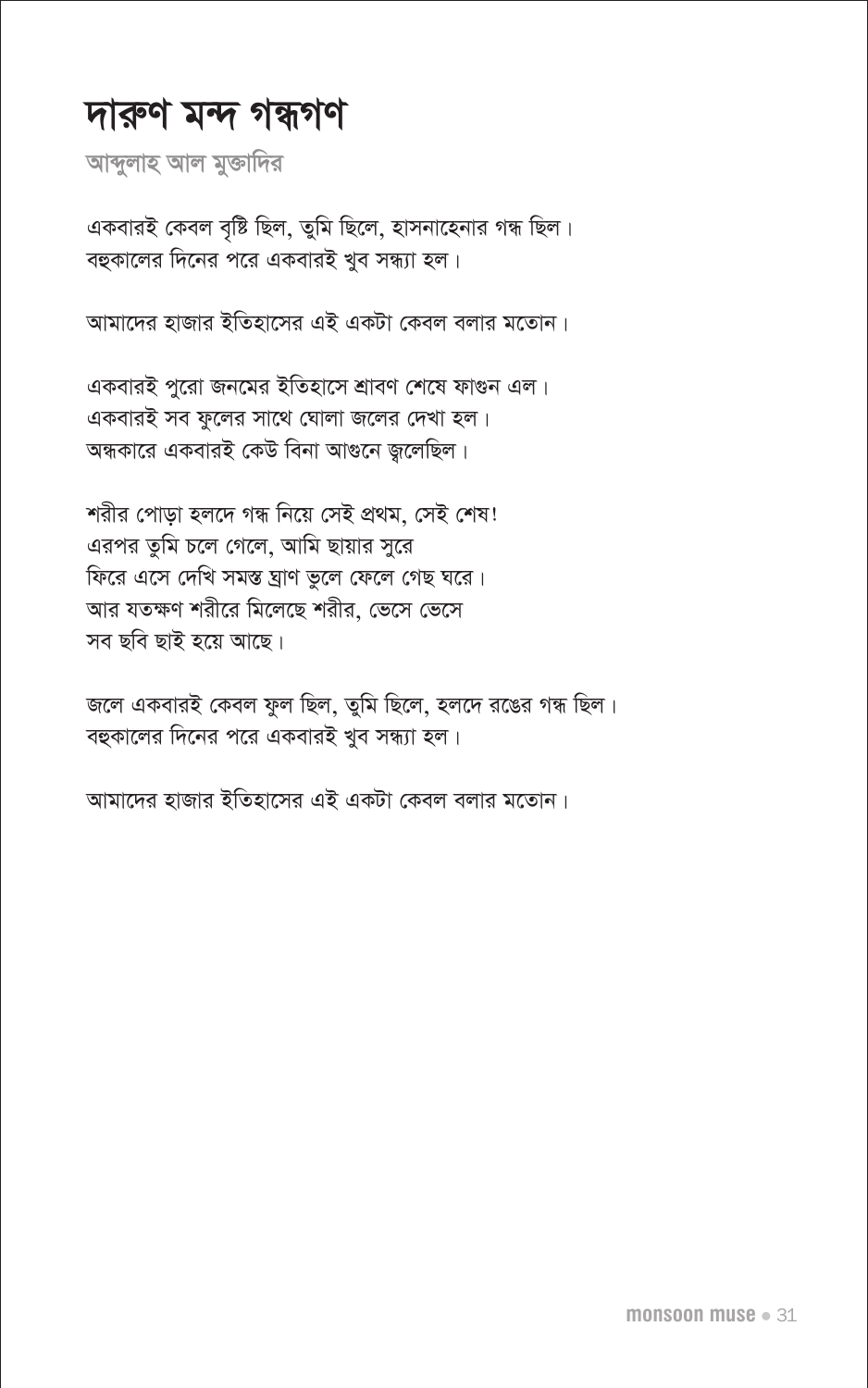

শুনেছি তোমার শহরে চার দেয়ালের বদ্ধ পরিসরে সুদীর্ঘ নদীর মুক্ত স্রোতের কল কল ধ্বনি শোনা যায়, দেয়ালের বুকে শিল্পের পরশে আঁকা রংধনু নাকি তোমার ব্যথিত সাদাকালো প্রাণে আনন্দ রঙ ছড়ায়।

আজ তারই ভিড়ে সহস্র আঁধার ঘেরা একাকীত্ব মুক্তি দিয়ে তোমায় পেয়েছি পাশে বিজ্ঞানের কল্যাণে, এই আনন্দে পাহাড়ে বেড়াতে যেতে মন কাঁদে? তার কি দরকার, চল না ঘুরে আসি মহাকাশের ওপারে।

ক্লান্ত সফরে দীর্ঘ পথ পাড়ি দিয়ে সমুদ্রস্লানে যাবে? তুমি যদি বল, তাকেই নিমন্ত্রণ করে আসি তোমার সম্মানে।

দুৰ্লভ কালো গোলাপের সুবাস নিতে স্বাদ জাগে? তুমি যদি চাও, এনে দিতে পারি তাও আর্টিফিশিয়াল ব্ল্যাক রোজে পারফিউম ছড়িয়ে।

তবু তুমি আমাকেই চাও? দুঃখিত. আমি সকল কৃত্ৰিমতা বৰ্জিত।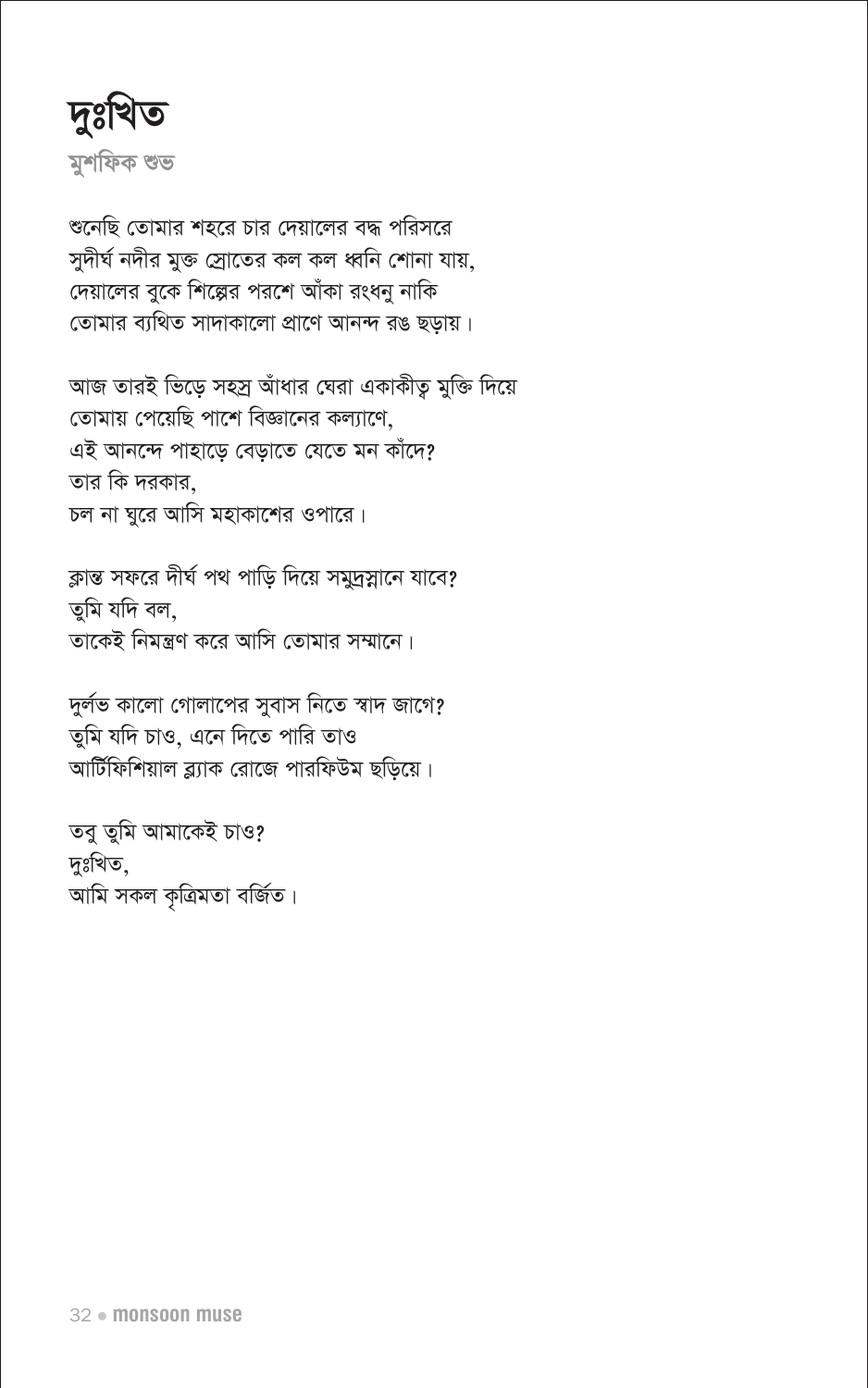### পাপ কাজী ঐশী

আমার বড় পাপ জমেছে, পুঞ্জীভূত পাপ .... তোমার আঙুল ছুঁলেই যেন সহস্র উত্তাপ ... অমন তোমার চিবুক ঘেঁষা কালো তিলের ফুল কেন্দ্র করে করেছিলাম বৃত্ত আঁকার ভুল! ক্রভঙ্গিমা তীক্ষ্ণ ছুরি, বিষম তবু ফাঁদ এক পা বেড়েই পায়ের তলে অতল গভীর খাদ। ঠোঁটের তলে তরল আবেগ, নেশার পরত গাঢ় আকণ্ঠ এই পাপ-পিপাসা, জমাট হাহাকারও। রক্ত জুড়ে শব্দ তোলে তোমার অভিশাপ, আমার বড় পাপ জমেছে, আমার বড় পাপ!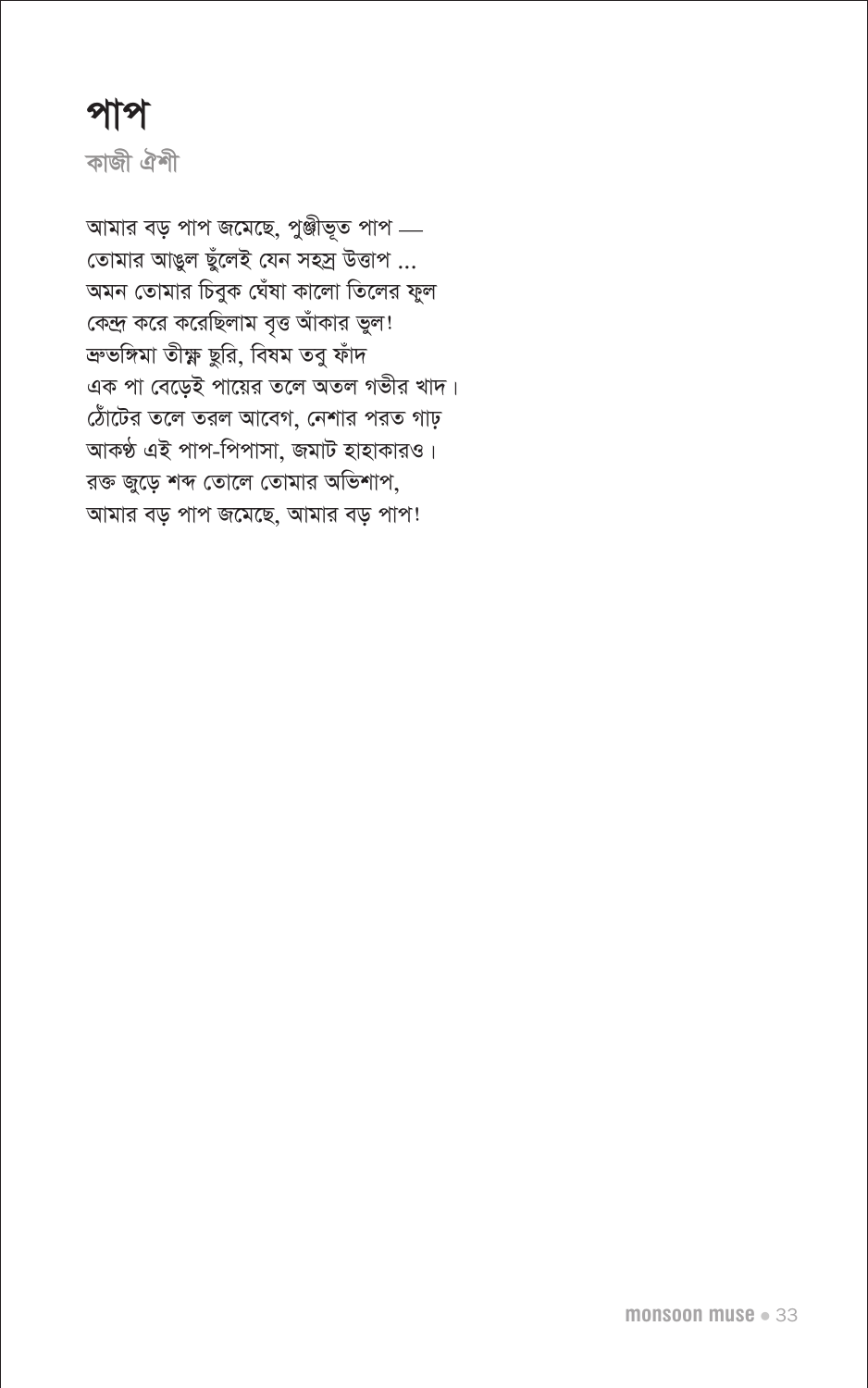

ফয়েজ আহাম্মেদ

পাপে পূর্ণ হয়ে গেলে, শহরে মড়ক আসে মাতৃস্তন শুকিয়ে যায়, নির্বিচারে হত্যা করা হয় শিশু। নির্বাচিত সরকার হয় কর্মহীন, বিরোধী দল কমেডিয়ান।

পাপে পূর্ণ হয়ে গেলে, শহরে দুর্ভিক্ষ লাগে মায়ের ঘুমপাড়ানি গান থেমে যায়। সেনাপতির কাছে ধর্ষণের উৎসব মনে হয় নিছক দষ্টামি। নদীর বুকে চর পড়ে মুহূর্তে!

পাপে পূর্ণ হয়ে গেলে, শহরে বান ডাকে বুদ্ধিজীবীরা নির্বোধের মতো, রাজনীতিবিদদের বশ্যতা স্বীকার করে। ভুখা পেটেও, তৃপ্তির ঢেকুর তোলে জনতা, দারিদ্য বেঁচে থাকে উপহাস হয়ে।

পাপে পূর্ণ হয়ে গেলে, শহরে শৈত্য প্রবাহ বয় কবির কলম আর বৃষ্টি ঝরায় না। প্ৰচণ্ড ক্ষোভে কবি রাস্তায় নামে. স্লোগানের সুরে বলে ওঠে 'আর একটি শব্দও লিখব না'।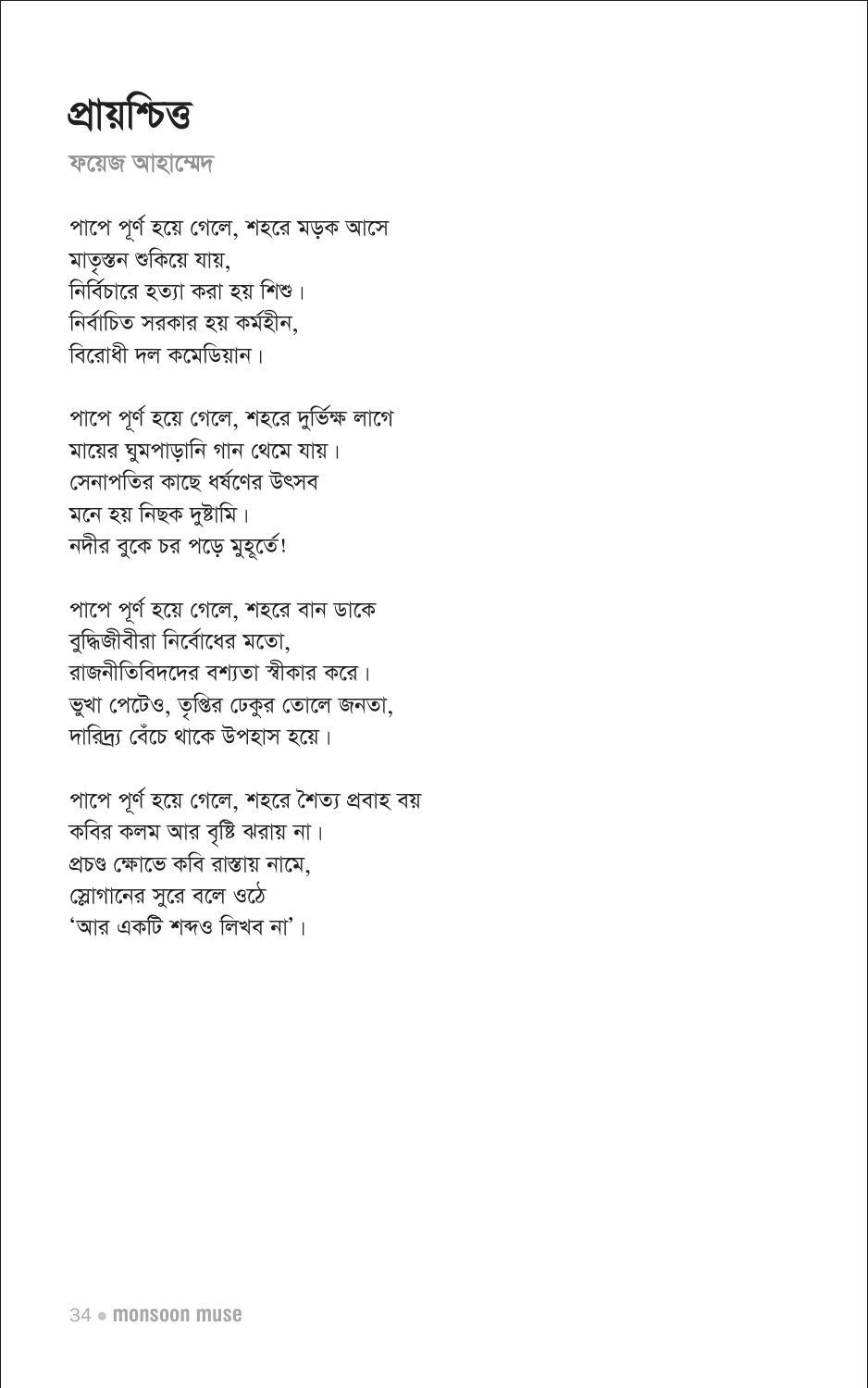# কিছু কথা জানাবার দরকার ছিলো

রাকিবুল হায়দার

পারমিতা, তোমাকে নতুন করে আর কি বলার থাকতে পারে। শুধু বয়সটা বেড়েছে এই কথাটুকুই জানাবার ছিলো, স্মৃতির কোষগুলো বাতাসে মৃত গোলাপের পাপড়ির মতো ঝরে পড়ে, ছড়িয়ে-ছিটিয়ে যায় শহরের কতশত ধুলোমাখা রাস্তায়। সেদিন সন্ধ্যায় কফির কাপে শেষ চুমুটাই মনে আছে আমার, বাকি সব ধোঁয়াটে বিবশ এক বিস্মতির অন্তরালে হারিয়েছে। তোমার আঙ্গুলে ঝলমল করে উঠেছিলো যে অঙ্গুরী, তার ভাঁজে লেখা ছিলো আমার মৃত্যু পরোয়ানা।

পারমিতা, সেদিন সন্ধ্যায় আমার অস্বাভাবিকভাবে খব স্বাভাবিক থাকা, প্রতিদিনের অভ্যাসে তোমাকে রিকশার দরদামে জিতিয়ে দেওয়া, তোমার চলে যাওয়ার রাস্তায় নিম্পলক তাকিয়ে থাকা পর্যন্ত, তুমি জানো। বাকিটুকু জানতে পারোনি অথবা কেউ তোমাকে জানায়নি, সেদিন সন্ধ্যার ফুটপাথ হাতড়ে এখনো তুমি কিছু জলকণা খুঁজে পাবে, এতগুলো দিনের পরেও, সেই সমুদ্র শুকায়নি কোথাও।

পারমিতা, তুমি দাবি করছো এই আমি বেঁচে আছি এখনো, আমাকে মাঝরাতে শহরের রাস্তায় হেঁটে যেতে দেখেছে নৈশপ্রহরী, খদ্দের ভেবে এগিয়ে এসেছে কতশত নিশিবালিকা, জানি, আমার সব খবরই তমি রাখতে, ইথারে লুকানো ছিলো, তোমার গুপ্তচর! সবই ঠিক আছে, ওরা মিথ্যে বলেনি একবিন্দু. শুধু যে সত্যটুকু তোমাকে জানায়নি ওরা, তা হলো, ঐ সন্ধ্যার পর আমি আর কোনদিন বাড়ি ফিরিনি।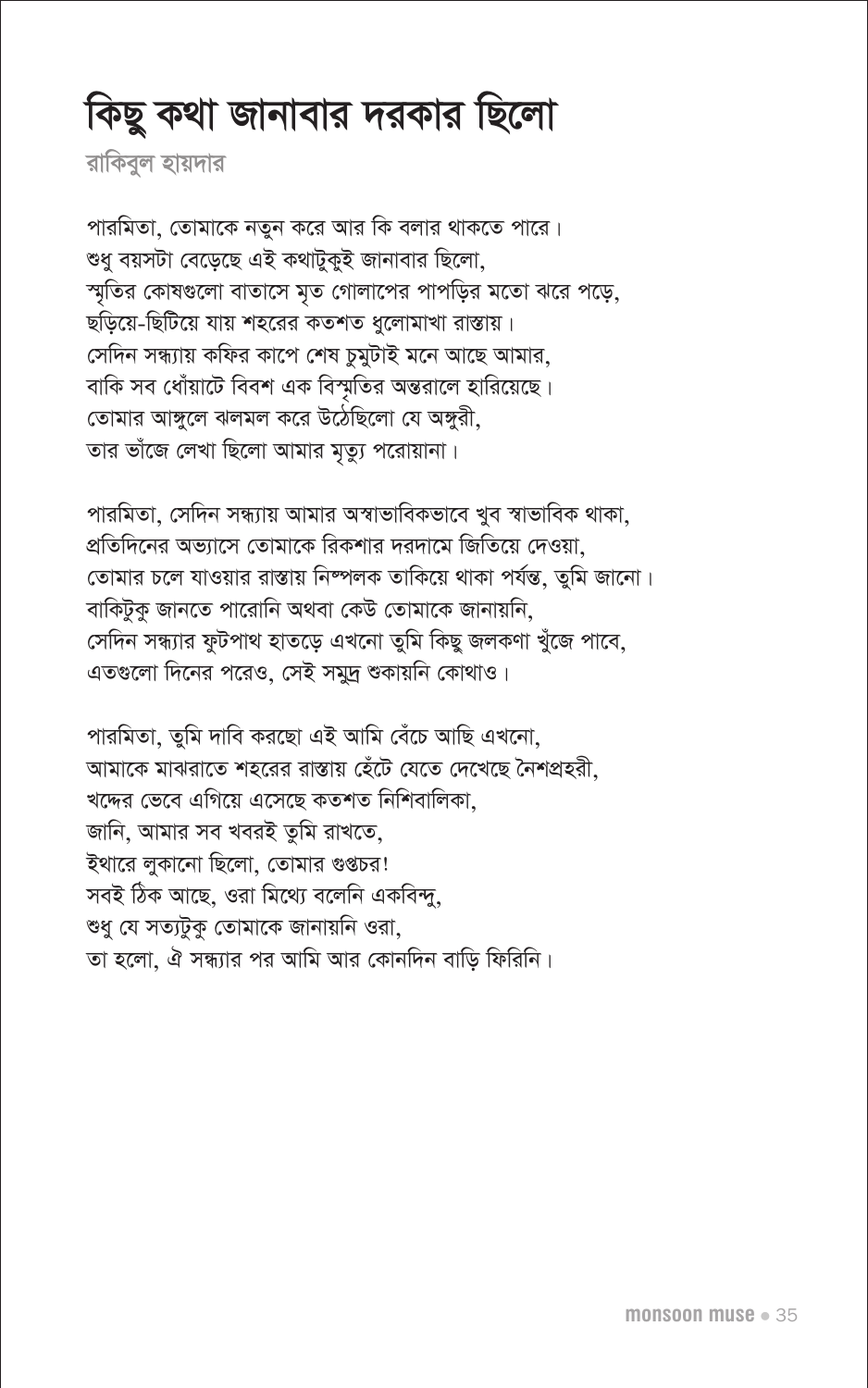## স্বপ্ন বাঁচানো ন্যাপথলিন

হোমায়রা হা-মীম

কিছুই হারাবার থাকে না আর যখন স্বপ্ন হারিয়ে যায়, অঘটনে সম্ভম হারিয়ে গেলেও নিজেকে প্রবোধ দেয়া যায়। "ওটা অঘটন ছিল একটা!" নতুন করে প্রতিবাদী হওয়ার অন্যায়ের বিরুদ্ধে রুখে দাঁড়াবার স্বপ্ন চোখে আঁকা যায়।

প্রাণির ধর্ষণ তবু সহ্য করা যায়, বাহ্যিক ভেবে নিয়ে বহু কষ্টেও উপেক্ষা করা যায়। কিন্তু প্ৰকৃতি, সে তো ধর্ষণ করে আত্মাকে। অন্তরের জুলন্ত আগুন থাকে না আর ভিজে ড্যাম হয়ে যাওয়া কয়লা থাকে।

শরীরে কষ্ট পেলে তবু চোখে মেঘ ভর করে ফোঁটায় ফোঁটায় ঝরে পড়ে নিঃশেষ হয়। ইচ্ছেশক্তি মরে গেলে মানবাত্মায় মেঘ ভর করে কালো হয়ে যাওয়া অন্তর বড্ড উদ্বায়ী হয়। জল ঝরে না ওই মেঘে. অদৃশ্য বাম্প বের হয় কেবল, উত্তাপহীন ঠাণ্ডা বাম্প।

ন্যাপথলিন চাই. স্বপ্ন বাঁচিয়ে রাখার ন্যাপথলিন। প্রত্যাশা আর অদৃষ্ট নামের পোকামাকড়, যাক সব ধ্বংস হয়ে। আমার ইচ্ছেটা বেঁচে থাক। আমিও একট বাঁচি।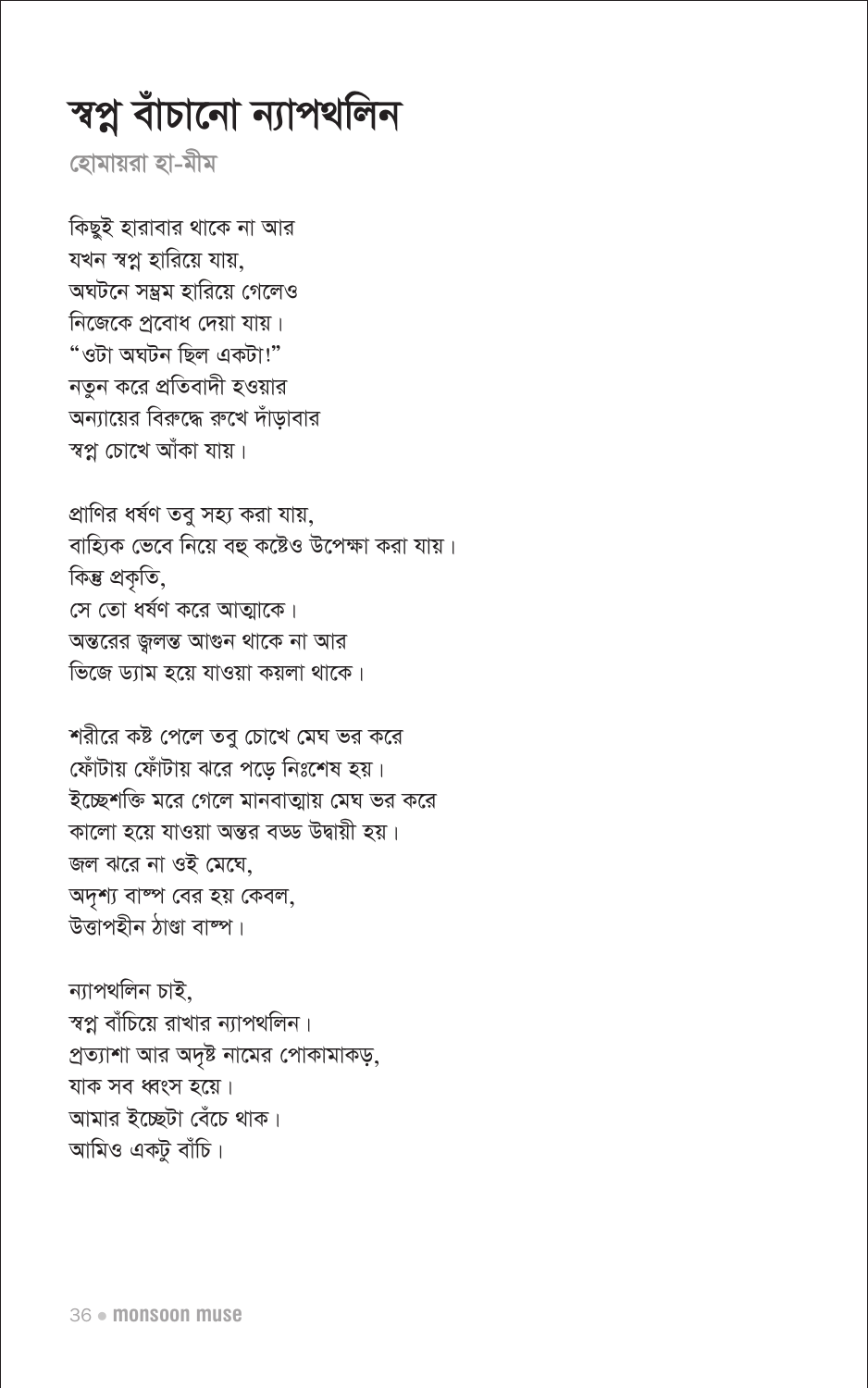# প্রত্যাখ্যানের চিঠি

হিমেল হাসান বৈরাগী

প্রত্যাখ্যানের চিঠিটা আজ পেয়েছি শুভশ্ৰী লিখেছে — তোমাকে দিয়ে সন্তান উৎপাদন সম্ভব, সম্ভানের মুখে ভাত তুলে দেয়ার সামর্থ্য তোমার নেই। তুমি বরং কাগজের জরায়ু পোষো। শুভশ্রী আমার স্ত্রী, শুভশ্রীর বাবা আমার বাবার বন্ধ। আমি তখন স্নাতক প্ৰথম বৰ্ষের ছাত্ৰ সময়টা উনিশ'শ তেয়াত্তর ইংরেজি স্কুল মাষ্টার বাবা একাত্তরের পর আর বাডি ফিরেনি। মা এখনো বাড়িতেই আছে, পারিবারিক গোরস্থান থেকে মাঝে মাঝে ডাক শুনতে পাই 'এই কাল কই গেলি!'? সময়টা উনিশ'শ তেয়াত্তর ইংরেজি নেত্ৰকোনা শহরে সেবারই প্রথম জয়ন্তলালের বাসায় লজিং হিসেবে থাকতে শুরু করি আমার কাজ ছিলো শুভশ্রীকে পড়ানো ও তার ব্যবসার টুকটাক হিসেব রাখা। অংকে ভালো ছাত্র হওয়ায় হিসেবে নিখুঁত ছিলাম। জয়ন্তলালকে পাই পাই হিসেব বুঝাতে পারলেও শুভশ্রীকে কোনদিন পারিনি। জীবনের সবচেয়ে গুরুত্বপূর্ণ অংকে হিসেব মিলাতে পারিনি। সময়টা উনিশ'শ পঁচাত্তর ইংরেজি ভালোবেসে শুভশ্রীকে নিয়ে পালিয়ে গেলাম। ঢাকায় এক পত্রিকা অফিসে বড ভাই মারফত কাজ নিলাম, একশ পঞ্চাশ টাকা বেতন। মগবাজারের ঘিনঘিনে বস্তিতে থাকি, সারাদিন খাটাখাটনির পর ঘরে ফিরে শুভশ্রীর মুখের দিকে তাকালে মনে হতো পৃথিবীর সমস্ত আলো ফিনকি দিয়ে পড়ছে আমার দরজায়। সময়টা উনিশ'শ ছিয়াত্তর ইংরেজি বিয়ের প্রথম বার্ষিকীতে শুভশ্রীকে লাল রঙের একটা শাডি কিনে দিলাম। এরপর একটি মেয়ে সন্তান ছাড়া শুভশ্রীকে আর কোনদিন কিছু দিতে পারিনি। সংসারের খরচ বাড়তে থাকে শুভশ্রীর চাওয়া-পাওয়াও বাডতে থাকে দিনে দিনে আমার মাইনে বাড়েনি এক টাকাও। ঘরে ফিরলেই হারিকেনের আলো নিভিয়ে শুয়ে পডি শুভশ্রীকে চুমু খেতে ইচ্ছে করে না, ঠোঁট বাড়ালেই ঠোঁটের উপর কয়েক হাজার দাবি। আমি টের পাই, বুকের আলো নিভে যাচ্ছে শিশুর মুখ থেকে বেরুচ্ছে দুর্গন্ধ, আমি ঘুমাতে পারি না।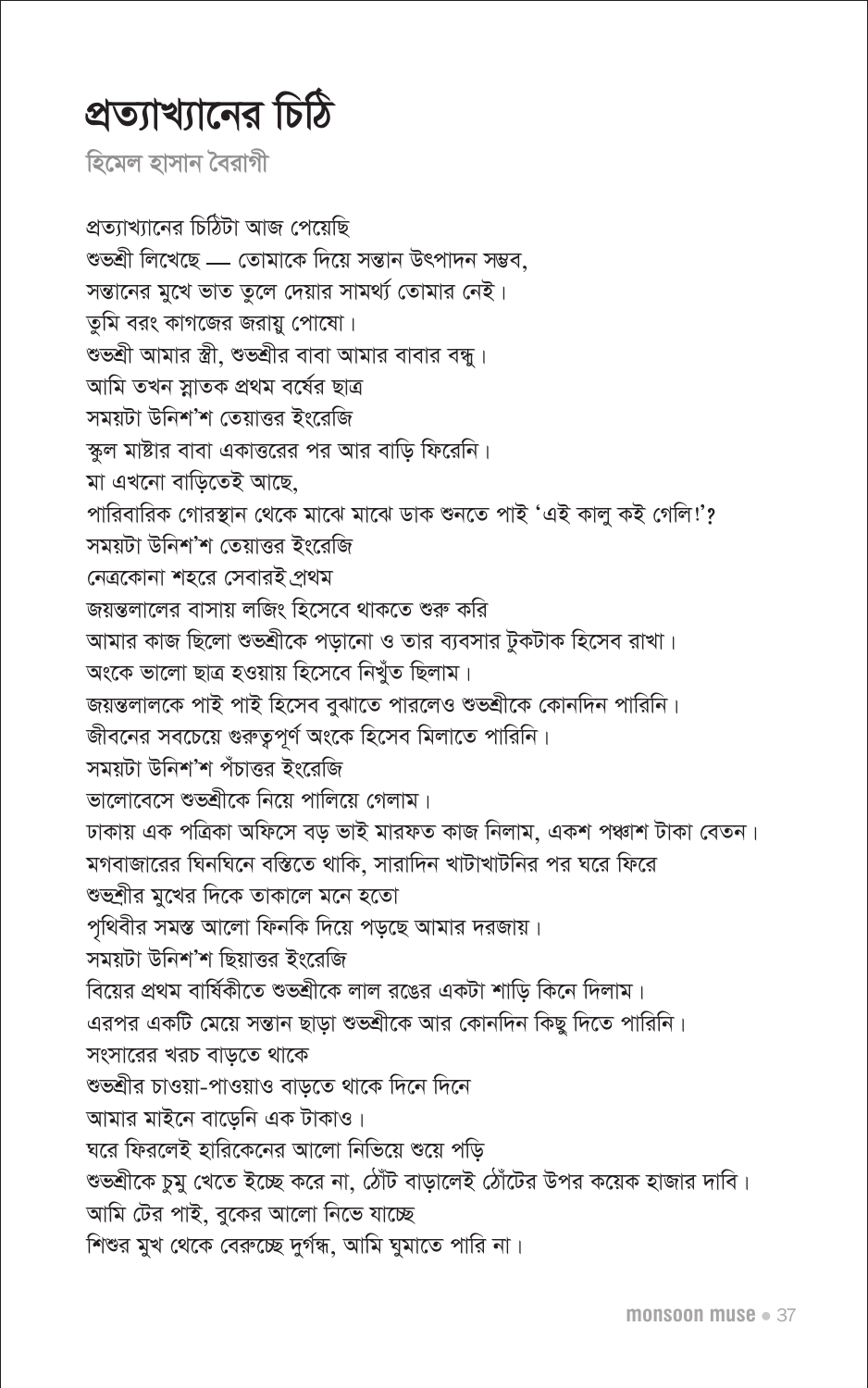আমি প্রায়ই শুভশ্রীর শরীর থেকে অন্য পুরুষের গন্ধ পেতাম। শুধু মেয়েটার দিকে তাকিয়ে কিচ্ছু বলিনি। অনেক চেয়েছিলাম হিসেবটা চুকিয়ে নেবো তার আগেই শুভশ্রী পালিয়েছে আরো ভালো ভাত-কাপড়ের মালিকের সাথে। সময়টা ঊনিশ'শ ছিয়াত্তরের নভেম্বর প্রত্যাখ্যানের চিঠিটা আমি পেয়েছি।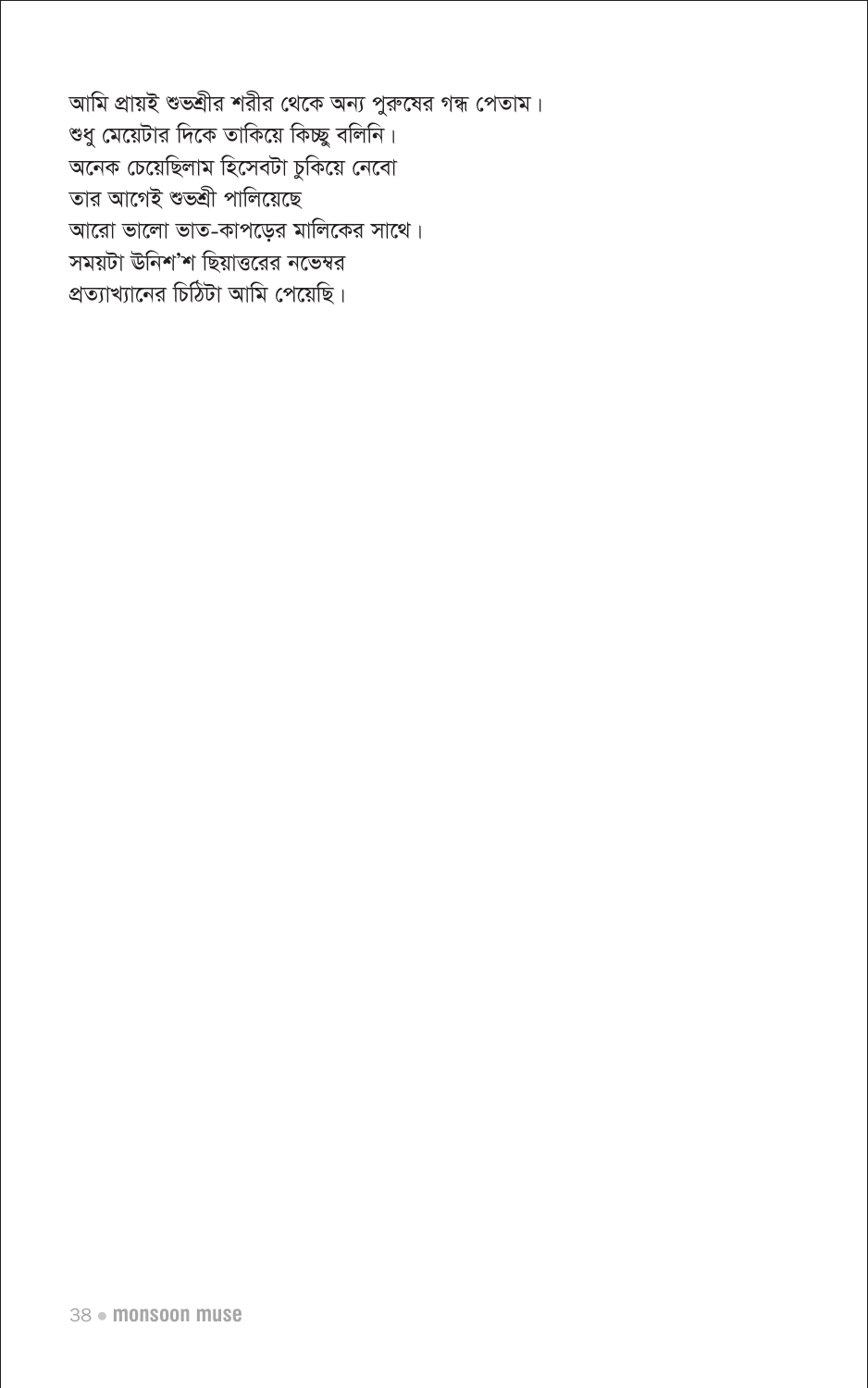### নেশাতুর ... নিশাত নায়লা নিলিমা

#### কত

সুবাস মুখর দিন কাটে তোর; গান, রং আর স্বপ্নে বিভোর, তবু দিন পেরিয়ে রাত ঘনালে আমাকেই তো চাইবি ... আর আরেকটি বার ঘ্রাণ নিতে ফের আমাতেই মুখ গুঁজবি!

#### যতই

তপ্ত উষর তৃষ্ণার্ত থাকিস, হন্যে হয়ে সাগর সেচিস, মত্ত জলে উন্মাতালে তপন দহন ভুলবি ... তবু এক-আধ ফোঁটা জলের আশায় আমার পানেই ছুটবি!

#### তৃই

ভাঙতে পারিস, গড়তে পারিস, দামাল হয়ে লড়তে পারিস, অনল ক্রোধে অমল প্রেমে মুখ ফিরিয়েও থাকতে পারিস ... তবু পাগলরে তুই রাগ ফুরালে আমার কাছেই আসবি!

#### যখন

নিকোটিনের ঝাঁঝ ফুরাবে, ছাই হয়ে সব পথ জুড়াবে, রসদ শেষে ক্লান্ত কাতর দিশেহারা হয়ে ঘুরবি ... ফের মাদক মোহন স্বাদ পেতে তো এই অধরই খুঁজবি।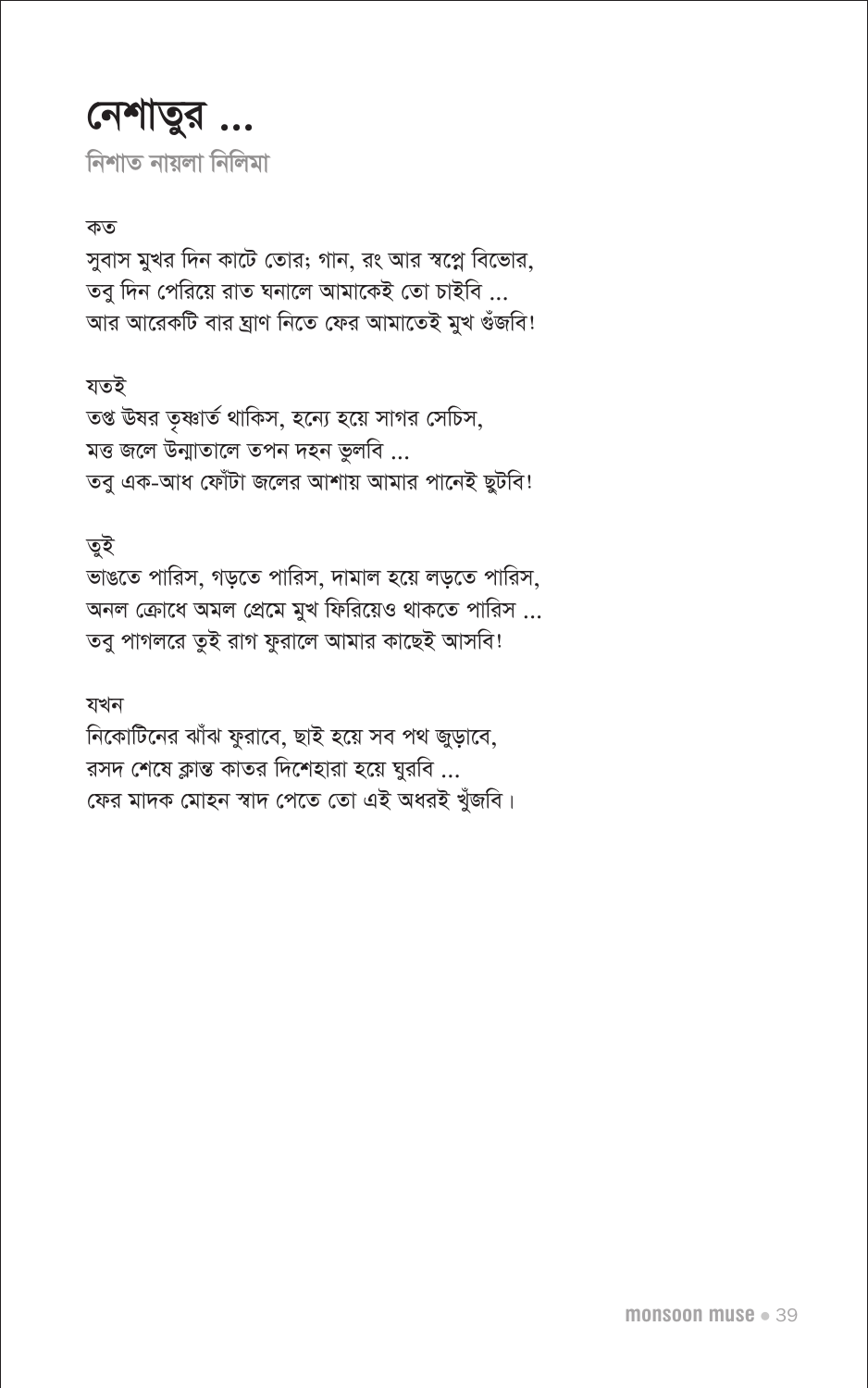### বাষ্পায়ন

বাবুল হোসেইন

বোতলে রেখেছি ধরে শিশিরের ফোঁটা সমুদ্র থেকে এনেছিল বনের সর যেকোনো শীতেই আমরা যতিপ্রাপ্ত হই বাম্পায়ন শিখে — সমুদ্রকে ফিরিয়ে দেই লবণের দিন আর শিশিরের বোতলে উজ্জল রাত্রি নাজুক হয়ে ওঠে।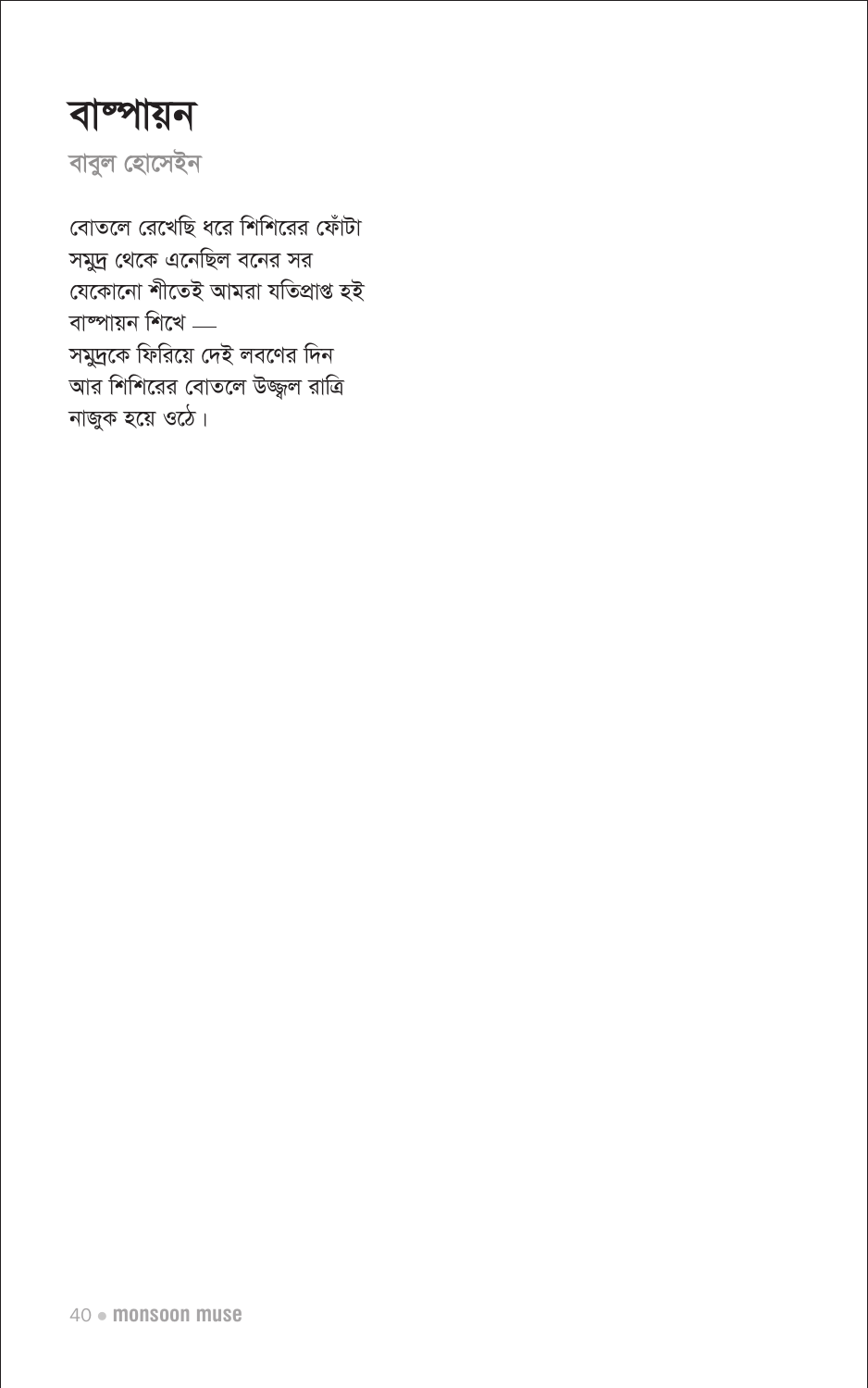# তুমি এতো সুবলা কবে ছিলে

মো: আরিফুর রাহমান

তোমার ওই নম বাহুতে আমি তার নগ্ন চিৎকার শুনতে পাই, নগ্ন হাওয়ায় আজ লাজ-লজ্জার বালাই নেই। তোমার ওই আলতো কেশ আর কানের ফাঁকের ওই বকুল ফুলের গন্ধ আজ আমার আঙুলের ফাঁকে খুনসুটি খেলে, তুমি এতো সুবলা কবে ছিলে!

তোমার ওই আলতো শরীরে আজ আমার হাত শিউরে ওঠে, চেয়ে দেখি বকুল ফুলগুলো নিচে পড়ে আছে! তবে খানিক লজ্জা রেখে গেছে। আমি পাগলের মত শুঁকে শুঁকে গন্ধ নেই. ঠোঁট ভিজিয়ে আদর চুরি করি, আর কামড়ে কামড়ে চিৎকার করি. তুমি এতো সুবলা কবে ছিলে!

সেদিন ছিলো না আলো, ছিলো না এক সুতো বাঁধা, আর আমি ছিলেম তোমার থেকেও গভীরে: রক্ত আজ খুব বেশি গরম হয়ে গেছে তাই. ওই বকুল ফুলের গন্ধে আমি পেশাদার প্রেমিকের মতো চিৎকার করে যাই, তুমি এতো সুবলা কবে ছিলে!

আজ ভুল করে তোমার ঠোঁট কামড়ে ধরি, দেহের মাঝের সুখ কামড়ে ধরি, আর শেষে ওই নগ্ন চিৎকার শুনতে পাই, তুমি এত সুবলা কবে ছিলে!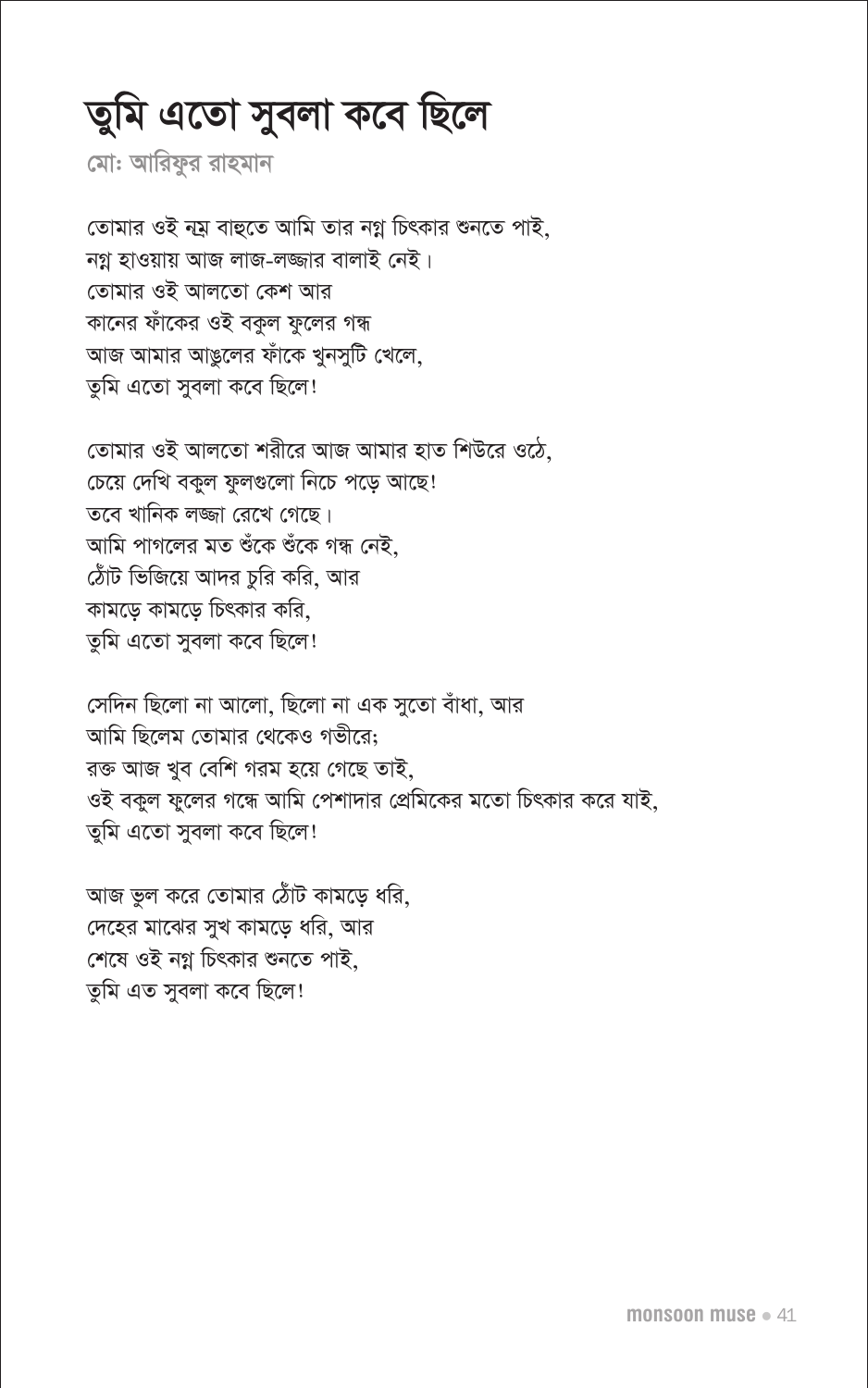#### রূপান্তরের গল্প

#### ফারিহা নোশীন বর্ণী

ভোরের ডাক শুনতে পাই গত কদিন ধরে ..... অথচ আমি বরাবরই ছিলাম রাতজাগা পাখি। শান্ত নিৰ্জন আকাশে দেখি সাদাটে আলো খেলা করে: হলদে পাতাগুলোয় তখন আমি কোমল আদর মাখি।

এই সময়টা বড় বেশি নিৰ্মল লাগে, সবচেয়ে কঠিন পাপীকেও মুহূর্তের তরে ক্ষমা করে দিতে মন চায়, পরমুহূর্তেই তখন মনে পড়ে যায় ইতিহাসের তীব্র যন্ত্রণা ..... দিন বাডার সাথেই মায়া সব হারায়. নরম অনুভূতিগুলো বহুদূরের পথ ধরে।

ভালোবাসা আর ঘৃণা — দুই-ই দেখি পাশাপাশি পড়ে রয়! কেবল পাৰ্থক্য একটাই — ভালোবাসা যত সহজে পাল্টায় ঘৃণায়; ঘণা থেকে ভালোবাসা তৈরি হতে আদতে ঠিক ততোটাই দেরি হয়!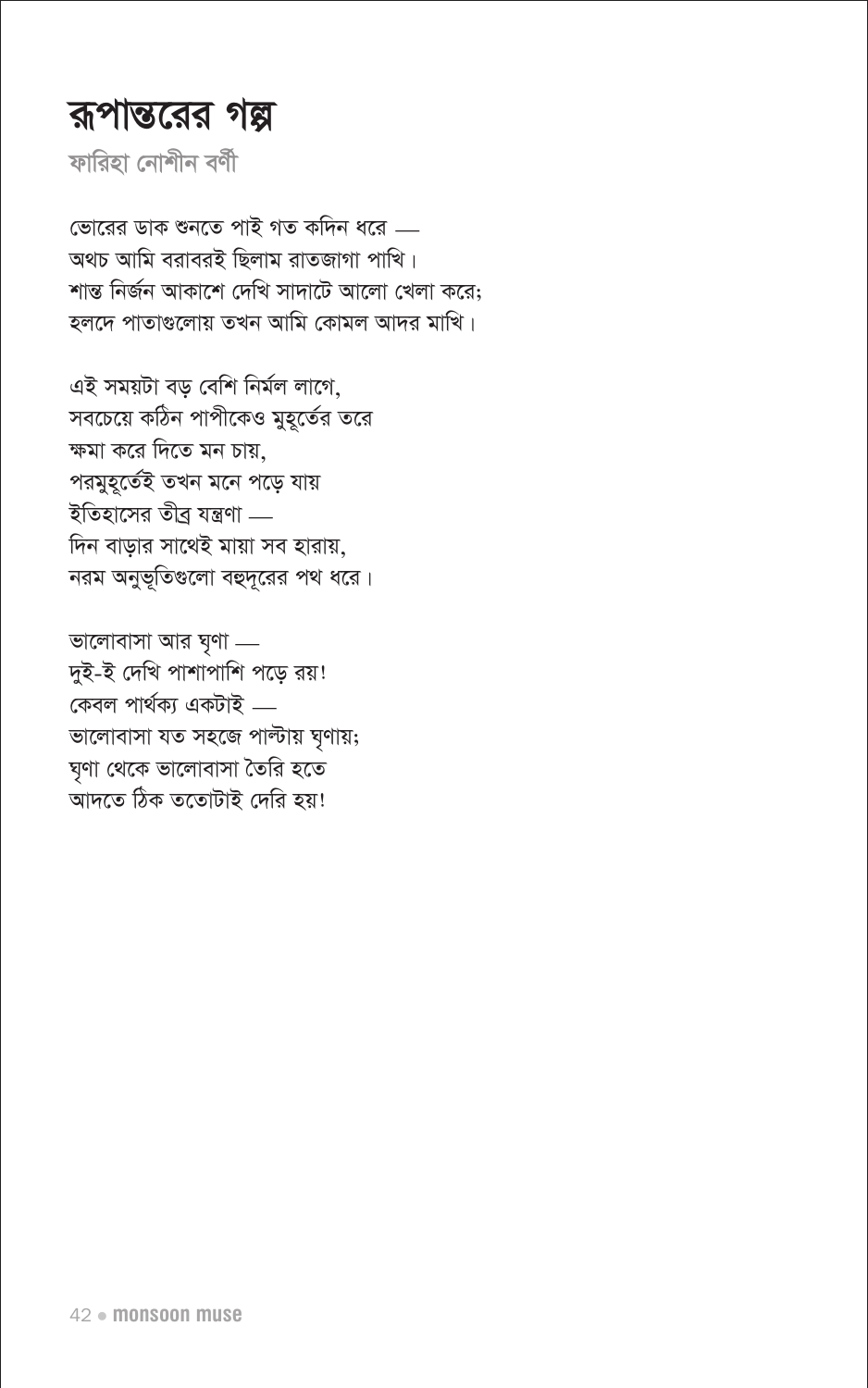সূর্যকন্যার আর্তনাদ

ফজলে রাব্বানি রাফি

যে সীমান্তে একদিন উম্মত শিখার আডালে ঝলসে ছিল রক্তমাখা মাজল, আজ সেখানেই দেখি বিষণ্ণতার কাল মেঘের আনাগোনা। স্মৃতি সৌধের স্মৃতির আড়ালে গুমরে কেঁদেছি কত প্রহর তবু উষা লগ্নের কষাঘাতে সত্য হয়নি জানা। সূর্য ছুঁতে গিয়ে যারা অসূর্যস্পশ্যা হলো তাদের অমর আখ্যান ছুঁয়ে শপথ নিয়েছি বারবার মুক্তির স্বাদ আস্বাদনে হিংস্র হয়েছি, গর্জে উঠেছি আবদ্ধ-আহত-অন্ধ ব্যাঘ্ৰের ন্যায়!

তব. মাটির কাছে আজ আমরা কত অপরাধী!

যে কণ্ঠের বজ্রাঘাতে কেঁপেছিল অনড়তার ভীত জগদ্দল পাথব। আজ সে তুচ্ছ ভীরু ভিখারির মত গোঙাতে চায়। বেয়নেটের তীক্ষ্ণ খোঁচায় ওষ্ঠাগত প্রাণ ভুলে নিশান সঁপে নি যে হাতে মুক্তির মলিন এপিটাফে সে আজ ক্লান্তির পরশ বুলায় সহস্ৰ যোদ্ধার রক্ত ঝরিয়ে লেখা ইতিহাস বদলে গেছে বদলেনি ক্ষধার্তের আর্তসর একই নাদে সে আজও বেজে ওঠে ...

গগন বিদারী চিৎকার শুনি লগন বিদায়ী পথে আজও স্বাধীনতা মুক্তি লভে নিবদ্ধ কারার হতে!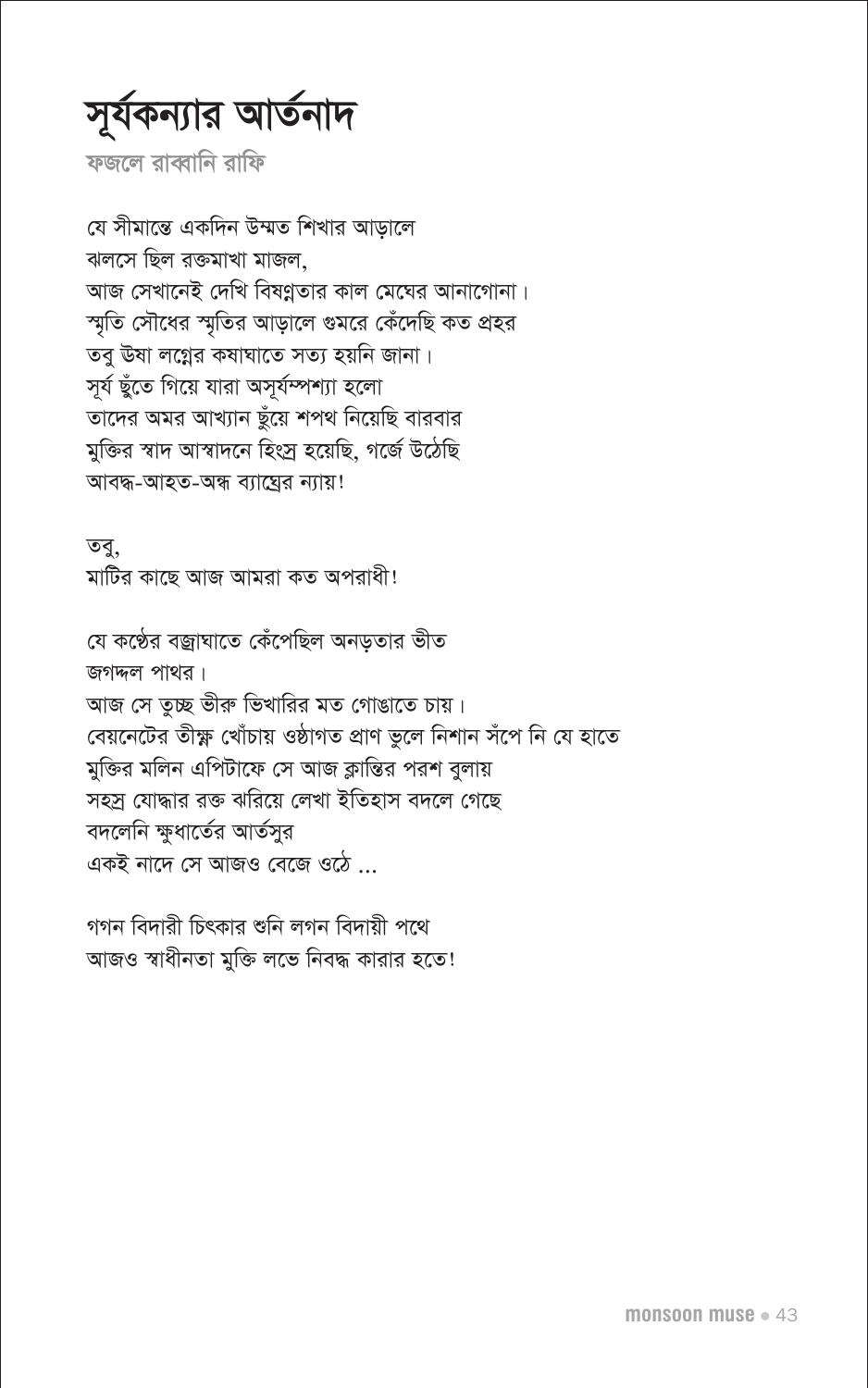#### মেঘের দেশে ১ ও ২

ওয়াহেদ মাহমুদ

o۵.

একটা গন্তব্যবিহীন রিকশা দরকার, উড়াল পঙ্খির মত বাতাসের বেগে মেঘকে স্পর্শ করে শোঁ শোঁ শব্দে চলে যাবে। বাজপাখির মুখে টিফিন কেরিয়ার ঝুলতে থাকবে, হাত বাড়ালেই ক্ষুধাৰ্ত পেটে খাদ্য পাব খুব সহজে বেজার মুখের কাছে পাতাঘেরা রক্তজবা রাখলেই ধন্যবাদের বইয়ের পৃষ্ঠা শেষ হতে চাবে না কখনই।

মেঘের আডাল থেকে গাছের ডালকে দেখে মনে হবে দ্রষ্টার আঁকা সরু একটা রেখা — তার অসংখ্য দাগের মাঝে নিম্নচাপের অশ্রু সনাক্ত। জমির উপর পাতা ঘেরা অসংখ্য গাছের মাথা, সে অসংখ্য ছাতার মত ঘর ছেয়ে আছে পৃথিবী। পাতারা তারই মাঝে বসে এক সাথে জড় হয়ে আমারই কবিতা পাঠের আসর জমাতে চায় আনন্দের।

তাদের এই কবিতা উৎসবের দাওয়াত আসবে, আসবে মেঘেদের পোষ্ট অফিসে, আমিও পাবো। বিনয়ের সাথে পনরায় পাঠাব আবেগ মিশ্রিত চিঠি। আমার পোষ্টকার্ডটি হবে গাছের বাকল, পোড়া কাঠের চারকোলে লিখে দিব নতুন প্রেমের কবিতা, তারা আবারও আবেগে ভেসে আমাকে দিবে বেলি গাছের বীজ, রিকশার পেছনে টব রেখে বুনবো নতুন একটি গাছ।

বছর পেরুলেই মালা গেঁথে ছুঁড়ে ফেলবো পৃথিবীতে — এই গন্তব্যবিহীন রিকশা আমার খুবই দরকার। মেঘ পেরিয়ে ডুবসাঁতারুর মত নিমেষে, হিমেল বাতাসে জন্মধরার বুকে নেমে এসে রাস্তা খুঁজে পাবো। চারদিকের প্রকৃতি ও দর্শন, পুরানো স্মৃতি মুছে নতুন এক রাজ্যের, রাজার সাথে বোর্ড মিটিং বসাবে। আমি মূল্যবান অতিথি হয়ে, বসে ক্যাপাচিনো খাবো।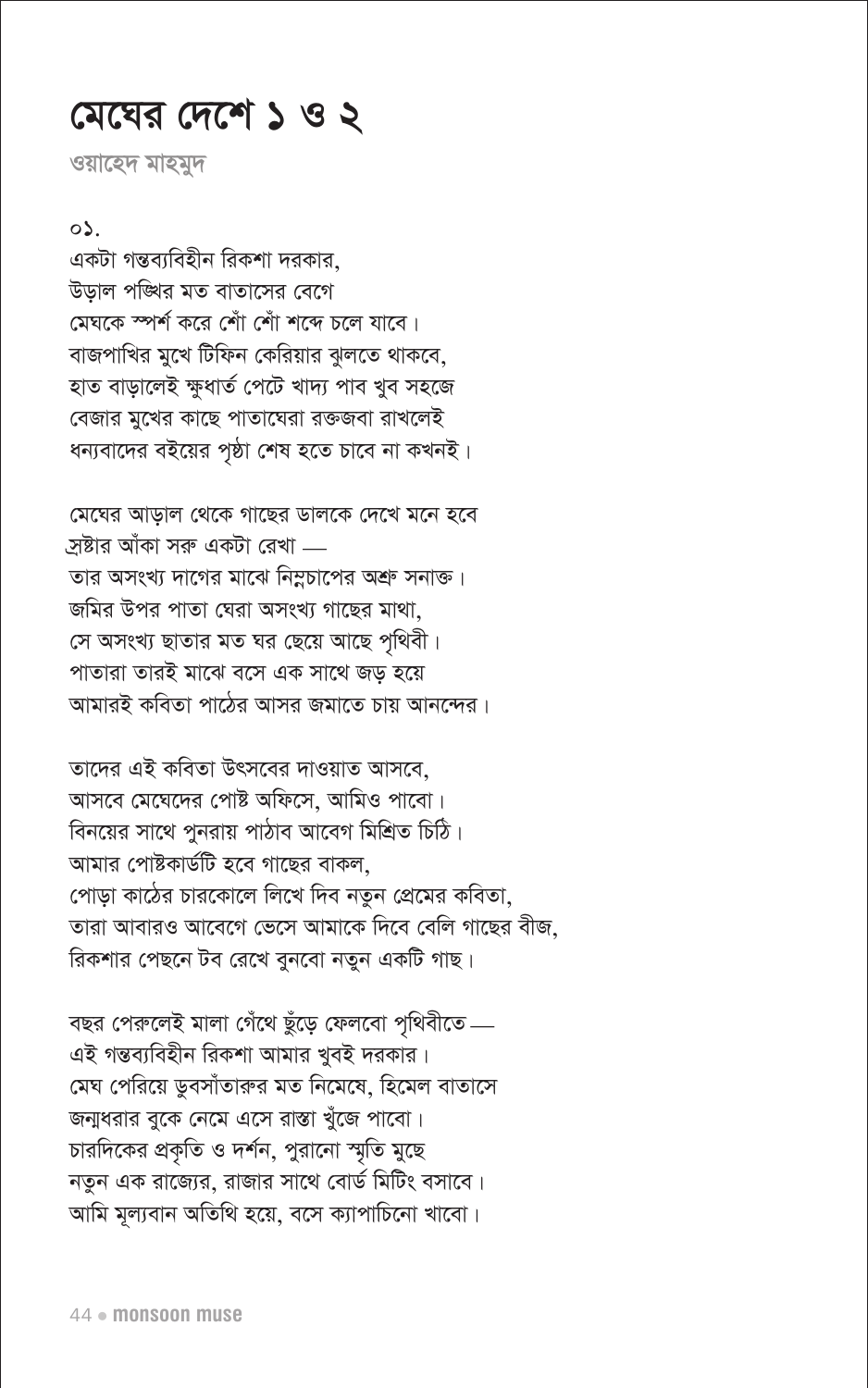অসংখ্য হাত উপর থেকে নিচে নেমে আসবে, নিজ নিজ চোখ মুছে আনন্দের হাসি হাসবে, অপেক্ষায় থাকবে গাছেদের পাশে দাঁড়িয়ে আমারই জন্য। বুকে তাদের শান্তি ফুরিয়ে গিয়েছিলো -মলিন মুখে হাসি ফিরে এসেছে তাই নতুন সাহসে বুকে টেনে নিয়ে আবেগে আমাকে ভালোবাসার কথা বলবে। আমারই কাছ থেকে আনন্দ-শান্তি-নিশ্বাস গ্রহণ করবে নীরবে।

০২.

একটা গন্তব্যবিহীন রিকশা আমার খুবই দরকার অসংখ্য মানুষের ভিড়ে সেই রোদেলা দুপুরে বিষাদের চোখে কল্পিত আশা নিয়ে হাতটি ধরে রিকশায় উঠাবো। এর পর তোমায় নিয়ে যাবো আমারই দেশে, মেঘের ওই উপকেশে তুমি সেই মেঘের কোলে বসে চকলেট আইসক্রিম খেতে চাবে আমি মেঘেরই বুক থেকে হিম কুলফি এনে দিবো, তাতে — ভালবাসার চুম্বন দিবো আগে, তুমি তোমার ঠোঁটের কাছে এনে জিহ্বায় মধুর স্পর্শ মেখে দিয়ে, তাকিয়ে দিবে হেসে— আমি লাফিয়ে এক মেঘ হতে অপর মেঘে পড়ে যাবো ভেসে। আচমকায় বোমার ধসে মেঘের ধোঁয়ায় দেখবে পৃথিবীর মানুষ অবাক ধূসর চোখে।

দূর মেঘের গল্পে মেতে উঠবে, কত কি না দেখবে। আমি মেঘের ঘোড়ায় দৌড়ে এসে আমারই বেলি গাছের ফুলের মালা পরিয়ে দিবো তোমায়, অনুরোধের কৃপণতা ছেড়ে অবাধে বলবো এই গাছটি তোমার, বিনিময়ে চাই না কিছু আর, আকাজ্ঞা নয় আমার স্বপ্ন দিলাম সবটুকু, আমায় নতুন ধানের বীজ দাও, আমি আমাদের সংসারের কৃষক হবো, হবো তোমার। জমিতে আদরে ফলাবো শিশু-ধান, নামে তোর ও আমার।

তারা বড় হবে আমাদের ছেড়ে অগণিত ফসল দিবে সকলের ঘরে। আমি তোরই থাকবো এই গন্ধে ভরা ফুল বেলি গাছের শক্ত ডালে — চাইলে কলাম দিয়ো, আমি গৰ্জে উঠতে পারি আবারো। সত্যি আমার গন্তব্যবিহীন রিকশা না হলেই নয়।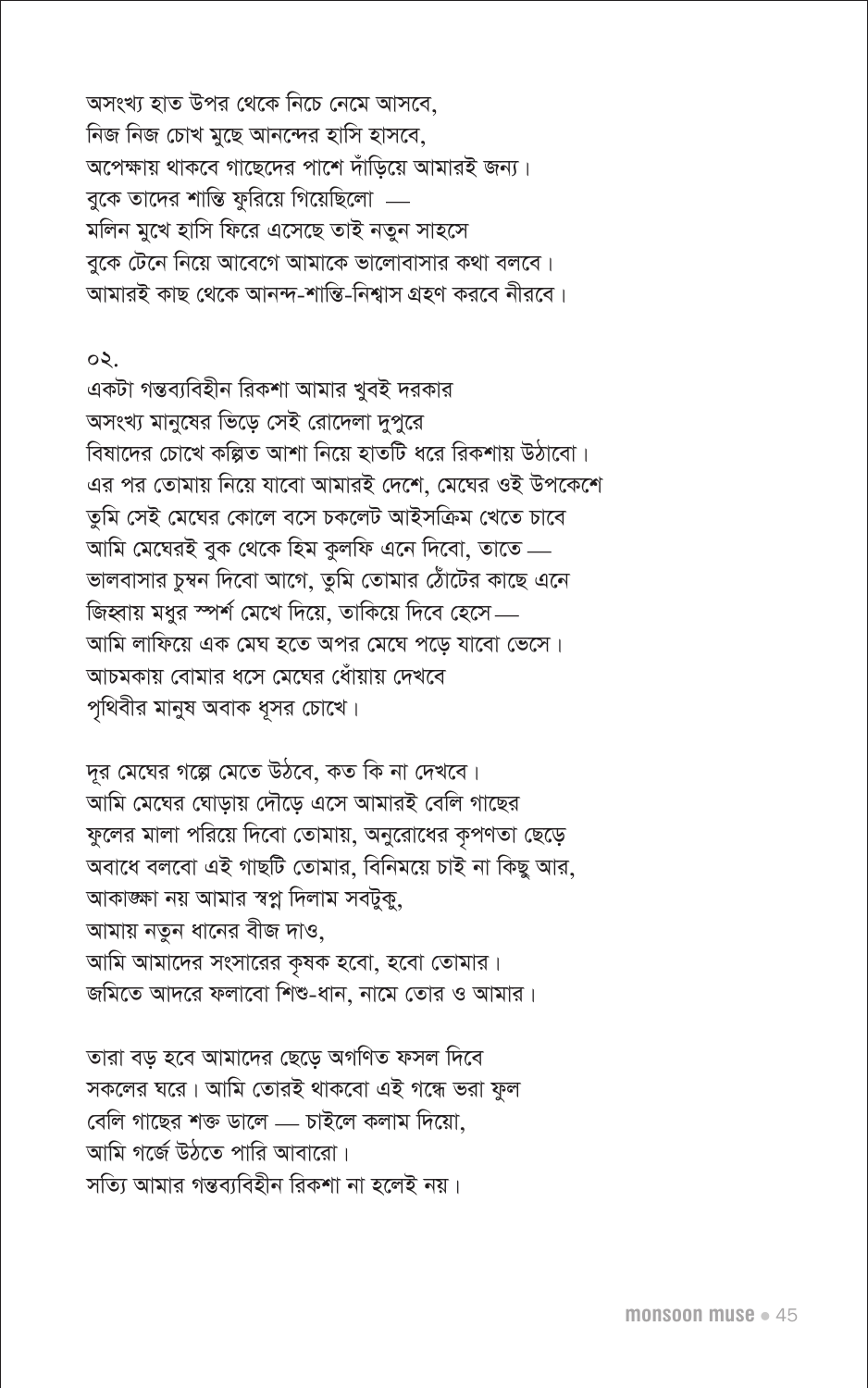# মাৰ্ক্সবাদীয় জবানবন্দী

শামিমা রুম্পা

আমি, তুমি মিলে চলো জোট বেঁধে তারাদের মৃত্যুদণ্ড ঘোষণা করি ক্ষুদ্রতম সন্ধে দেবার দায়ভারে। শহরের উষ্ণতম দিনগুলোকে ছুটি দেই চলো খেয়ালীর মোড়ে, বাইপাসে হেঁটে পায়ে, সিনেমায়, পোস্টারে। চলো পালন করি আজকের দীর্ঘতম বেসামরিক দিবস তোমার কাচের মত সবুজ অশ্রু বিন্দুতে ভেঙে যাবার গল্প এঁকে, চোখে, নখে হাহাকারের মত সমুদ্রের ছোট টুকরো রেখে। ভেবে দেখো, আজ কিছু মিছিল হয়ে যাবে উদ্দেশ্যহীন ছেঁড়া মেঘে, চায়ের কাপে, পোড়া ঠোঁটে। মেঘেরা যতবার অভিমানে যাবে ছিঁডে. ততবার করে আমাদের জন্যে আকাশ লিখবো. গল্প ফাঁদবো ভুল বইয়ের প্রচ্ছদে, বইমেলায়, ভীডে। আমাদের মার্ক্সবাদীয় রাতের ওপাশে শামুকেরা হেঁটে বেডাবে ভোররাত খোদাই করা সামুদ্রিক দিনে। দুই জোড়া চোখের জবান বন্দী হবে আজ অঘোষিত বণা*ঙ্গ*নে।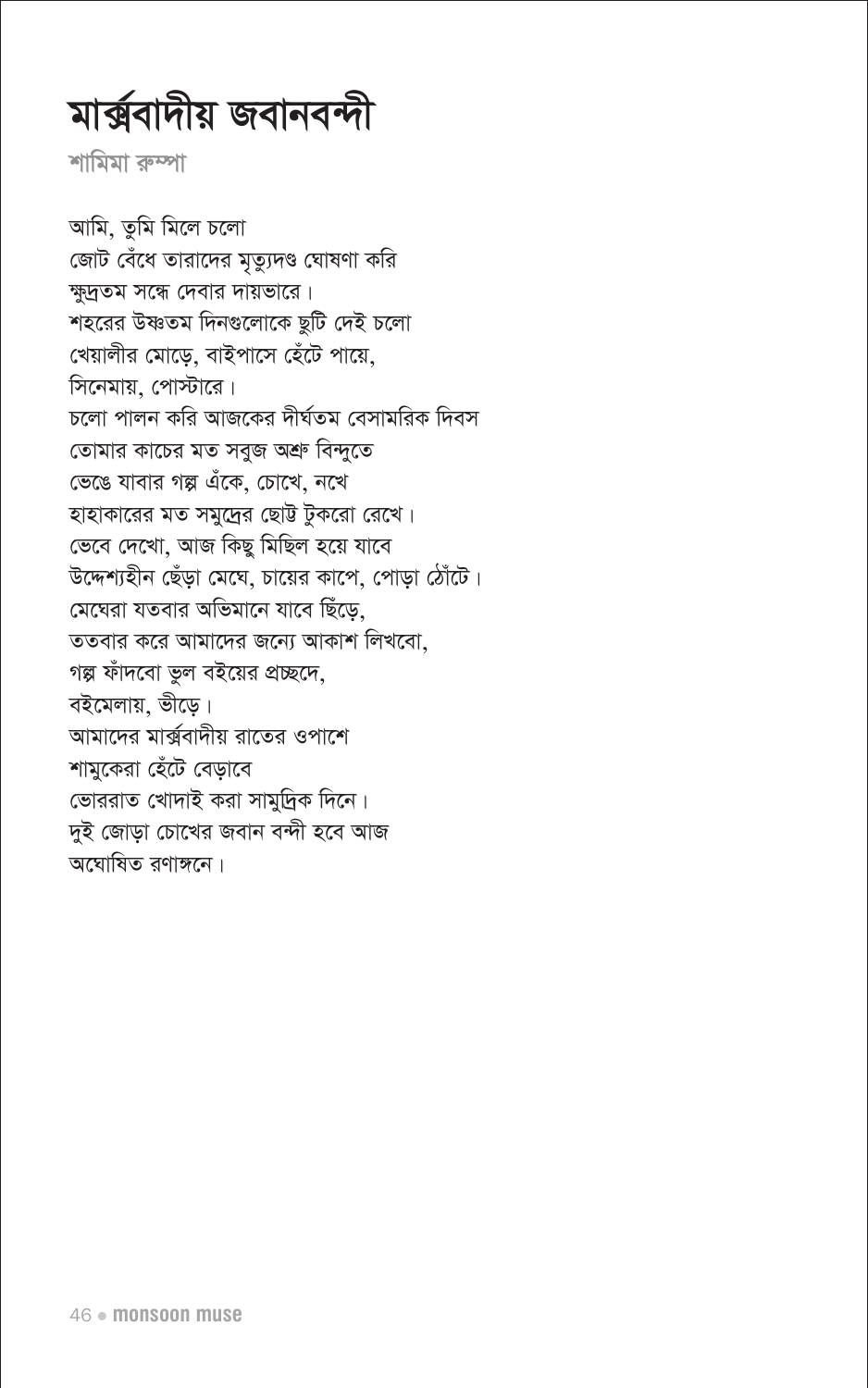এসকেপিস্ট

মাজিদ তোহান

ঠিক বলেছেন। খাঁ-খাঁ রোদের মাঝে কখনো তপ্ত বালুতে হাঁটিনি। ভরা-বর্ষায় হাঁটু সমান প্যাঁচপ্যাঁচে কাদায় নামিনি কখনো। কনকনে ঠাণ্ডায় কাকভোরে ছেঁড়া কাপড়ে কাজ খুঁজতে বেরোইনি, ভেজানো চিঁডে দিয়ে আধপেটা ডিনার করে ঘুমুতে যাইনি কখনো।

সবকিছু তৈরি, গোছানো-সাজানো, প্রয়োজনমত পেয়েছি সব। অভাব শব্দটি পেয়েছি বইয়ের পাতায় আর বিখ্যাত চিত্রগ্রাহক-আঁকিয়েদের শিল্পকর্মে, বলতে গেলে অস্পৃশ্য সর্বদা সকল প্রতিকূলতা থেকে।

যখন ধসে পড়ে দালানকোঠা, পুড়ে খাক হয় যানবাহন, হাহাকার শব্দটি হয়ে ওঠে জাতীয় শব্দ; কোন কিছুর আঁচ লাগে না আমার গায়ে, আমি বন্দী আমার নিজস্ব ভুবনে।

দগ্ধ হোক, ভস্ম হোক, নরক হোক আমার তাতে কোন মাথাব্যথা নেই, মাথা যার ব্যথা তার হোক, ধড থেকে দ্বিখণ্ডিত হোক। আমি ভাই মহাধূৰ্ত, দুই হাত দিয়ে ঠাস করে পিষে মারার সময়. ঠিক মাছির মত ফুড়ৎ করে বেরিয়ে যেতে জানি, কিচ্ছটি হবে না আমার, আমি টিকে থাকতে জানি।

জীবনে সংগ্রাম করিনি, কষ্ট দেখিনি, যন্ত্রণা ভোগ করিনি। আমি এসকেপিস্ট। যা ইচ্ছা বলন না। প্ৰতিবাদ করেছি? প্রতিবাদ করতে শিখলে তো করব, চামড়াটা গণ্ডারের কানটা লোহার, মনের সুখে মিটিয়ে নিন ঝালতো!

তবে এটা জানেন তো, এদেশে বাস করতে হলে যন্ত্রণা, বেদনা, জীবনের ঝুঁকি এসবকে প্রতিদিন পকেটে নিয়ে বের হতে হয়! নিত্যসঙ্গী করে দিনযাপন করতে হয়, সঙ্গিনীর হাতে এক হাত রাখলে অপর হাত এদেরকে প্রতিরোধ করার জন্য বরাদ্দ রাখতে হয়!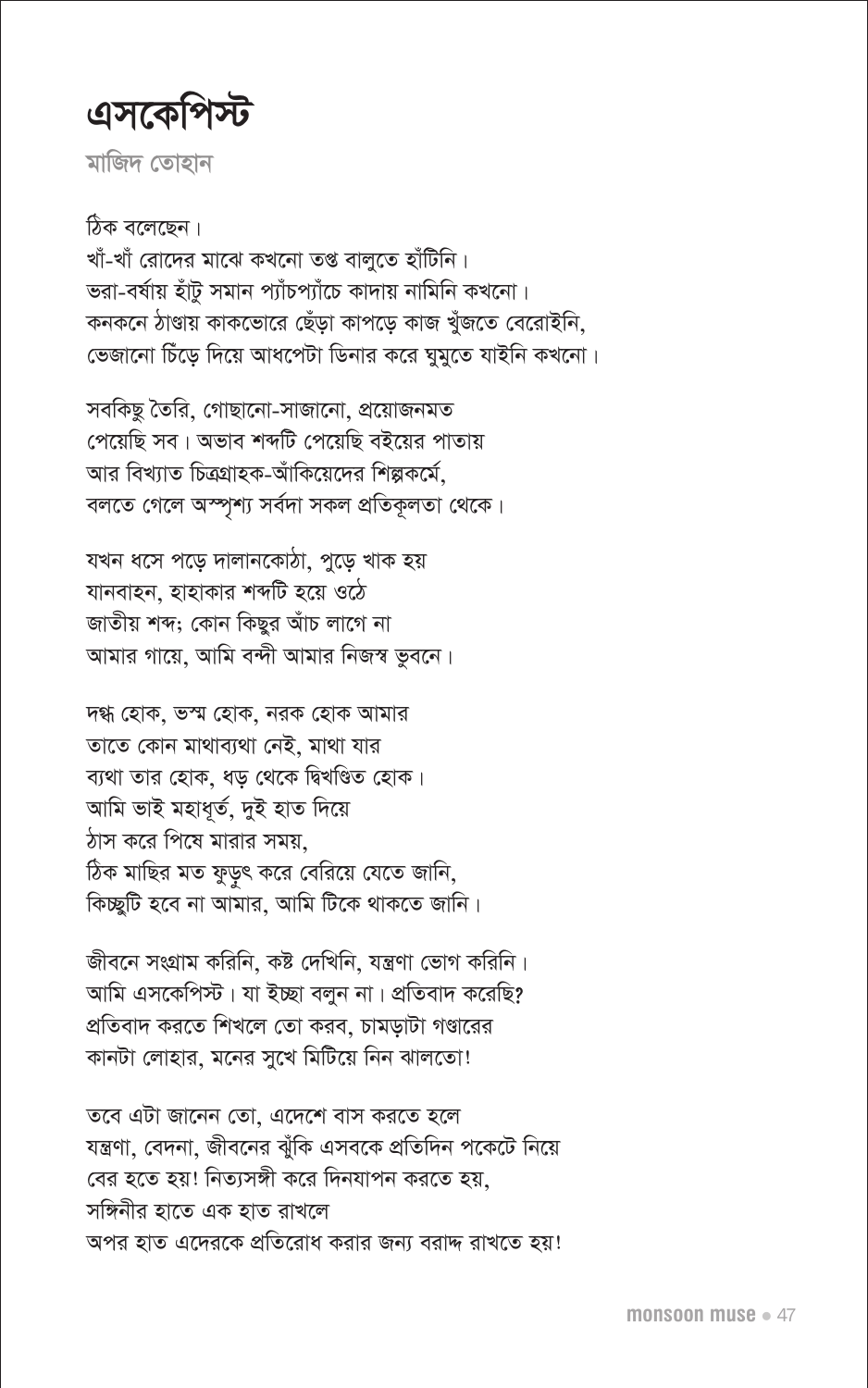স্বীকার করছি, শুরুতে যা যা বললেন ওই ধরনের পরিশ্রম বা সংগ্রামের ধারে কাছের পথ মাড়াইনি কখনো, তবে মাঝে মাঝে মনে হয়, ওগুলোর তুলনায় আমার সংগ্রাম কম কিসে? ওটা জীবনসংগ্ৰাম, আমারটা মৃত্যুর সঙ্গে সরাসরি সংগ্রাম। জীবনসংগ্রামে তো অন্তত মৃত্যু ভয়কে প্রতি মুহূর্তে বুকপকেটে নিয়ে ঘুরতে হয় না।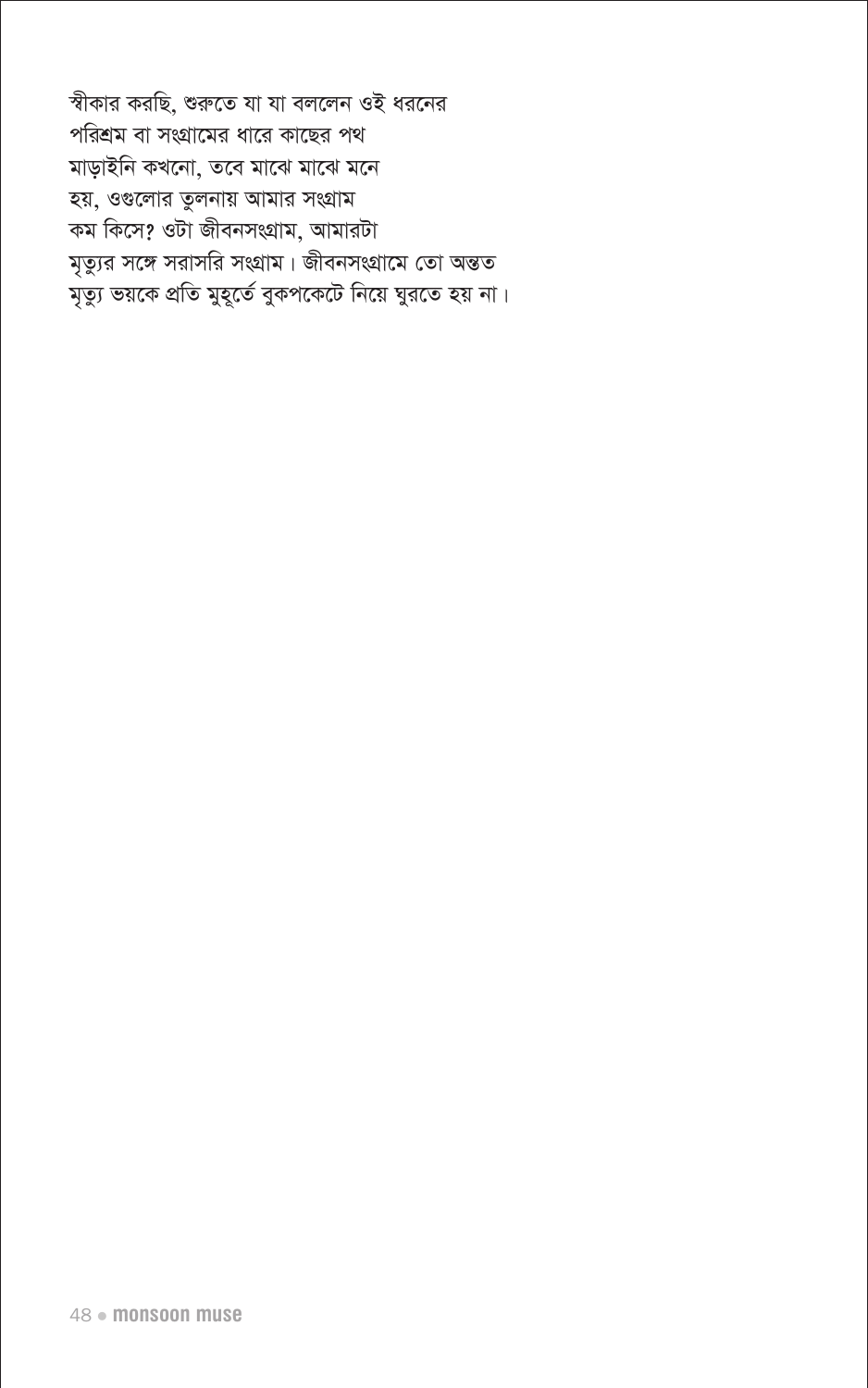#### অপলাপ

কৌম্ভভ ইসলাম শ্ৰেয়া

পাহাড়ের গায়ে লেগে ফিরে আসা কথার মত ফিরে চেয়েছি তোমাকে

তোমাকে ফেলতে চেয়েছি প্রকৃতির সকল নিয়মে

আমার হাতে নাটাই দেখে ভেবেছো তোমায় ঘুড়ি বানিয়ে খেলেছি চিরটা কাল...

তোমাকে ছেড়ে দেই খোলা আকাশে আর মনে জানি কোথায় আর যাবে...

যেদিন খেলা ভেবে চলে যেতে চেয়েছো, আর দেখেছো কোন সুতোই ধরে নেই আর; তুমি ভেবেছো বৃথাই অদৃশ্য এক সুতোর টান অনুভব করেছো এতদিন

সে সুতো নিজ হাতে বুনেছিলে তুলে যাবে।

তুলে যাও। আজও ছেড়ে দিলাম খোলা আকাশে

এখন, প্রিয় জামার প্রথম দিনের রংটা ফিরে পাবার মত করে ফিরে চাই তোমায়।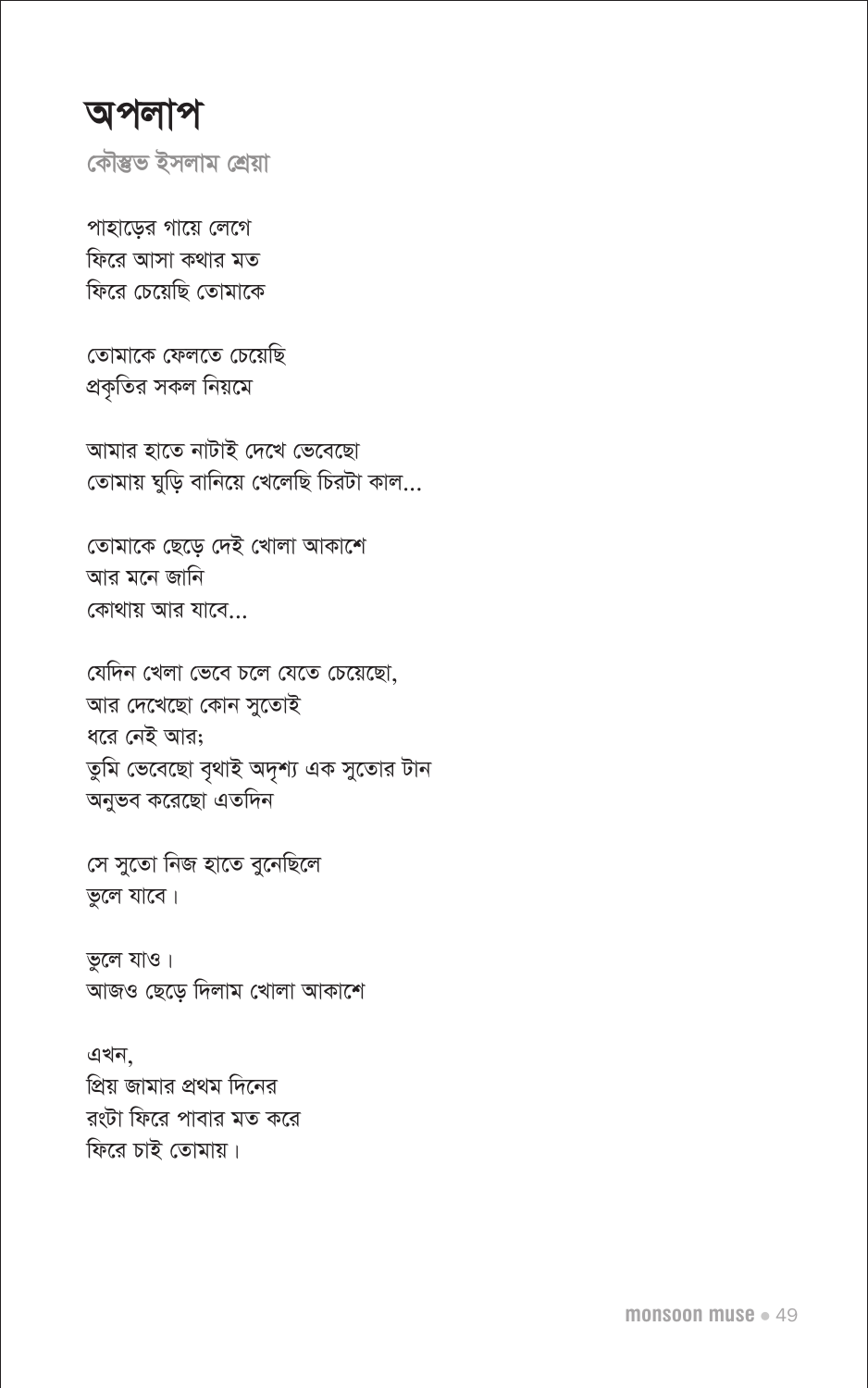## অপ্রকাশিত প্রেমপত্র (বদলেয়ারের প্রতি)

শিমুল আকন্দ

কী শেখাতে পারে তোমায় চারুকলার সুদর্শন শিক্ষক? কিংবা কলাভবনের কাষ্ঠপাঠ্যক্রমে কী পাবে জীবনে? তার চেয়ে চল আমার সাথে স্পটলাইট ওভারটেক করে। কুমারী, তোমাকে আমি পূর্ণতা দিতে পারি।

তোমায় শেখাব ব্যবহারিকসহ আদি ও অকৃত্রিম কলা, সহি ও নুরানি পদ্ধতিতে আধুনিক তপ্ত তৃপ্ত তামায় আগুন নিয়ে খেলা। নবীনবরণে কেশপাশে দেব পুস্পিত পুঞ্জিত কাশ, পাশে পাশে বসা, নাকে নাকে ঘষা, কানে কড়া কামড়, চলবে ক্লাস। পরের পাঠে গোলাপি গোল গালের পটভূমিতে পড়বে কলঙ্ক কালিমা, ঠোঁটে জোয়ারের জল অর্ধতরলে তরল চুমুর চুমুক. তারপর সর্বনাশী সঙ্গম সঙ্গীতের সুর শোনাব তোমায় সালোয়ার আর শাওয়ারের শত্রুতা দেখাব একে একে পরিখা পেরিয়ে ব্রেসিয়ারের দুর্ভেদ্য দূর্গ আমার হাতে হবে পতন তরমুজ কুঁজে পাবে কষ্ট পাওয়া স্বর্গসুখ উন্মক্ত উত্তেজিত উরুতে বসে যাবে আমার ফিংগার প্রিন্ট চেনাব নেংটির নিচে বনানী বেষ্টিত অনাবিষ্কৃত ব-দ্বীপের ন্যাপকিনে মোড়া খাঁড়ি শেষ বর্ষে রঙিন রক্তে আর শীৎকারে অমরতা পাবে তোমার অমরা কুমারীতেুর সতীদাহ করে তোমায় দেব মাটির মাতৃত্ব কিশোরী, তোমায় আমি পূর্ণ করবো এবং নিজেও হব পরিপূর্ণভাবে পূর্ণ।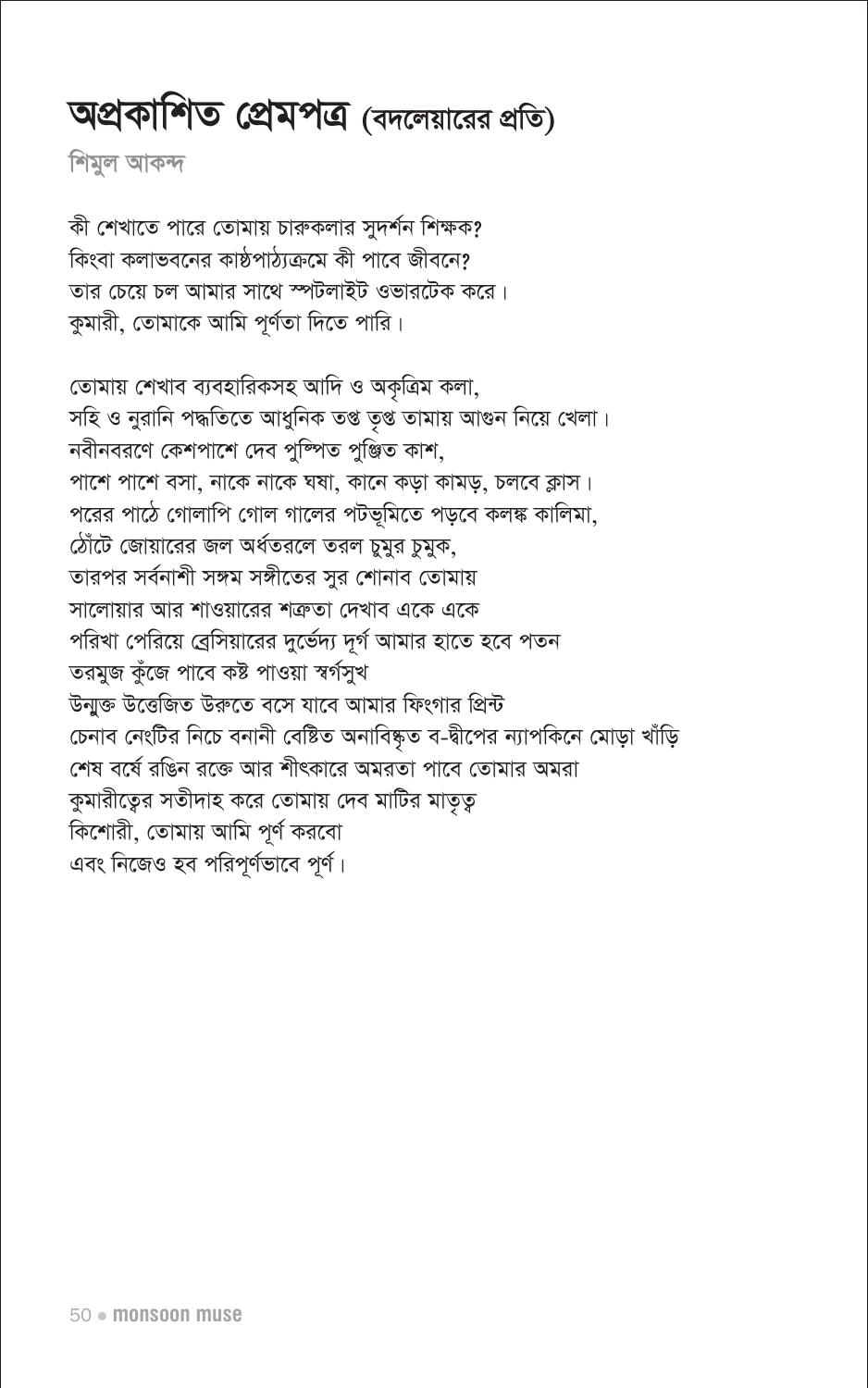কবিতা

সারওয়াত সামিন

বহুকাল হল তোমায় জড়িয়ে ধরে চুমু খাওয়া হয়নি। তুমি চলে গিয়েছিলে তোমার পায়ের নিচে জমে থাকা উষ্ণ উষ্ণ স্বপ্ন পাডা দিয়ে। আমিতো এখানেই আছি কাদামাটি চোখে মাখিয়ে তোমার পথের দিকে তাকিয়ে। শরীরটি আমার কোল্ডস্টোরেজের চার দেয়ালে বন্দি। আমিও যাই মাঝে মাঝে মরে যাওয়া দেহটিকে অবহেলিত রোগীর মত করে দেখে আসতে। একটি বারের জন্যও শব্দ আসেনি শান্তির উত্তাপটি ঝুঁড়িতে নিয়ে। যদিও আমি তার নিঃশ্বাস অভাবি হৃৎপিণ্ড দেখেছিলাম দেখেছিলাম তার আগুনে জ্বলে যাওয়া মুখ আর দেখেছিলাম তার কান্নার মাঝে ধিক্কারের বাজতে থাকা ঢোল। তাদের কি দোষ ছিল বল? তারাও তো মরতে চেয়েছিল আমার মস্তিষ্কের মাঝে কোন শব্দবিলাসী সন্ধ্যায়।

তার চোখের মাঝে কিছু অভাব যুক্ত শিকড় আঁচড দিয়ে যায় বারে বারে আমার আত্মার সব হাড্ডির উপরে। তার পোড়া মাংসের গন্ধ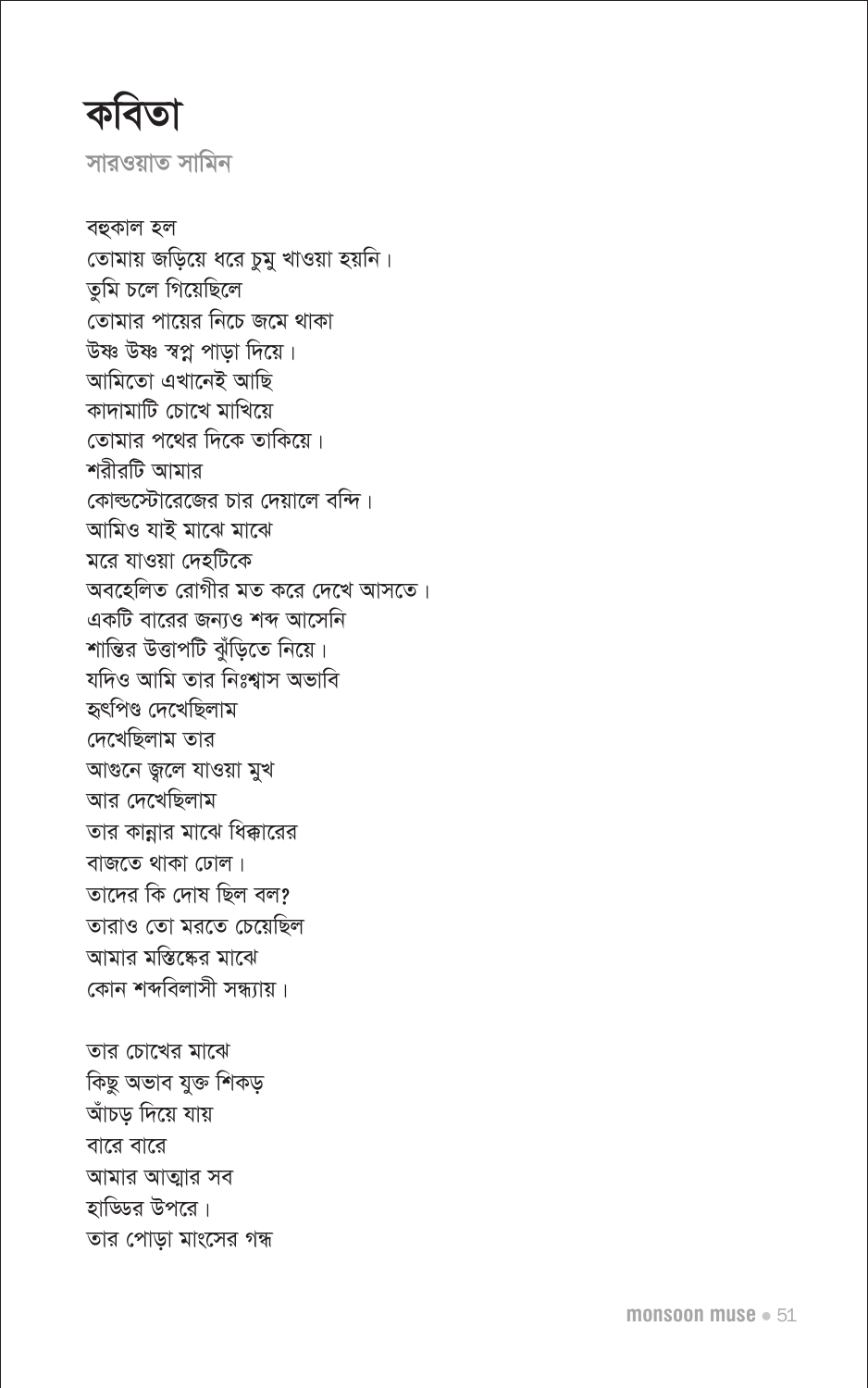52 · monsoon muse

হরতাল শুধু হরতাল! তার শুষ্ক নিঃশ্বাসে হরতাল।

কবিতা তুমি কেন হারিয়ে যাও তার কোঁকড়ানো প্রাচীন চুলের গোঁড়ায়? আর আমি হাতড়ে খুঁজে বেড়াই কোন অন্ধ শহরে তার মৃতদেহের গন্ধের পিছু হারিয়ে হারিয়ে।

তার কান্নায় ঘুঙুর পরিয়ে মদের বোতল গিলতে গিলতে। জীবন তার অশ্লীল বক্ষ নিয়ে মৃত্যুর সাথে পরকীয়া করেই যাচ্ছে। আর আমরা চুষে চলি অবুঝ সব লিঙ্গ যা ভাসিয়ে আনে শান্তির মরীচিকা ক্ষণস্থায়ী কোন খোলসে। বাস করে যা নতুন কাগজের গন্ধের মাঝে।

তাও তো নিৰ্দ্বিধায় চলি

একবারও কি তার কান্না গলায় আটকায়নি আমাদের? একবারও কি পুড়ে যায়নি আমরা তার দাউ দাউ করে জ্বলতে থাকা দেহ দেখে?

মিলে আছে আমাদের বিবেকের পচে যাওয়া ঘামের সাথে। ঘোলাটে করে চলে যে ক্রমশ আমাদের ফুরিয়ে যাওয়া স্বস্তির নিঃশ্বাস।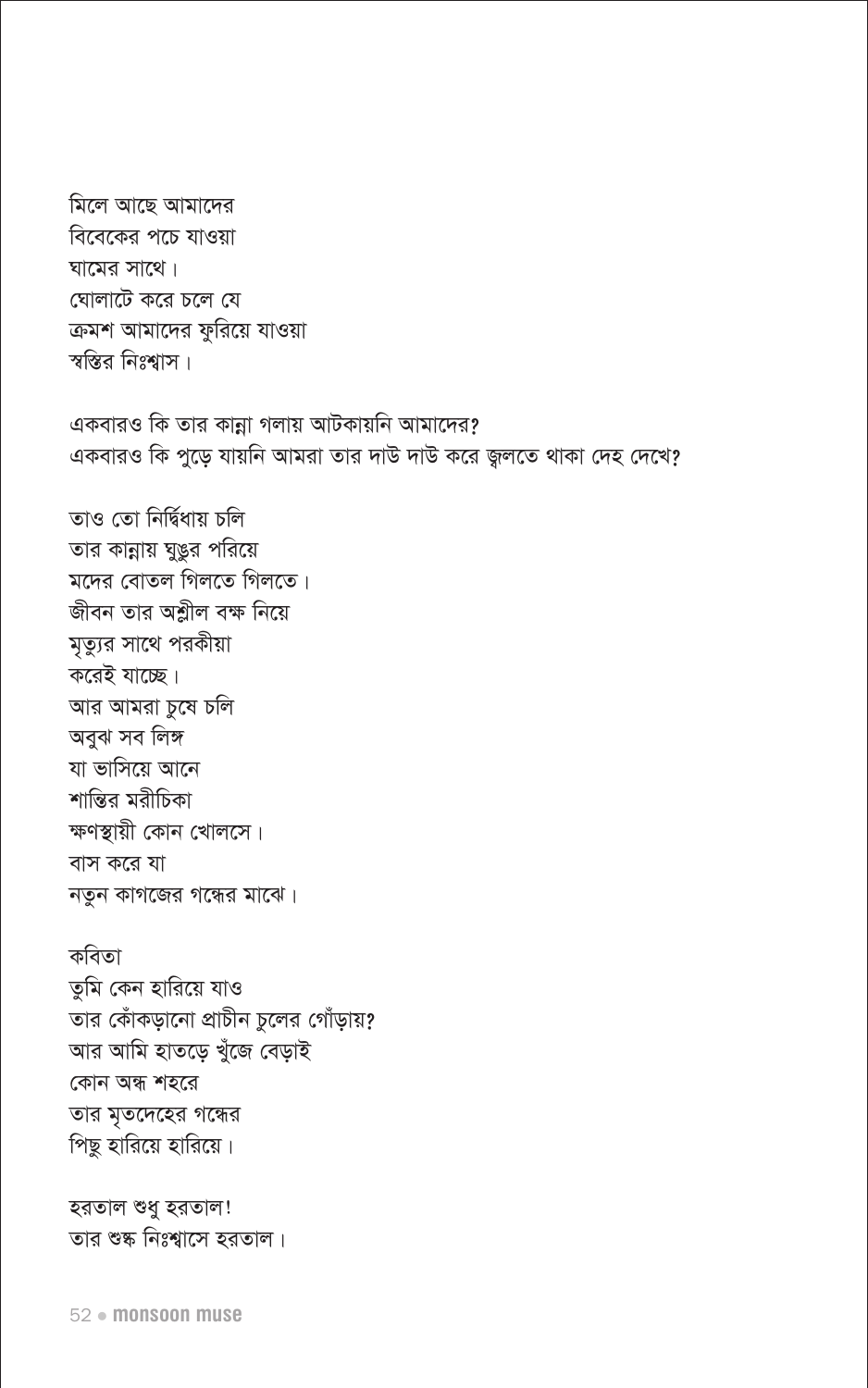তবে কি তুমি দিতে পারবে তাকে নতুন স্পন্দনপূৰ্ণ যন্ত্ৰ? আর তার থেকে কি কেড়ে নিবে তার জ্বলন্ত অচল অতীত? পারবে না তুমি। হে অচল পঙ্গু পাখি, তাদের ফিরিয়ে আনতে পারবে না। কুরে কুরে খাবে তোমায়। শেষ নিঃশ্বাসের শেষ বিন্দুকণাও পড়ে থাকবে তার দুটি পা ফাঁক করে উৎপীড়িত কোন দশায়। বীরঙ্গনা হয়ে পুঁতে থাকবে কোন নামহীন কবরে। আর আমি হায় হায় করে হেসে যাবো ভুলে যাবো তোমার শক্ত শিশ্ন এতিম কোন আঁধারে। তাইতো বলি যেও না তুমি। মরে যাও শুধু আমারি মাঝে।

আমি একটিবার

উদাম করে দেই

শুধু মুখ গুঁজে শুয়ে থাকি?

তোমার অশ্লীল সেই বক্ষ?

তার ঝলসানো গুণ্ঠনে হরতাল। তার হাসি-উপড়ানো ঠোঁটে হরতাল। আমার চিন্তায় হরতাল। আর তোমার নিজের সাথে নিজের হরতাল।

তোমার কিইবা আছে বল? ভেজালমুক্ত শান্তির বাম্প ছাড়া।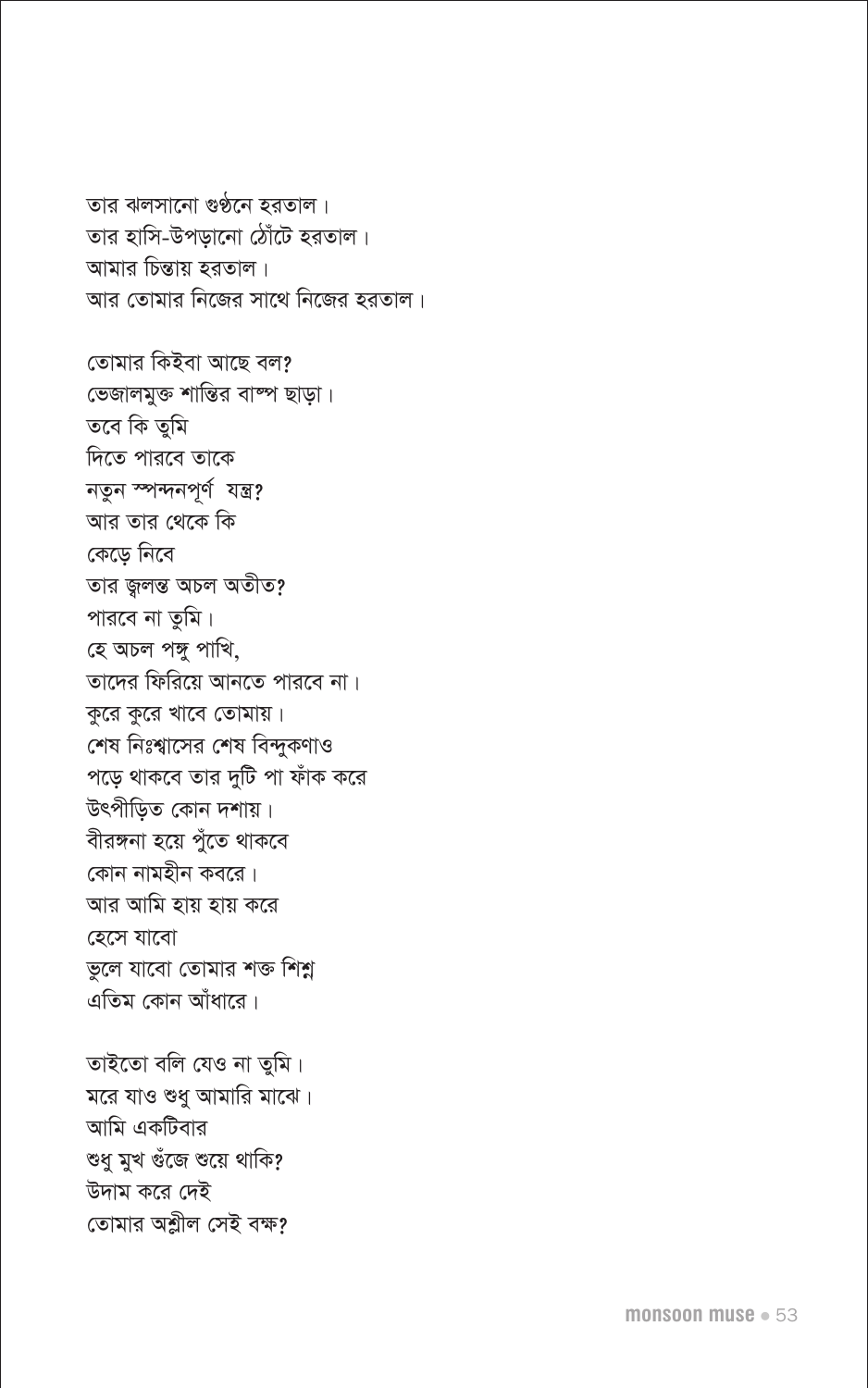54 · monsoon muse

হরতাল শুধু হরতাল!

এই গোলকধাঁধায় আছে শুধু হরতাল।

সাড়ে বার ঢোক অশান্তির সেই জল।

অশান্তি! অশান্তি! ঘোর অশান্তি!

জানি থাকবে না তুমি। বাঁচার নতুন নেশা জেগেছে যে।

আর কোন অভাবি দুপুরে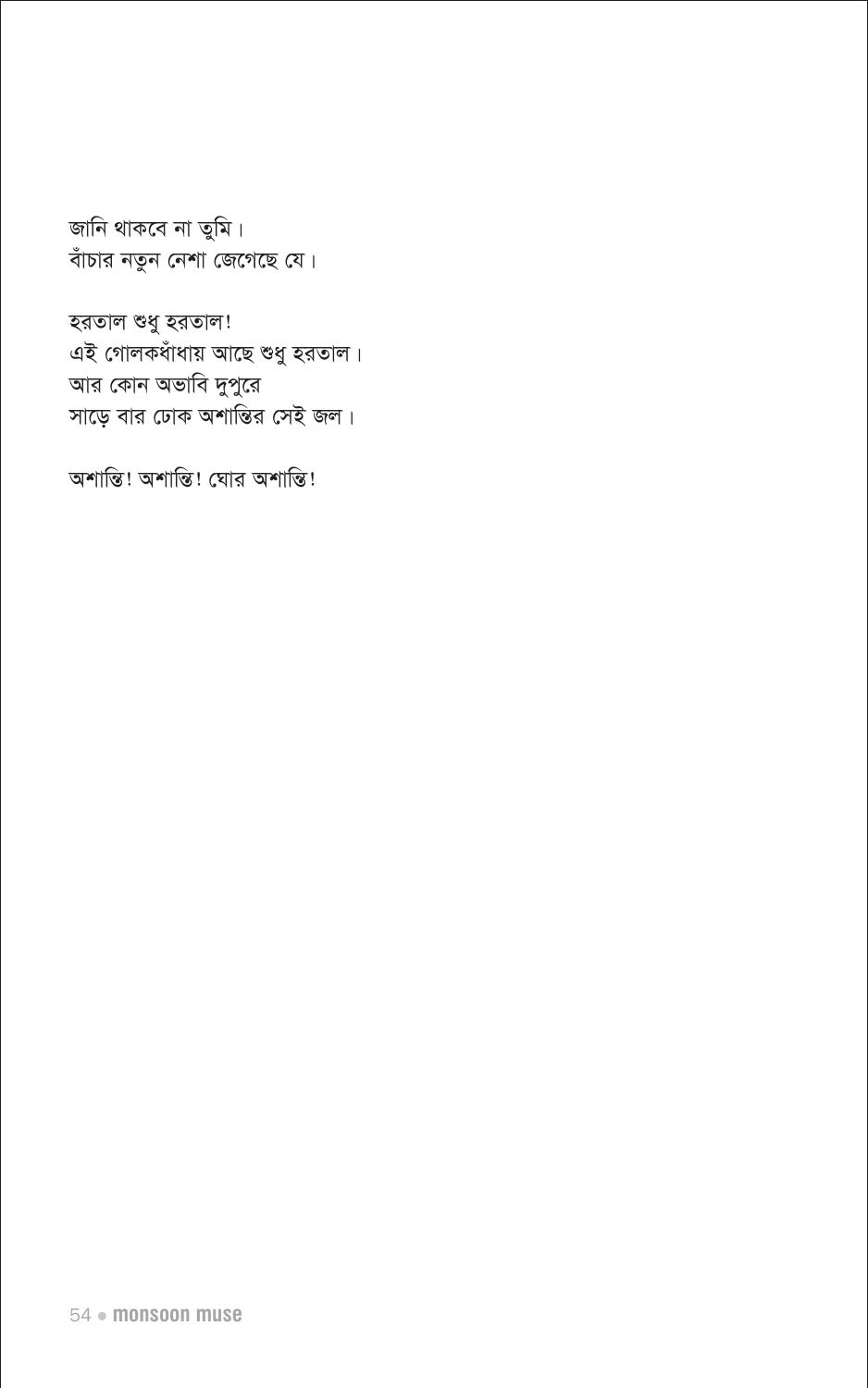#### <u>এ বেলায়</u>

**শুদ্ৰ নীল** 

*ত*বে তাই হোক এ-বেলায়, বখাটে চাঁদ তোর বিছানায় ঘুম হয়ে যায়। <u>সাডালে যতই করিস, কাজলে টানা ভারি পলকে।</u> *নিৰ্লজ্জ চাঁদ জুলে যায়, নাইট গাৰ্ডের ঠোটের ফাঁকে।* জানিস তোর জানালায়, নিভে যাবে না আলো কখনই।  $\sqrt{2}$ মলাইটের সাথে, যে আজন্ম প্রেম তার। এ আলোয় অবাক তারে, খুঁজে বেড়ায় আঁধার চাদরে।  $\overline{Q}$ ষ্ট জোছনায়, থই ভেসে যায়, দুই কূল হায়। *†g‡Ni fuv‡R fuv‡R, †Quov Zz‡jvi cuvRi, big Avi bi‡gi Mfx‡i| wbO‡o Luy‡R cvB, Luy‡R cvB Ajm nv‡Z nvZ‡o, মদীর জোছনাবতী বাঁক। বু*কে জোয়ার আসে, দু কুলে থই থই জোছনা আর জলের অশান্তি। *ন*য়ন বাইয়া জল গড়ায়, মরমে মাঝি পাল ওড়ায়। *আহা তোমার নায়ের তলে জলের চুমা হয়া যাই। জা*নি এ নাও আর ফিরব নারে, আর ফিরব না তীরে। *ত*বুও মাঝি নাও ভাসায়, বৈঠা বায়, কুল হারায়,  $\frac{1}{2}$ হবা যায় ভালোবাসা ভালোবাসা থই থই দরিয়ায়।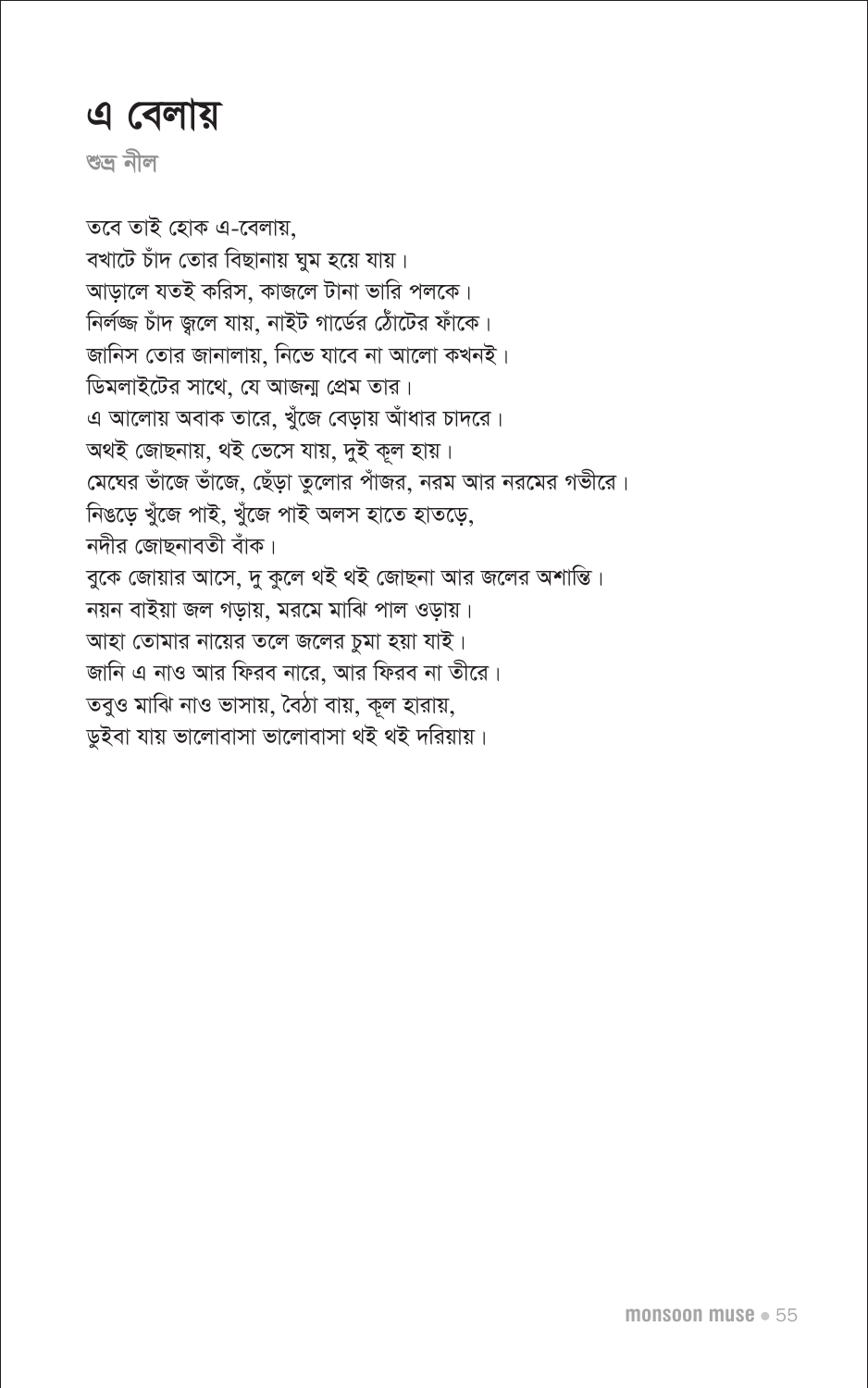### রাতের ছায়া

অপু মেহেদী

হাওয়ার প্ররোচনায় ভবঘুরে দিন উড়ে গেলে থেকে যায় নাটকীয় রাত। আমাকে কেবলই ডেকে যায় হেঁয়ালি অন্ধকার।

বেআক্রু নক্ষত্রের চোখে ঘুমসিগন্যাল। পড়ে থাকে ছায়াহীন শহর। তুমি বলো, রাত মাত্রই নীলগন্ধ রুমাল। যেখানে ফোঁটে হলুদ ফুল। ফুলের মধ্যে এক টুকরো আগুন। আগুনের ভেতর কিছু অযাচিত অন্ধকার...

আমি বলি, প্রতিটি রাত এক একটি রেললাইন। যার উপরে একটি ধূসর ট্রেন। ট্রেনের ভিতর একজন নিঃসঙ্গ যাত্রী। যাত্রীর চোখে পরাবাস্তব ঘুম...

ঘুম আর অন্ধকারে মিলিয়ে যায় রাতের ছায়া। আমি তখন বিষণ্ণ বিড়ালের চোখে খুঁজি সরাইখানার রাস্তা।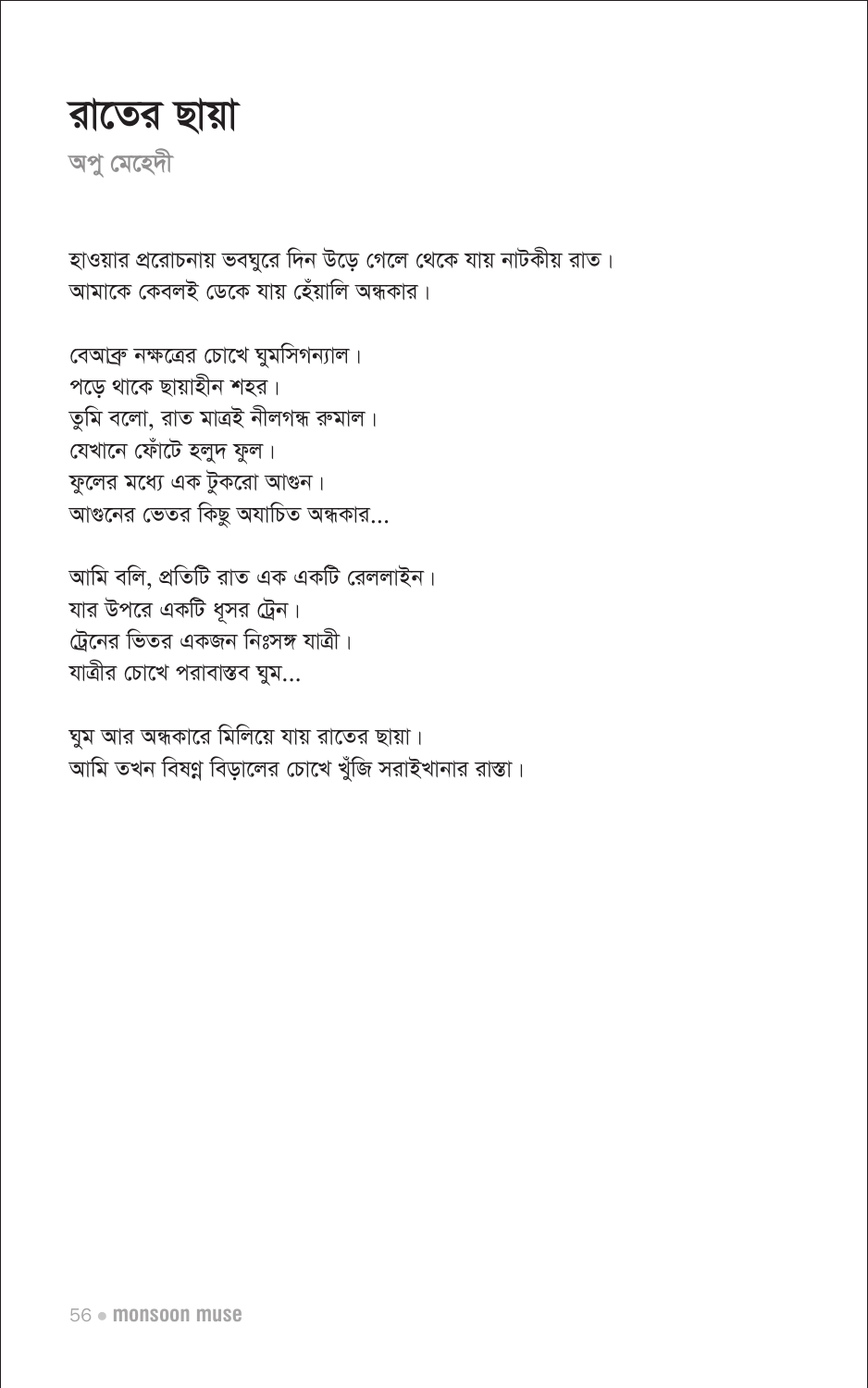# কতিপয় হলুদ গোলাপ

নুরুন নাহার সেতু

একটা ভীষণ গোপন ক্ষুধা কিংবা একটা অবলীলা কামনার আদৌ কোন নাম হয়?

একটা দ্বিধার নাম পতিগৃহ। একটা বেদনার নাম বসন্ত। একটা ব্যবধান একটা দূরের আগুন। একটা নিষিদ্ধের নাম উপেক্ষা। একটা এলিজি কিংবা একটা নক্ষত্রের আলো। একটা জোনাকির কি কোন নাম হয়?

আমি তুমি আনন্দ কুসুম কিংবা পিপীলিকা প্ৰেম, সুখে আছি জেনেও পাঠিকার চোখে পানি। আদৌ কোন নাম হয় একটা ক্যান্টিনের?

একটা সর্বাধুনিক গ্রীষ্মের শপথ! শপথ তোমার অভিশাপের একটা গণতান্ত্রিক করুক্ষেত্রেও আমি নামহীন হব না।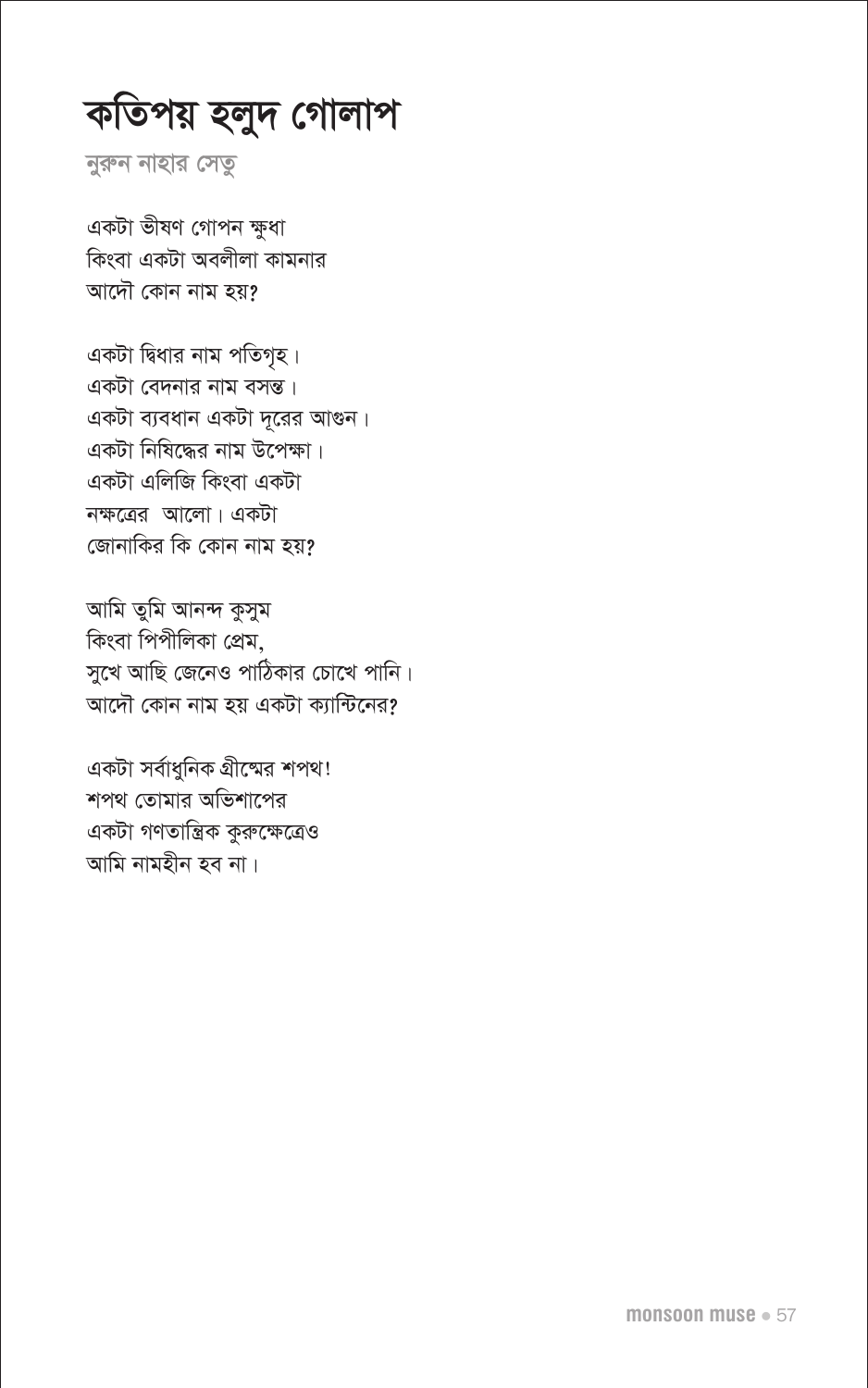#### ডাক

ইশতিয়াক কুশল

কাঁধে পাখি নিয়ে দাঁড়িয়ে আছি, দূর থেকে ভেসে আসছে পুরনো জাহাজের শব্দ। নিৰ্লিপ্ত মাস্তুলের পিঠে চড়ে ছেড়ে যাবো এই বন্দর এবার, আর ফিরবো না। চোখ এখন ক্ৰমশ হয়ে যাচ্ছে শীতল, সবটুকু ভালোবাসা ঘনীভূত হতে হতে একসময় ঝরে পডবে ঠিক – মোটা বাদামি পোশাকে আর হরিণের চামড়ায় গেঁথে নিয়েছি পৃথিবীর মানচিত্র। ঘুমিয়ে ছিলাম বহুকাল; মনে আছে — শেষবার যখন ঘুমিয়ে পড়েছিলাম তখন ছিল কোনো বিকেল; তারপর কানে আর কিছুই ঢুকলো না। না কোনো ছন্দপতন, হট্টগোল, ঘাসের উপর তোমার পায়ের শব্দ! বেজে চললো সিম্ফনি — আমি ঘুমাচ্ছিলাম বেঘোরে, কারণ জানি — শীত এসে পড়লেই শিকারি হয়ে আমাকে চলেই যেতে হবে একদিন। মাঝ সমুদ্রের পরিষ্কার আকাশ; তারাভরা রাত্রিকে

তীক্ষ্ণ হারপুনের আঘাতে করতে হবে খুন! চোখে চেপে বসেছে মৃত্যুর নেশা। পিছনে ফেলে এসেছি সব; তোমাকেও, আকাশ অনেক একা।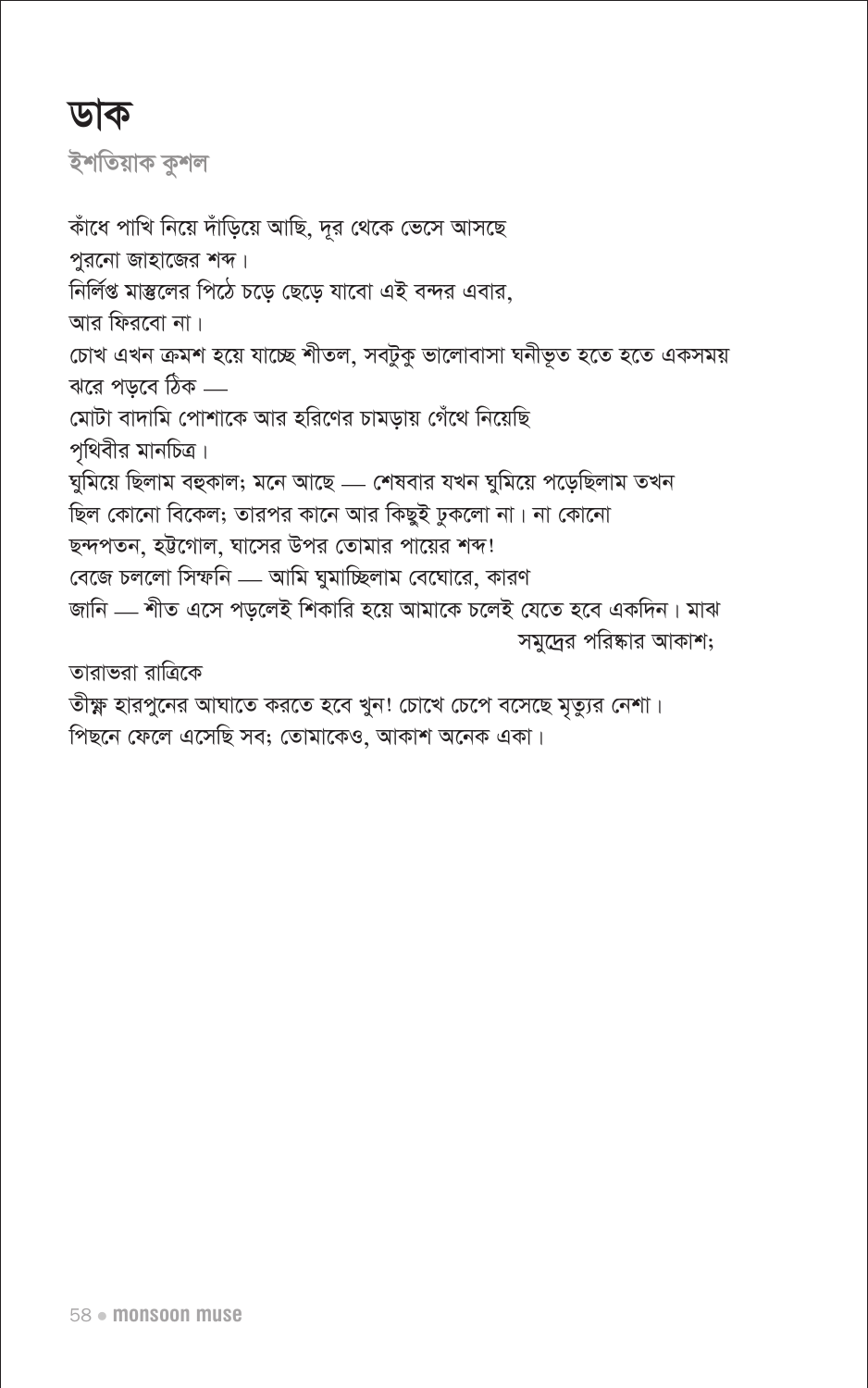# হারাতে চাই না

খন্দকার মুহাম্মদ আলমগীর হোসেন

আমার আঙ্গিনায় ফোঁটা শিউলি মালা আমায় ফিরিয়ে দাও. আমি অন্যের বসন্তের বাহারি চেরিতে নিজেকে হারাতে চাই না। বৈকালী হ্রদের স্বচ্ছ জলে আকলতায় নিজেকে ভাসাতে চাই না. আমার ঘোলাটে জলের পদ্মা, মেঘনা আমায় ফিরিয়ে দাও।

ওই ঐশ্বর্যের অহংকারে ঝলমল করা অট্রালিকা আমি চাই না, আমার ছোট ওই কুঁড়েঘরে আমায় শান্তিতে ঘুমাতে দাও। আমি পিচঢালা ঐ পথের অহংকারের সাম্রাজ্য চাই না. আমার আঁকা-বাঁকা ঘাসে ঢাকা মেঠো পথ আমায় ফিরিয়ে দাও।

অৰ্থের পাহাড়ে বৃক্ষের সমারোহ দেখতে আমি চাই না, আমার অচল পয়সা আমার কাছে ফিরিয়ে দাও। ওই বাহারি নকশায় ভারি খাটে নিদায় দেহ ঠেকাতে চাই না আমার বাংলা মায়ের শীতল পাটি আমায় ফিরিয়ে দাও।

আমি বিলেতের বিলাসী জীবন চাদরে নিজেকে ডুবাতে চাই না, আমার গায়ে লেগে থাকা আমার দেশের মাটিতে থাকতে দাও। আমি সাম্রাজ্যের বন্ধনে আরো নতুন কোন সাম্রাজ্য বাড়াতে চাই না, আমার প্রিয়জনের কাছে থেকে হৃদয়ের বন্ধনে হৃদয় জড়াতে চাই।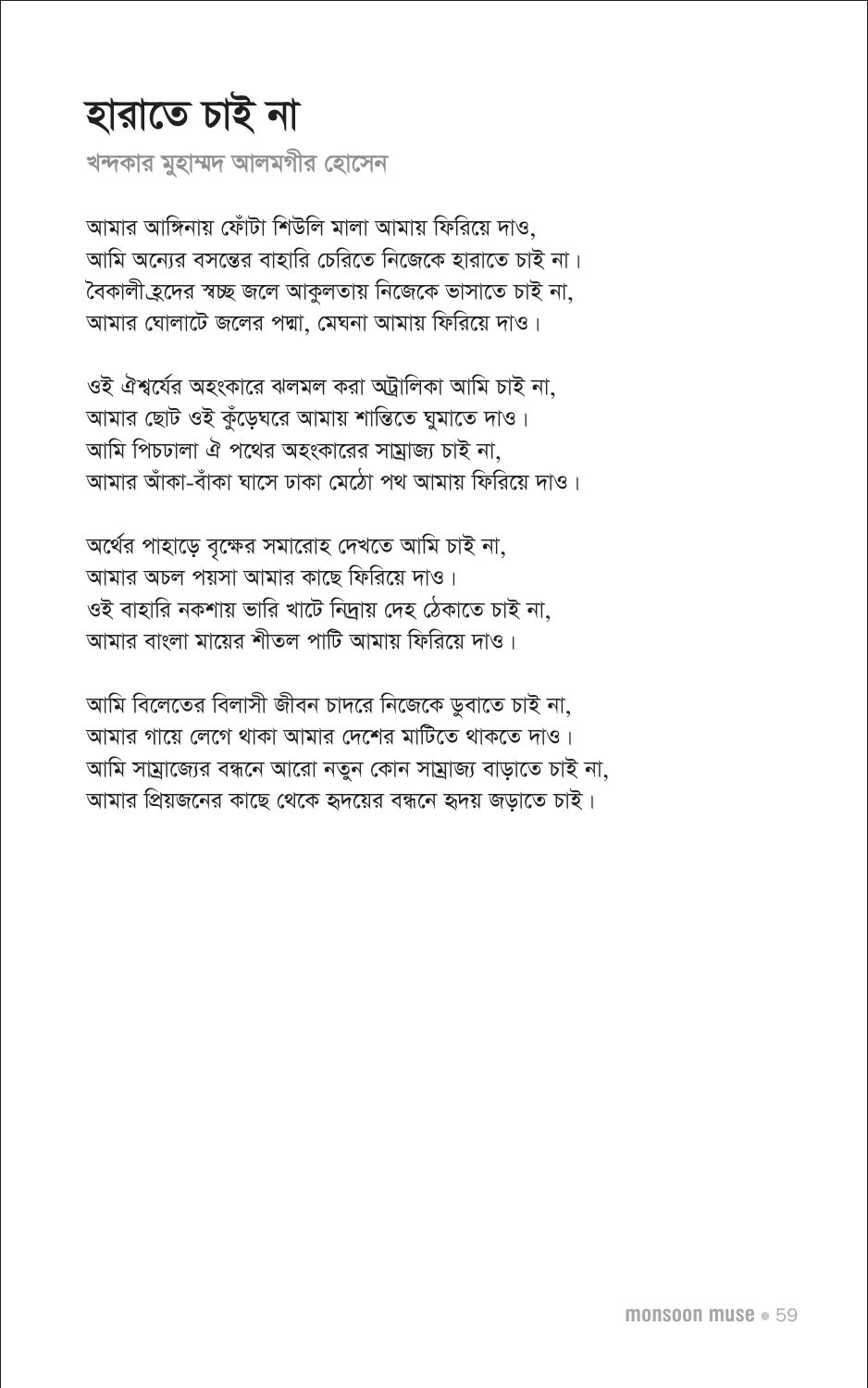## রাতের রাণী

ফারজানা ইয়াসমিন তিথি

তোমাদের মিথ্যা সমাজের মিথ্যা স্বপ্ন. তোমাদের সাজানো নগর সমাজের গোঙানো কান্না. লাল নীল হাজার কষ্টের সাক্ষী আমি। তোমাদের বাহির থেকে টলমলে পানির নিচে জমে থাকা কাল শেওলা, আমার চোখ তোমাদের প্রতিচ্ছবি ছাড়া কিছুই না। প্রতিচ্ছবি তোমাদের লোভ-লালসা, বন্যতা ও ক্রুরতা, স্যুট, কোট, টাই, মুখোশের আড়ালে সভ্য মানম্বের ভনিতা। এই সব কিছুর সাক্ষী বহন করছে এই দেহ. তোমাদের সীমাহীন চাহিদা আমায় দ্রব্যে পরিণত করেছে। খেলতে খেলতে ভেঙ্গে গেলে, ফাটল ধরলে ফেলে দিতে পার নির্দ্বিধায়, কিন্তু তবুও দাঁড়িয়ে আছি দুপায় কারণ আমি যে রাণী হোক না রাতের! হাসলে! পতলের রাণী হওয়া শুনে আমিও হাসি. যখন তোমাদের ছায়া পড়ে আমার দেহের উপর আছড়ায়। আমি রাণী.

কারণ আমার ছোট তারকাটা দেওয়া পৃথিবীতে আমিই রাণী, আমি রাণী ততক্ষণ যতক্ষণ তোমাদের খেলার প্রহর গডিয়ে চলে। আমি রাণী ততক্ষণ যতক্ষণ আমার গঙ্গায় তোমাদের গলা ভেজে জলে।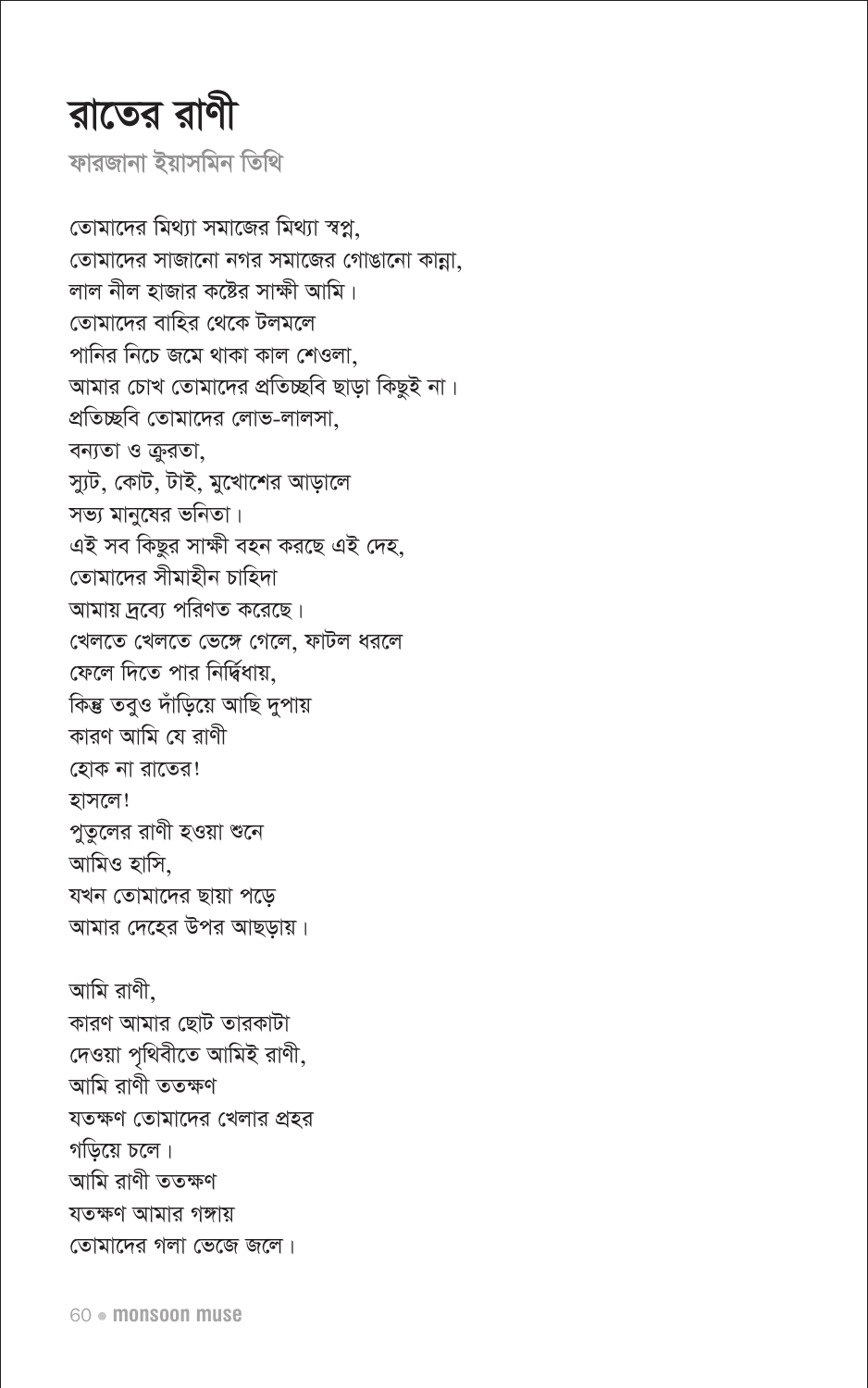আমি রাণী কারণ তোমরা প্রজারা এ রাজ্যে যে লুটতরাজ চালাও তার আয়না আমি মেলে ধরি না সভ্য সমাজে।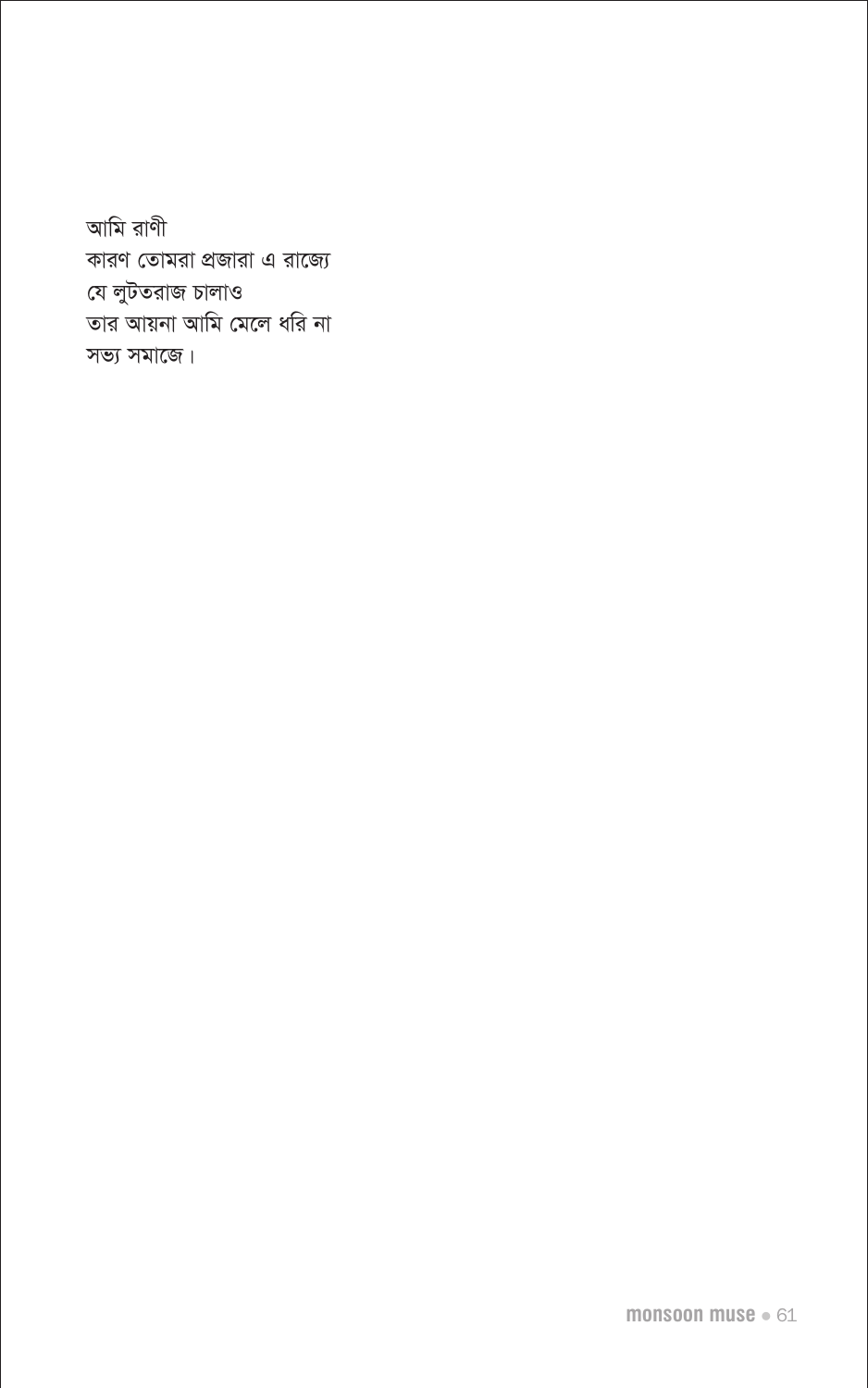## प्रयू রাইসুল নয়ন

তুমি চুমু না দিলে বোধ করি এবারের নির্বাচন বানচাল হয়ে যাবে, তিস্তার পানি বন্টন চুক্তি ছেলেখেলা মনে হবে, বিশ্ব ব্যাংকের সমস্ত টাকা ভোল্টেই পচে যাবে! অক্ষরে অক্ষরে বিদ্রোহ, বিচার, হুমকি, অনশন হবে প্রেসক্লাবের করিডোরে!

তুমি চুমু না দিলে অংকের শিক্ষক শতকিয়া ভুলে যাবে! কারওয়ান বাজারের ব্যবসায়িরা পরিধি স্বল্পতায় সংসদ ভবনের মালিকানা চাইবে, কোন চুদুর-বুদুর চলবে না! নামী-দামি গাড়িতে আমদানি হবে — মিষ্টি কুমড়া, কচু, বেগুন, বোম্বাই মরিচ, শসা, আনারস, বরবটি, ডিম! পত্রিকাওয়ালারা ফুটপাথে ঠোঙার দোকান দেবে! চালতার আচারে স্যাকারিন দেবার দরুন ফেঁসে যাবে দুর্নীতি দমন কমিশন! জেল হাজতের সমস্ত কয়েদী পুলিশ হয়ে যাবে, মহাশাশানের চিতায় চিতায় গোলযোগ। সন্ধ্যা প্রদীপের আলো গ্রহণযোগ্যতা হারাবে! বৃদ্ধের পেনশনের টাকা আটকে থাকবে ঘুষখোর অফিসারের স্বাক্ষরের অভাবে।

তুমি চুমু না দিলে বাংলাদেশ বেতার বন্ধ হয়ে যাবে, টিভিতে চুমু বিষয়ক টক শো হবে মাথা মোটা তিন-চারজন নিয়ে! আত্মপক্ষ সমৰ্থনে তুমি গণমাধ্যমে ভাষণ দেবে, আলোচনায় বসতে চাইবে পড়ন্ত বিকেলে। আমি তখন একদফা দাবি নিয়ে অনাহারি, নেতা-নেত্রীর দ্বারে দ্বারে যোগ্য বিচার খুঁজি! প্রাপ্তির প্রত্যাশায় চোখে জল জমে, যখন কোন নেতা সব শুনে বলে ..... "ফাজলামো নাকি! এতদিনের সম্পর্ক, চুমু তো দিতেই হবে। খরচের জন্য কিছু টাকা রেখে যান, আর একটা মানহানির মামলা করে দেন! ওসি সাহেবকে বলে দিচ্ছি, যত দ্রুত সম্ভব প্রয়োজনীয় ব্যবস্থা নেবে!"

পয়সার অভাবে ন্যায্য বিচারটাও পাওয়া হয় না! চুমুর নথি থানার টেবিলে পড়ে থাকে মরণাপন্ন বৃদ্ধের ধুলো জমা তালাকনামার মতো কেয়ামতের অপেক্ষাতে।